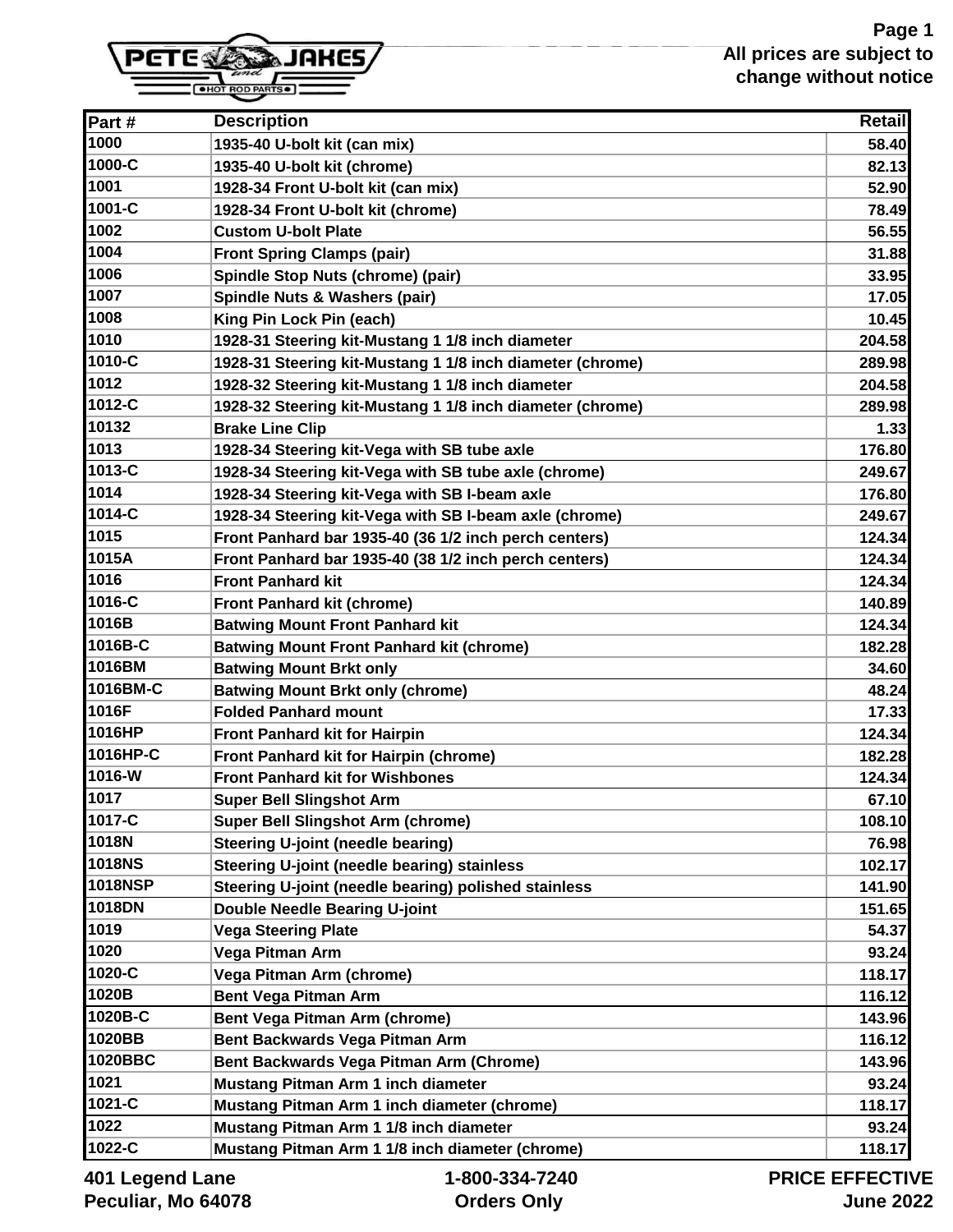

| 1023              | Drag Link 1928-31 with Mustang                                    | 55.58         |
|-------------------|-------------------------------------------------------------------|---------------|
| 1023-B            | Special Order Pitman Arm Backwards Bend 1/2 Hole                  | 141.27        |
| 1023-BC           | Special Order Pitman Arm Backwards Bend 1/2 Hole(chrome)          | 164.27        |
| 1023-C            | Drag Link 1928-31 with Mustang (chrome)                           | 100.67        |
| 1023K             | Drag Link kit 1928-31 with Mustang                                | 89.38         |
| 1023K-C           | Drag Link kit 1928-31 with Mustang (chrome)                       | 196.13        |
| 1024              | Drag Link 1932-34 with Mustang                                    | 55.58         |
| 1024-C            | Drag Link 1932-34 with Mustang (chrome)                           | 100.67        |
| 1024K             | Drag Link kit 1932-34 with Mustang                                | 89.38         |
| 1024K-C           | Drag Link kit 1932-34 with Mustang (chrome)                       | 196.13        |
| 1025              | Drag Link 1928-32 with Vega & SB tube axle (#1100)                | 57.83         |
| 1025-C            | Drag Link 1928-32 with Vega & SB tube axle (#1100) (chrome)       | 101.83        |
| 1025K             | Drag Link kit 1928-32 with Vega & SB tube axle (#1100)            | 88.69         |
| 1025K-C           | Drag Link kit 1928-32 with Vega & SB tube axle (#1100) chrome)    | 195.99        |
| 1026              | Drag Link 1928-34 with Vega & SB I-beam axle (#1103)              | 57.83         |
| 1026-C            | Drag Link 1928-34 with Vega & SB I-beam axle (#1103) chrome)      | 101.83        |
| 1026K             | Drag Link kit 1928-34 with Vega & SB I-beam axle (#1103)          | 88.69         |
| 1026K-C           | Drag Link kit 1928-34 with Vega & SB I-beam axle (#1103) (chrome) | 195.99        |
| 1027              | Tie Rod for SB tube axle (#1100)                                  | 62.84         |
| 1027-C            | Tie Rod for SB tube axle (#1100) (chrome)                         | 106.59        |
| 1027K             | Tie Rod kit for SB tube axle (#1100)                              | 92.53         |
| 1027K-C           | Tie Rod kit for SB tube axle (#1100) (chrome)                     | 197.44        |
| 1028              | Tie Rod for SB I-beam (#1103)                                     | 62.84         |
| 1028-C            | Tie Rod for SB I-beam axle (#1103) (chrome)                       | 106.59        |
| 1028K             | Tie Rod kit for SB I-beam axle (#1103)                            | 92.53         |
| 1028K-C           | Tie Rod kit for SB I-beam axle (#1103) (chrome)                   | 197.44        |
| 1029              | Tie Rod End (right hand)                                          | 27.37         |
| 1029-C            | Tie Rod End (right hand) (chrome)                                 | 54.72         |
| 1030              | Tie Rod End (left hand)                                           | 27.37         |
| 1030-C            | Tie Rod End (left hand) (chrome)                                  | 54.72         |
| 1031              | <b>Tie Rod Boot</b>                                               | 4.33          |
| 1032              | <b>Vega Steering Bracket</b>                                      | 61.75         |
| 1033              | <b>Steering Hook-up Rod End</b>                                   | 67.12         |
| 1036A             | 3/4 DD shaft (36 inch length)                                     | 38.00         |
| 1036AS            | 3/4 DD shaft (stainless) 22 inch length                           | 55.53         |
| 1037              | Jam Nut 11/16-18 (right hand)                                     | 2.94          |
| 1037-C            | Jam Nut 11/16-18 (right hand) (chrome)                            | 4.54          |
| 1038              | Jam Nut 11/16-18 (left hand)                                      | 2.94          |
| 1038-C            | Jam Nut 11/16-18 (left hand) (chrome)                             | 4.54          |
| 1039              | King Pin set 1937-41                                              | 64.95         |
| 1039-A            | King Pin set 1937-41 (Aluminum Top)                               | 99.95         |
| 1039-AC           | <b>Aluminum King Pin Top Only (pair)</b>                          | 29.95         |
| 1040              | King Pin set 1942-48                                              | 64.95         |
| 1040-A            | King Pin set 1942-48 (Aluminum Top)                               | 99.95         |
| 1041-RH           | Jam Nut 5/8-18 (Right Hand)                                       | 1.53          |
| 1041-RHC          | Jam Nut 5/8-18 (Right Hand) (Chrome)                              | 3.59          |
| 1042              | <b>Spring Perches (pair)</b>                                      | 86.00         |
| 1042-C            | <b>Spring Perches (chrome) (pair)</b>                             | 127.80        |
| ane I bagna I 10N | 1-800-334-7240                                                    | DDICE EEEECTI |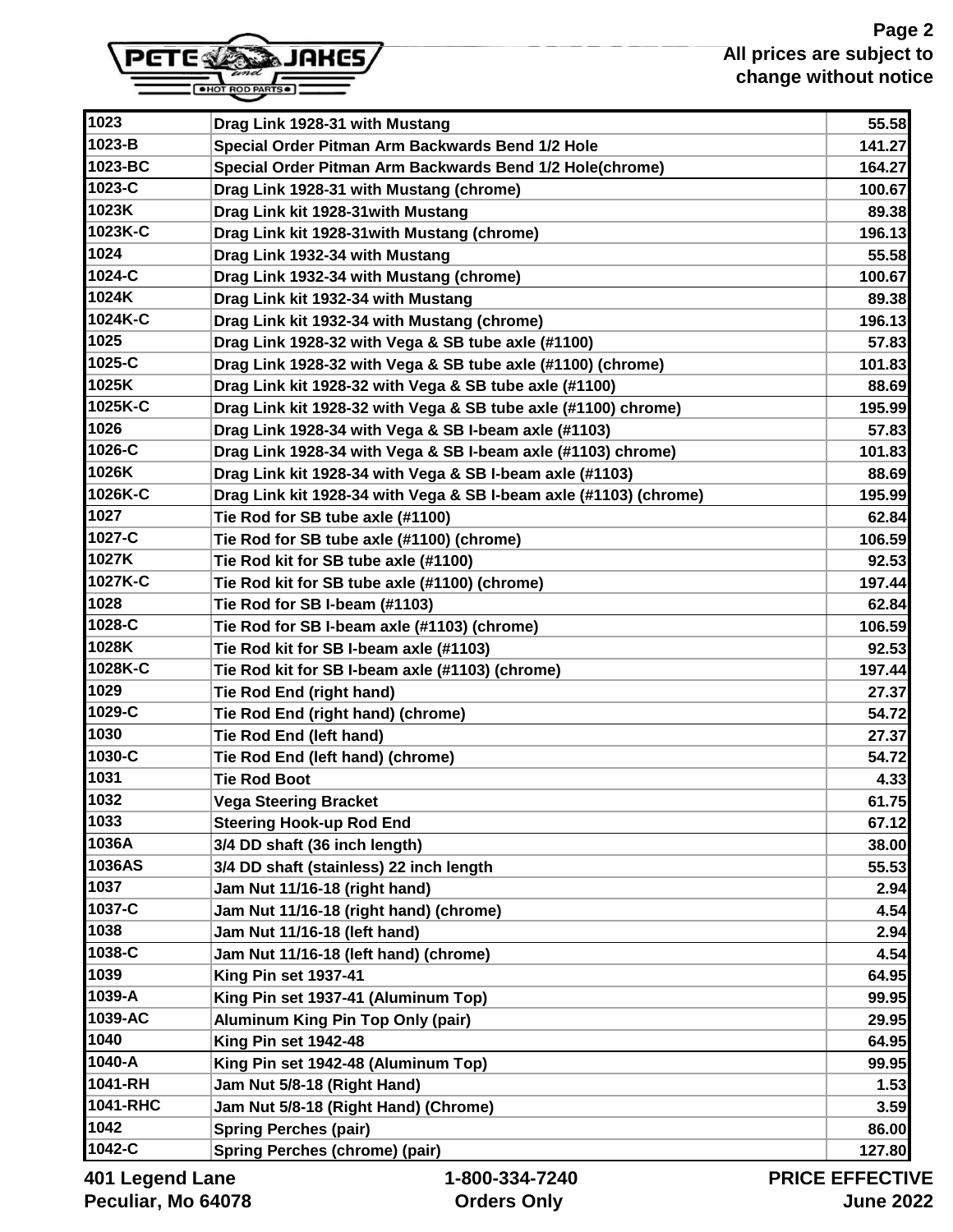

| 1045   | 1935-48 Tapered Flat Top Perch Washer (pair)                | 7.84   |
|--------|-------------------------------------------------------------|--------|
| 1046   | 1937-41 Perch Boss Shim (.050) (pair)                       | 5.24   |
| 1048   | Spring Shackles (2x3/4x3/4) (pair)                          | 54.63  |
| 1048-L | Spring Shackles (2"x1-1/8) (42-48) Long (pair)              | 69.68  |
| 1048-S | Spring Shackles 1942-48 Ford Front (Stock 1 1/8 Spring Eye) | 66.65  |
| 1048W  | Spring Shackles (2x3/4x3/4) (pair) Wide                     | 63.33  |
| 1049   | Spring Shackles (1-3/4x11/16x11/16) (pair)                  | 52.14  |
| 1050   | Spring Shackles (1-3/4x3/4x11/16) (pair)                    | 52.14  |
| 1051   | Spring Shackles (1-3/4x3/4x3/4) (pair)                      | 52.14  |
| 1051-C | Spring Shackles (1-3/4x3/4x3/4) (chrome) (pair)             | 75.84  |
| 1052   | Spring Shackles (2-1/4x3/4x3/4) (pair)                      | 54.63  |
| 1052-C | Spring Shackles (2-1/4x3/4x3/4) (chrome) (pair)             | 82.67  |
| 1052-L | Spring Shackles (2-1/4x1-1/8) (42-48) Long (pair)           | 69.68  |
| 1052W  | Spring Shackles (2-1/4x3/4x3/4) (pair) WIDE                 | 63.33  |
| 1053   | Spring Shackles (1-3/4x3/4x7/8) (pair)                      | 52.14  |
| 1054   | Spring Shackles (2-1/4x3/4x7/8) (pair)                      | 54.63  |
| 1054-C | Spring Shackles (2-1/4x3/4x7/8) (chrome) (pair)             | 82.67  |
| 1055   | Rolled and Tapered 30" front spring                         | 169.40 |
| 100000 |                                                             |        |

**1043 Flat Top Perches with coned washers & nuts (pair) 64.25**

**1043-C Flat Top Perches with coned washers & nuts (chrome) (pair) 84.77**

**1044-P Adjustable Spring Perches (polished, Stainless Steel) (pair) 239.80**

**1044 Adjustable Spring Perches (plain, Stainless Steel) (pair) 181.50**

| 1052-C          | Spring Shackles (2-1/4x3/4x3/4) (chrome) (pair)       | 82.67                |
|-----------------|-------------------------------------------------------|----------------------|
| 1052-L          | Spring Shackles (2-1/4x1-1/8) (42-48) Long (pair)     | 69.68                |
| 1052W           | Spring Shackles (2-1/4x3/4x3/4) (pair) WIDE           | 63.33                |
| 1053            | Spring Shackles (1-3/4x3/4x7/8) (pair)                | 52.14                |
| 1054            | Spring Shackles (2-1/4x3/4x7/8) (pair)                | 54.63                |
| 1054-C          | Spring Shackles (2-1/4x3/4x7/8) (chrome) (pair)       | 82.67                |
| 1055            | Rolled and Tapered 30" front spring                   | 169.40               |
| 1055-C          | Rolled and Tapered 30" front spring (chrome)          | 510.60               |
| 1056            | Front Spring (31 inch)                                | 169.40               |
| 1056L           | Front Spring (31 inch) Super Low                      | 169.40               |
| 1056L-C         | Front Spring (31 inch) Super Low (chrome)             | 510.60               |
| 1056A           | Front Spring (29 inch)                                | 169.40               |
| 1056A-C         | Front Spring with rounded ends (29 inch) (chrome)     | 510.60               |
| 1056AL          | Front Spring (29 inch) Super Low                      | 169.40               |
| 1056AL-C        | Front Spring (29 inch) Super Low (chrome)             | 510.60               |
| 1056AM          | Front Duel Flex Spring (29 inch)                      | 250.80               |
| <b>1056AMC</b>  | Front Duel Flex Spring (29 inch) (chrome)             | 468.05               |
| <b>1056ART</b>  | Front Spring (29 Inch) Rolled Tapered                 | 192.50               |
| 1056ART-C       | Front Spring (29 Inch) Rolled Tapered (Chrome)        | 523.25               |
| 1056AS          | Front Spring (29 Inch) Stock Eye                      | 192.50               |
| 1056AS-C        | Front Spring (29 Inch) Stock Eye (Chrome)             | 523.25               |
| 1056-C          | Front Spring with rounded ends (31 inch) (chrome)     | 523.25               |
| 1056M           | Front Duel Flex Spring (31 inch)                      | 250.80               |
| 1056M-C         | Front Duel Flex Spring (31 inch) (chrome)             | 468.05               |
| 1056RT          | Front Spring (31 Inch) Rolled Tapered                 | 192.50               |
| 1056RT-C        | Front Spring (31 Inch) Rolled Tapered (Chrome)        | 523.25               |
| 1056S           | Front Spring (31 Inch) Stock Eye                      | 192.50               |
| 1056S-C         | Front Spring (31 Inch) Stock Eye (Chrome)             | 523.25               |
| 1057            | <b>Front Spring (1935-36)</b>                         | 231.00               |
| 1058            | Front Spring (1937-40)                                | 231.00               |
| 1059            | Front Spring (1942-48)                                | 231.00               |
| 1060            | Drag Link 1928-34 for SB axle (#1101 & 1102)          | 57.82                |
| 1060-C          | Drag Link 1928-34 for SB axle (#1101 & 1102) (chrome) | 101.83               |
| 401 Legend Lane | 1-800-334-7240                                        | <b>PRICE EFFECTI</b> |

**Peculiar, Mo 64078**

**Orders Only**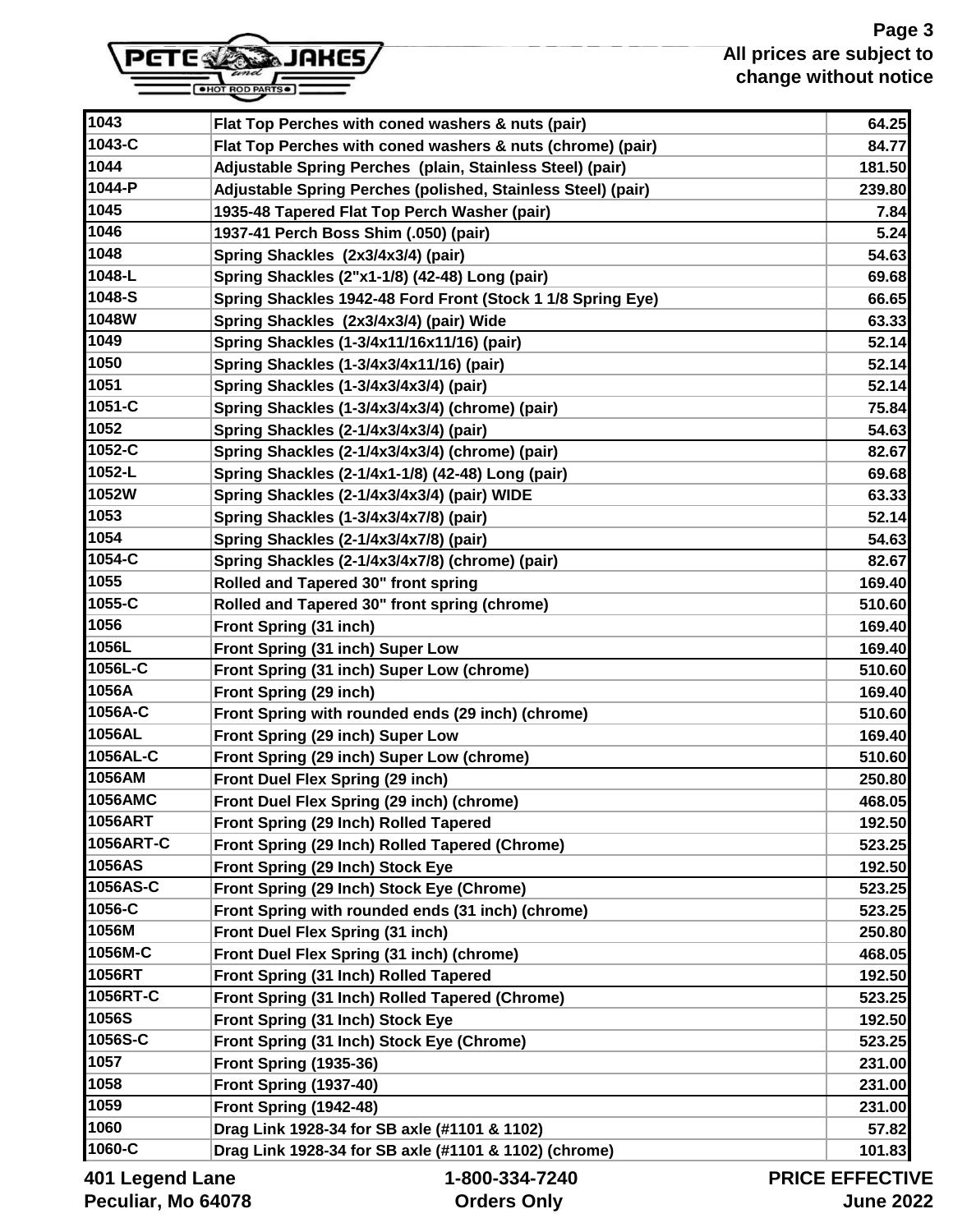#### **Page 4 All prices are subject to change without notice**



| 1060K-C           | Drag Link kit 1928-34 for SB axle (#1101 & 1102) (chrome)          | 195.99                |
|-------------------|--------------------------------------------------------------------|-----------------------|
| 1061              | Tie Rod 1928-34 for SB axle (#1101 & 1102)                         | 62.84                 |
| 1061-C            | Tie Rod 1928-34 for SB axle (#1101 & 1102) (chrome)                | 106.58                |
| 1061K             | Tie Rod kit 1928-34 for SB axle (1101 & 1102)                      | 92.54                 |
| 1061K-C           | Tie Rod kit 1928-34 for SB axle (1101 & 1102) (chrome)             | 197.44                |
| 1062              | 1928-32 Shock kit (bolt on - bolt on)                              | 165.50                |
| 1062-C            | 1928-32 Shock kit (bolt on - bolt on) (chrome shocks)              | 216.09                |
| 1062-D            | 1928-32 Shock kit (bolt on - bolt on) (chrome shocks & lowers)     | 237.26                |
| 1062-FP           | 1928-32 Shock kit Fastener Pack only                               | 20.88                 |
| 1063              | Steering Dampner with clamps & hardware                            | 56.83                 |
| 1063-C            | Steering Dampner with clamps & hardware (chrome)                   | 110.70                |
| 1063WB            | Steering Dampner with clamps & hardware for Wishbones              | 90.09                 |
| 1063WB-C          | Steering Dampner with clamps & hardware for Wishbones (chrome)     | 141.38                |
| 1064              | 1928-32 Shock kit (weld on - bolt on)                              | 157.74                |
| 1064-C            | 1928-32 Shock kit (weld on - bolt on) (chrome)                     | 194.12                |
| 1064-D            | 1928-32 Shock kit (weld on - bolt on) (chrome shocks & lowers)     | 223.32                |
| 1064-FP           | 1928-32 Shock kit Fastener Pack only                               | 20.88                 |
| 1065              | 1934 Shock kit (bolt on - bolt on)                                 | 165.50                |
| 1065-C            | 1934 Shock kit (bolt on - bolt on) (chrome shocks)                 | 216.09                |
| 1065-D            | 1934 Shock kit (bolt on - bolt on) (chrome shocks & lowers)        | 237.26                |
| 1065-FP           | 1934 Shock kit Fastener Pack only                                  | 20.88                 |
| 1067              | <b>Bolt-on Lower Shock Mounts (pair)</b>                           | 85.99                 |
| 1067-C            | Bolt-on Lower Shock Mounts (chrome) (pair)                         | 127.80                |
| 1068              | <b>Shock Studs (pair)</b>                                          | 14.87                 |
| 1069              | Brake Line Tabs (3 tabs and 3 clips)                               | 11.50                 |
| 1070              | 1928-40 Rear Shock kit                                             | 120.67                |
| 1070-C            | 1928-40 Rear Shock kit (chrome)                                    | 168.69                |
| 1070-FP           | 1928-40 Rear Shock Fastener Pack only                              | 25.05                 |
| 1071              | Lower Rear Shock Mount (pair)                                      | 48.43                 |
| 1072              | 1934 Pickup Shock kit (weld on - bolt on)                          | 153.56                |
| 1072-C            | 1934 Pickup Shock kit (weld on - bolt on) (chrome shocks)          | 201.34                |
| 1072D             | 1934 Pickup Shock kit (weld on - bolt on) (chrome shocks & lowers) | 227.70                |
| 1072-M            | 1933-34 Ford upper shock mount only (pair)                         | 38.76                 |
| 1073              | 1942-48 Rear Shock kit                                             | 153.62                |
| 1073-C            | 1942-48 Rear Shock kit (chrome)                                    | 201.48                |
| 1074              | Lower Front Shock Mounts (weld on) (pair)                          | 22.62                 |
| 1075              | Lower Rear Shock Mounts Parallel 4-bar (pair)                      | 104.05                |
| 1076              | Lower Rear Shock Mounts Triangulated 4-bar (pair)                  | 104.05                |
| 1077              | <b>Lower Rear Suspension Shock Mounts (pair)</b>                   | 115.31                |
| 1077-78FP         | <b>Lower Coilover Bolt kit</b>                                     | 28.40                 |
| 1078              | Lower Rear Suspension Shock Mounts (1 inch lower) (pair)           | 115.31                |
| 1079              | <b>Pedal Pad (pyramid)</b>                                         | 20.78                 |
| 1080              | Pedal Pad (bulls eye)                                              | 20.78                 |
| 1081              | Shock Brackets (weld on) (sandwich type) (pair)                    | 42.28                 |
| 1082              | Shock Brackets (bolt on) ('28-'32) (pair)                          | 62.85                 |
| 1083              | Shock Brackets (bolt on) (shorty type) (pair)                      | 62.85                 |
| 1084              | Rod Shocks (pair)                                                  | 84.70                 |
| ang I hogha I 10A | 1-800-334-7240                                                     | <b>PRICE EFFECTIV</b> |

**1060K Drag Link kit 1928-34 for SB axle (#1101 & 1102) 88.69**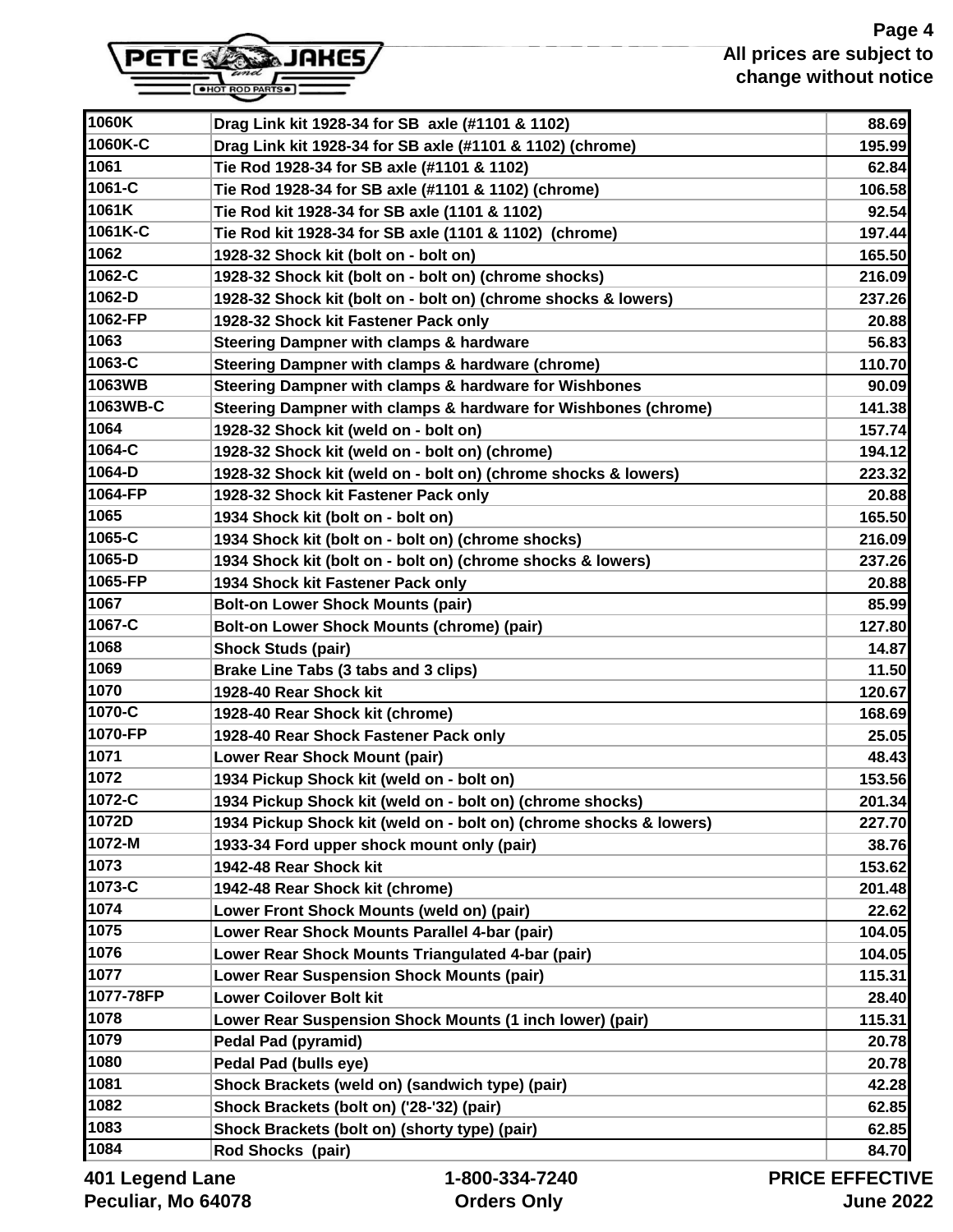# **Page 5 All prices are subject to change without notice**



| 1084-C    | Rod Shocks (chrome) (pair)                                    | 151.80   |
|-----------|---------------------------------------------------------------|----------|
| 1085      | Shock Brackets (bolt on) (1933-34) (pair)                     | 54.88    |
| 1086      | <b>Covered Rod Shocks (pair)</b>                              | 89.10    |
| 1086-C    | <b>Covered Rod Shocks (chrome) (pair)</b>                     | 164.45   |
| 1087      | Shock Brackets (weld on) (1928-32) (pair)                     | 50.79    |
| 1088      | Shock Brackets (weld on) (hiboy type) (pair)                  | 38.76    |
| 1089      | Shock Brackets (bolt on) (1935-39) (pair)                     | 59.77    |
| 1090      | Upper Rear Suspension Shock Mount (1928-31) (pair)            | 79.99    |
| 1091      | Shock Brackets (bolt on) (1942-48) (pair)                     | 59.77    |
| 1092      | Drag link for Super Bell forged axle                          | 57.82    |
| 1092-C    | Drag link forged axle (chrome)                                | 101.83   |
| 1092K     | Drag link kit for Super Bell forged axle (#1105)              | 88.69    |
| 1092K-C   | Drag link kit for Super Bell forged axle (#1105) (Chrome)     | 195.99   |
| 1093      | Tie Rod forged axle (1105)                                    | 62.84    |
| 1093-C    | Tie Rod forged axle (1105) (chrome)                           | 106.58   |
| 1093K     | Tie Rod kit forged axle (1105)                                | 92.54    |
| 1093K-C   | Tie Rod kit forged axle (1105) (chrome)                       | 197.44   |
| 1095      | <b>Headlight/Shock Mount Combo</b>                            | 158.75   |
| 1095-C    | Headlight/Shock Mount (cup only) (pair)                       | 22.94    |
| 1097      | Tie Rod for 32' Heavy Axle                                    | 62.84    |
| 1097-C    | Tie Rod for 32' Heavy Axle (chrome)                           | 106.58   |
| 1097K     | Tie Rod Kit for 32' Heavy axle                                | 97.17    |
| 1097K-C   | Tie Rod Kit for 32' Heavy axle (chrome)                       | 195.99   |
| 1098A     | 1932 Heavy I-beam Axle 2 1/4 inch boss                        | 385.77   |
| 1098AC    | 1932 Heavy I-beam Axle 2 1/4 inch boss (chrome)               | 1,027.55 |
| 1098AD    | 1932 Heavy I-beam Axle 2 1/4 inch boss (drilled)              | 531.99   |
| 1098ADC   | 1932 Heavy I-beam Axle 2 1/4 inch boss (drilled chrome)       | 1,173.38 |
| 1098B     | 1932 Heavy I-beam Axle 2 inch boss                            | 391.55   |
| 1098BC    | 1932 Heavy I-beam Axle 2 inch boss (chrome)                   | 1,033.33 |
| 1098BD    | 1932 Heavy I-beam Axle 2 inch boss (drilled)                  | 537.77   |
| 1098BDC   | 1932 Heavy I-beam Axle 2 inch boss (drilled chrome)           | 1,179.16 |
| 1099      | Clevis & Jam Nut 5/8-18 (each)                                | 15.29    |
| 1099-C    | Clevis & Jam Nut 5/8-18 (chrome) (each)                       | 22.34    |
| 1100-H    | Super Bell Alum-I-beam Axle (highlighted)                     | 1,036.20 |
| 1100-F    | Super Bell Alum-I-beam Axle (full polish)                     | 1,155.00 |
| 1100-DH   | Super Bell Alum-I-beam Axle (drilled) (highlighted)           | 1,161.01 |
| 1100-DH-O | Super Bell Alum-I-beam Axle (drilled OVAL HOLE) (highlighted) | 1,199.88 |
| 1100-DF   | Super Bell Alum-I-beam Axle (drilled) (full polish)           | 1,279.81 |
| 1100-DF-O | Super Bell Alum-I-beam Axle (drilled OVAL HOLE) (full polish) | 1,318.68 |
| 1100A     | Super Bell 49 inch Tube axle 2 1/4 inch boss                  | 385.46   |
| 1100A-C   | Super Bell 49 inch Tube axle 2 1/4 inch boss (chrome)         | 976.00   |
| 1100B     | Super Bell 49 inch Tube axle 2 inch boss                      | 392.12   |
| 1100B-C   | Super Bell 49 inch Tube axle 2 inch boss (chrome)             | 982.36   |
| 1101A     | Super Bell 46 1/2 inch Tube axle 2 1/4 inch boss              | 424.01   |
| 1101A-C   | Super Bell 46 1/2 inch Tube axle 2 1/4 inch boss (chrome)     | 976.00   |
| 1101B     | Super Bell 46 1/2 inch Tube axle 2 inch boss                  | 392.12   |
| 1101B-C   | Super Bell 46 1/2 inch Tube axle 2 inch boss (chrome)         | 982.36   |
| 1101D     | Super Bell 5 inch Drop Tube Axle (special width)              | 570.53   |
|           |                                                               |          |

**401 Legend Lane Peculiar, Mo 64078**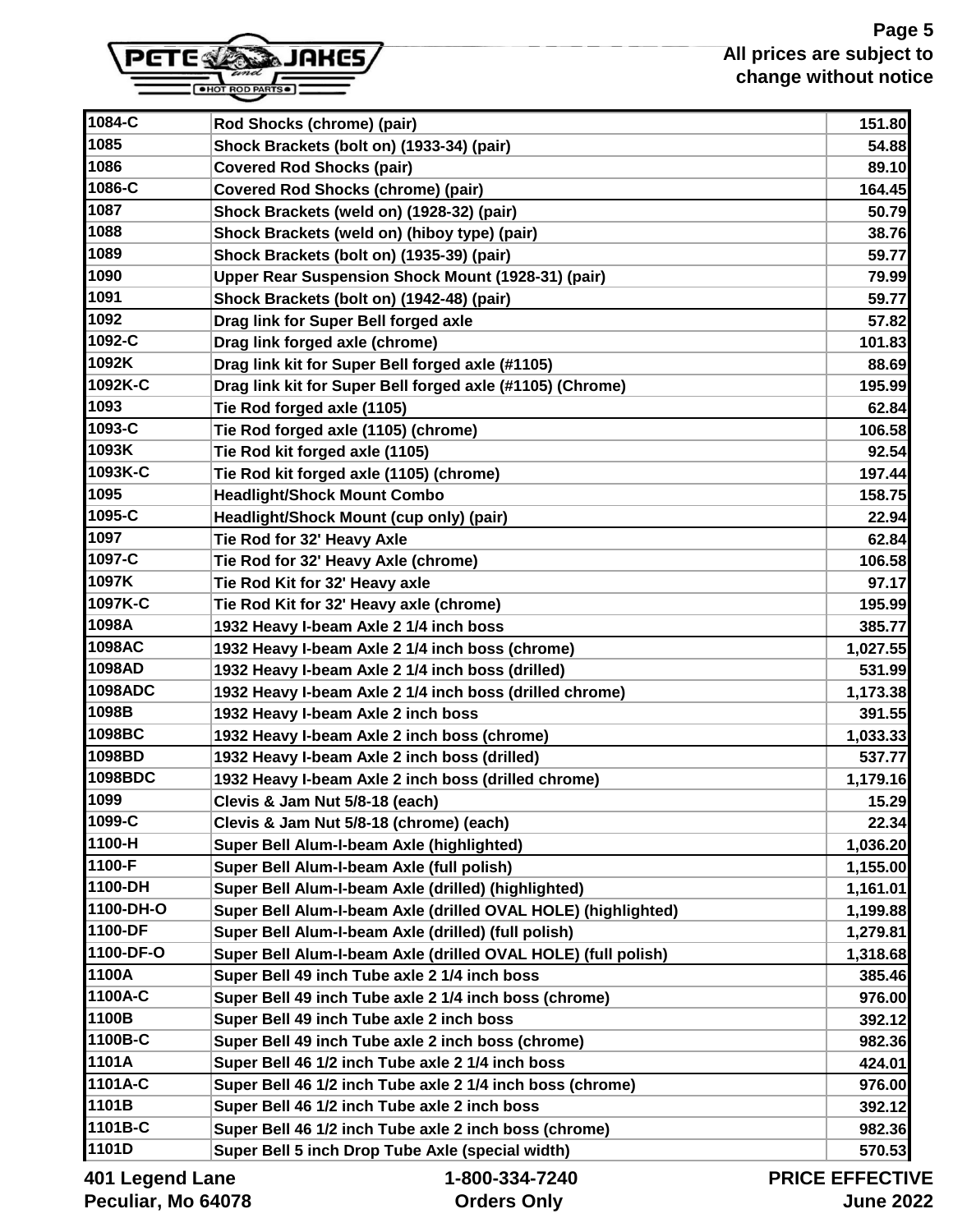#### **Page 6 All prices are subject to change without notice**



**1101D-C Super Bell 5 inch Drop Tube Axle (special width) (chrome) 1,103.43 1101E Super Bell 4 inch Drop Tube Axle Ford Spindle (special width) 570.53**

| 1101E-C         | Super Bell 4 inch Drop Tube Axle Ford Spindle (special width) (chrome)  | 1,103.43              |
|-----------------|-------------------------------------------------------------------------|-----------------------|
| 1101F           | Super Bell 4 inch Drop Tube Axle Chevy Spindle (special width)          | 570.53                |
| 1101F-C         | Super Bell 4 inch Drop Tube Axle Chevy Spindle (special width) (chrome) | 1,103.43              |
| 1101G           | Super Bell 4 inch Drop Tube Axle Econo Spindle (special width)          | 570.53                |
| 1101G-C         | Super Bell 4 inch Drop Tube Axle Econo Spindle (special width) (chrome) | 1,103.43              |
| 1101H           | Super Bell 3 inch Drop Tube Axle Ford Spindle (special width)           | 570.53                |
| 1101H-C         | Super Bell 3 inch Drop Tube Axle Ford Spindle (special width) (chrome)  | 1,103.43              |
| 1102A           | Super Bell 46 inch I-beam 2 1/4 inch boss                               | 399.95                |
| 1102A-C         | Super Bell 46 inch I-beam 2 1/4 inch boss (chrome)                      | 1,050.00              |
| 1102A-D         | Super Bell 46 inch I-beam 2 1/4 inch boss (drilled)                     | 524.95                |
| 1102A-D-C       | Super Bell 46 inch I-beam 2 1/4 inch boss (drilled chrome)              | 1,175.00              |
| 1102A-F         | Super Bell 46 inch I-beam 2 1/4 inch boss (filled)                      | 489.95                |
| 1102A-F-C       | Super Bell 46 inch I-beam 2 1/4 inch boss (filled) (chrome)             | 1,062.85              |
| 1102A-F-D       | Super Bell 46 inch I-beam 2 1/4 inch boss (filled) (drilled)            | 630.28                |
| 1102A-F-D-C     | Super Bell 46 inch I-beam 2 1/4 inch boss (filled) (drilled chrome)     | 1,196.81              |
| 1102B           | Super Bell 46 inch I-beam 2 inch boss                                   | 474.95                |
| 1102B-C         | Super Bell 46 inch I-beam 2 inch boss (chrome)                          | 1,125.00              |
| 1102B-D         | Super Bell 46 inch I-beam 2 inch boss (drilled)                         | 599.95                |
| 1102B-D-C       | Super Bell 46 inch I-beam 2 inch boss (drilled) (chrome)                | 1,250.00              |
| 1102B-F         | Super Bell 46 inch I-beam 2 inch boss (filled)                          | 496.36                |
| 1102B-F-C       | Super Bell 46 inch I-beam 2 inch boss (filled) (chrome)                 | 1,068.98              |
| 1102B-F-D       | Super Bell 46 inch I-beam 2 inch boss (filled) (drilled)                | 636.69                |
| 1102B-F-D-C     | Super Bell 46 inch I-beam 2 inch boss (filled) (drilled chrome)         | 1,202.94              |
| 1103A           | Super Bell 47 3/4 inch I-beam 2 1/4 inch boss                           | 399.95                |
| 1103A-C         | Super Bell 47 3/4 inch I-beam 2 1/4 inch boss (chrome)                  | 1,050.00              |
| 1103A-D         | Super Bell 47 3/4 inch I-beam 2 1/4 inch boss (drilled)                 | 524.95                |
| 1103A-D-C       | Super Bell 47 3/4 inch I-beam 2 1/4 inch boss (drilled) (chrome)        | 1,175.00              |
| 1103A-F         | Super Bell 47 3/4 inch I-beam 2 1/4 inch boss (filled)                  | 489.95                |
| 1103A-F-C       | Super Bell 47 3/4 inch I-beam 2 1/4 inch boss (filled) (chrome)         | 1,062.85              |
| 1103A-F-D       | Super Bell 47 3/4 inch I-beam 2 1/4 inch boss (filled) (drilled)        | 630.28                |
| 1103A-F-D-C     | Super Bell 47 3/4 inch I-beam 2 1/4 inch boss (filled) (drilled chrome) | 1,196.81              |
| 1103B           | Super Bell 47 3/4 inch I-beam 2 inch boss                               | 474.95                |
| 1103B-C         | Super Bell 47 3/4 inch I-beam 2 inch boss (chrome)                      | 1,125.00              |
| 1103B-D         | Super Bell 47 3/4 inch I-beam 2 inch (drilled)                          | 599.95                |
| 1103B-D-C       | Super Bell 47 3/4 inch I-beam 2 inch (drilled chrome)                   | 1,250.00              |
| 1103B-F         | Super Bell 47 3/4 inch I-beam 2 inch (filled)                           | 496.36                |
| 1103B-F-C       | Super Bell 47 3/4 inch I-beam 2 inch (filled) (chrome)                  | 1,068.98              |
| 1103B-F-D       | Super Bell 47 3/4 inch I-beam 2 inch (filled) (drilled)                 | 636.69                |
| 1103B-F-DC      | Super Bell 47 3/4 inch I-beam 2 inch (filled) (drilled chrome)          | 1,202.94              |
| 1103C           | 1937-41-I beam Axle 38 1/2 inch perch to perch                          | 549.95                |
| 1103D           | 1942-48 I-beam Axle 40 5/8 inch perch to perch                          | 549.95                |
| 1103E           | 5 inch drop I-beam (46 1/2 inch's king pin to king pin                  | 549.95                |
| 1104            | Super Bell Early Ford Spindles (1937-41) (unbushed) (pr)                | 235.57                |
| 1104F           | Super Bell Early Ford Spindles (1937-41) (bushed) (pr)                  | 276.08                |
| 1104F-C         | Super Bell Early Ford Spindles (1937-41) (bushed) (pr) (chrome)         | 416.36                |
| 1104F-K         | Super Bell Early Ford Spindles (1937-41) (bushed) w/kp (pr)             | 340.51                |
| 401 Legend Lane | 1-800-334-7240                                                          | <b>PRICE EFFECTIV</b> |

**401 Legend Lane Peculiar, Mo 64078** **Orders Only**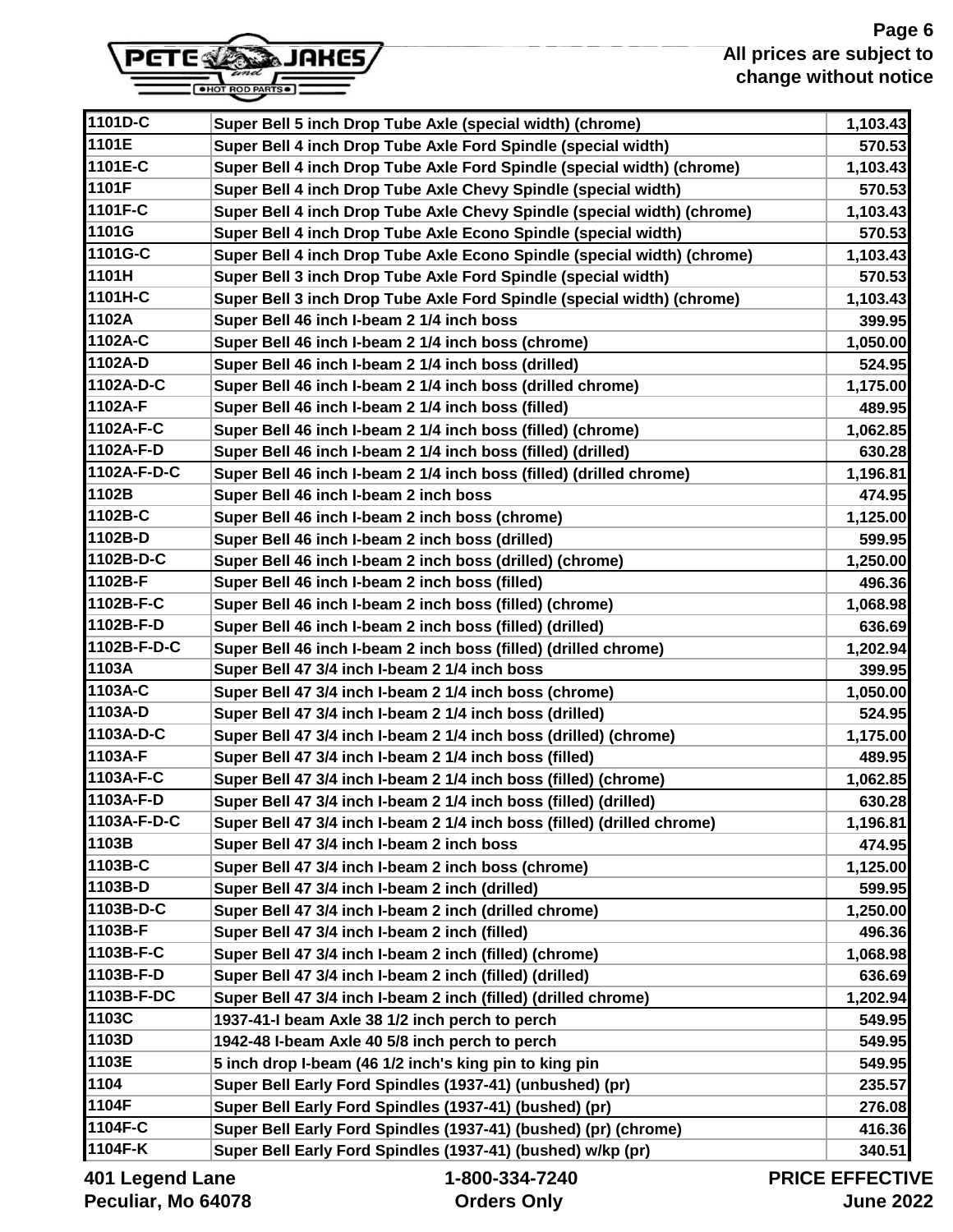## **Page 7 All prices are subject to change without notice**



| 1104F-K-A     | Super Bell Early Ford Spindles (1937-41) (bushed) w/Alum kp (pr)                 | 395.68                |
|---------------|----------------------------------------------------------------------------------|-----------------------|
| 1104F-K-C     | Spindle (bushed chrome pair with alum top kingpins)                              | 496.01                |
| 1105A         | Super Bell Forged I-beam Axle (46" king pin) 2-1/4" perch boss                   | 399.95                |
| 1105A-D       | Super Bell Forged I-beam Axle (46" king pin) 2-1/4" perch boss drilled           | 524.95                |
| 1105A-C       | Super Bell Forged I-beam Axle (46" king pin) 2-1/4" perch boss (chrome)          | 1,050.00              |
| 1105A-D-C     | Super Bell Forged I-beam Axle (46" king pin) 2-1/4" perch boss drilled (chrome)  | 1,175.00              |
| 1105B         | Super Bell Forged I-beam Axle (47" king pin) 2" perch boss                       | 474.95                |
| 1105B-D       | Super Bell Forged I-beam Axle (47" king pin) 2" perch boss drilled               | 599.95                |
| 1105B-C       | Super Bell Forged I-beam Axle (47" king pin) 2" perch boss Chrome                | 1,125.00              |
| 1105B-D-C     | Super Bell Forged I-beam Axle (47" king pin) 2" perch boss drilled chrome        | 1,250.00              |
| 1107          | Super Bell Steering Arms (1928-34) (pair)                                        | 103.17                |
| 1107C         | Super Bell Steering Arms (1928-34) (chrome) (pair)                               | 175.89                |
| <b>1107OS</b> | Super Bell Steering Arms Outside Drag Link Steer (pair)                          | 103.17                |
| 1107OS-C      | Super Bell Steering Arms Outside Drag Link Steer (chrome) (pair)                 | 175.09                |
| 1107D         | Super Bell 5 inch Drop Axle Steering Arms (pair)                                 | 103.17                |
| 1107DC        | Super Bell 5 inch Drop Axle Steering Arms (chrome) (pair)                        | 175.09                |
| 1107S         | <b>Super Bell Straight Steering Arms (pair)</b>                                  | 103.17                |
| 1107SC        | Super Bell Straight Steering Arms (chrome) (pair)                                | 175.09                |
| 1107XL        | Super Bell Suicide Front End Steering Arms (x-long) (pair)                       | 118.99                |
| 1107XL-C      | Super Bell Suicide Front End Steering Arms (x-long) (chrome) (pair)              | 176.00                |
| 1108          | Drop Steering Arm Bolt Thru Style                                                | 149.50                |
| 1108C         | Drop Steering Arm Bolt Thru Style (chrome)                                       | 217.35                |
| 1108M         | Drop Steering Arm Bolt Thru Style Milled                                         | 161.00                |
| 1108MC        | Drop Steering Arm Bolt Thru Style Milled (chrome)                                | 228.85                |
| 1108D         | Deep Drop Steering Arm Bolt Thru                                                 | 149.50                |
| 1108DC        | Deep Drop Steering Arm Bolt Thru (chrome)                                        | 217.35                |
| 1108DM        | Deep Drop Steering Arm Bolt Thru Milled                                          | 161.00                |
| 1108DMC       | Deep Drop Steering Arm Bolt Thru Milled (chrome)                                 | 228.85                |
| 1109          | Super Bell Deep Drop Steering Arms (1935-48) (pair)                              | 105.98                |
| 1109C         | Super Bell Deep Drop Steering Arms (1935-48) (chrome) (pair)                     | 165.11                |
| 1110B         | Super Bell Spindle Mount Brake Kit with black calipers                           | 840.84                |
| 1110P         | Super Bell Spindle Mount Brake Kit with polished calipers                        | 973.67                |
| 1110B-DS      | Super Bell Spindle Mount Brake Kit with black calipers Drilled Slotted Rotors    | 979.44                |
| 1110P-DS      | Super Bell Spindle Mount Brake Kit with polished calipers Drilled Slotted Rotors | 1,111.11              |
| 1111          | 360 degree polished bracket (pair) for Super Stopper kits                        | 173.25                |
| 1111-R        | 3/8 Super Stopper Rotor (each)                                                   | 109.73                |
| 1111-4.5      | Super Stopper Hub (each) 5x4 1/2 bolt pattern                                    | 192.50                |
| 1111-4.75     | Super Stopper Hub (each) 5x4 3/4 bolt pattern                                    | 192.50                |
| 1111-5        | Super Stopper Hub (each) 5x5 bolt pattern                                        | 192.50                |
| 1111-5.5      | Super Stopper Hub (each) 5x5 1/2 bolt pattern                                    | 192.50                |
| 1112A         | Super Stopper 1 inch rotor 360 brkt with black calipers (5X4 1/2)                | 1,170.18              |
| 1112B         | Super Stopper 1 inch rotor 360 brkt with black calipers (5X4 3/4)                | 1,170.18              |
| 1112C         | Super Stopper 1 inch rotor 360 brkt with black calipers (5X5)                    | 1,170.18              |
| 1112D         | Super Stopper 1 inch rotor 360 brkt with black calipers (5X5 1/2)                | 1,170.18              |
| 1112A-P       | Super Stopper 1 inch rotor 360 brkt with polished calipers (5X4 1/2)             | 1,265.22              |
| 1112B-P       | Super Stopper 1 inch rotor 360 brkt with polished calipers (5X4 3/4)             | 1,265.22              |
| 1112C-P       | Super Stopper 1 inch rotor 360 brkt with polished calipers (5X5)                 | 1,265.22              |
| 1112D-P       | Super Stopper 1 inch rotor 360 brkt with polished calipers (5X5 1/2)             | 1,265.22              |
|               | 1.000.0017010                                                                    | FFFFA <del>t</del> iv |

**401 Legend Lane Peculiar, Mo 64078**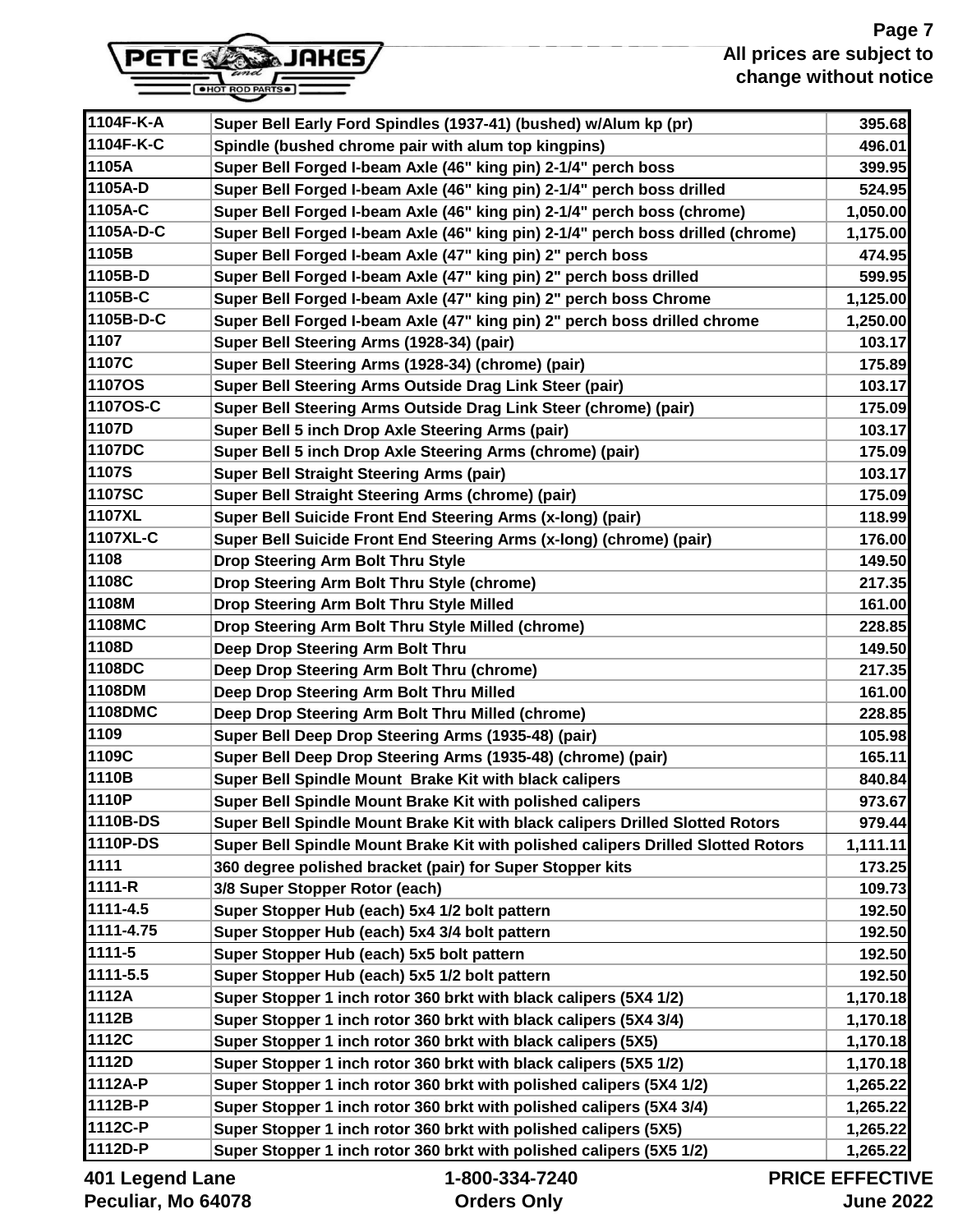# **Page 8 All prices are subject to change without notice**



| Super Stopper 1 inch Drilled Slotted Rotor 360 brkt pol calipers (5X4 3/4)<br>Super Stopper 1 inch Drilled Slotted Rotor 360 brkt pol calipers (5X5)<br>1,292.50<br>1112D-P-DS<br>Super Stopper 1 inch Drilled Slotted Rotor 360 brkt pol calipers (5X5 1/2)<br>1,292.50<br>Super Stopper 1 inch rotor Finned brkt pol calipers (5x4 1/2)<br>Super Stopper 1 inch rotor Finned brkt pol calipers (5x4 3/4)<br>1,408.00<br>Super Stopper 1 inch rotor Finned brkt pol calipers (5x5)<br>1,408.00<br>Super Stopper 1 inch rotor Finned brkt pol calipers (5x5 1/2)<br>1,408.00<br>Super Stopper 1 inch Drilled Slotted Rotor Finned brkts pol calipers (5x4 1/2)<br>1,529.00<br>Super Stopper 1 inch Drilled Slotted Rotor Finned brkts pol calipers (5x4 3/4)<br>Super Stopper 1 inch Drilled Slotted Rotor Finned brkts pol calipers (5x5)<br>Super Stopper 1 inch Drilled Slotted Rotor Finned brkts pol calipers (5x5 1/2)<br>Super Stopper 1 inch Rotor (each)<br>Super Stopper 1 inch Rotor (pair) (Drilled and Slotted)<br>Front Disc Brake Hoses (Mustang 1973 thru 1986)<br>1113A<br>65.95<br>Front Disc Brake Hoses (7/16-20 GM Intermediate1970-77)(pair)<br>Front Disc Brake Hoses (10mm GM 78 and up) (pair)<br>Rear Disc Brake Hoses (GM 78 and up) (pair)<br>65.95<br>Front Disc Brake Hoses (7/16-24 Mustang) (pair)<br>Front Disc Brake Hoses (Wilwood) (pair)<br>65.95<br>Rear Brake Hoses (Wilwood calipers 90 degree elbows)<br>1113E<br>65.95<br>Rear Brake Hoses (Ford or Chevy Rear) (pair)<br>1113F<br>Rear Brake Hoses (SVO kit) (pair)<br>46.72<br><b>Bearing Kit for Basic 5x4 1/2</b><br><b>Bearing Kit for Basic 5x4 3/4</b><br>Bearing Kit for Super and Power Stopper Ford Pass Car Spindle<br>83.11<br><b>Bearing Kit for Super Stopper Chevy Spindle</b><br>93.80<br><b>Bearing Kit for Power Stopper Ford Truck Spindle</b><br><b>Bearing Kit for Chevy II and Nova</b><br><b>Bearing Kit for Tri-5</b><br>GM 1978 and up Calipers with pads (pair)<br>Wilwood 4-Piston forged calipers (3/8 inch) with pads (plain) (pair)<br>1114-3/8-4P<br>Wilwood 4-Piston forged calipers (3/8 inch) with pads (polished) (pair)<br>Wilwood 4-Piston forged calipers (1 inch) with pads (plain) (pair)<br>Wilwood 4-Piston forged calipers (1 inch) with pads (polished) (pair)<br>GM Rear calipers with pads (with parking brake) (pair)<br>264.00<br>Wilwood 4-Piston replacement ceramic pads (set)<br>Master Cylinder Dual Corvette (disc/drum) 1- inch<br>1118<br>Master Cylinder (disc/drum) Dual Brake 1-1/8 inch<br>Master Cylinder (disc/drum) Dual Brake 7/8 - inch<br>77.99<br>Master Cylinder (disc/drum) Dual Brake 1 inch<br>1119<br><b>Brake Light Switch</b><br>1120<br>Power 7 inch Dual Diaphragm Brake Booster W/Dual Diaphragm Master Cylinder<br>S.S. Through Frame Fittings (3 male x 1/8 inch npt x 2 ") (pr)<br>1121-B<br>S.S. Through Frame Fittings (3 male x 1/8 inch npt x 2 ") (pr) W/Brass fittings<br>60.45<br>S.S. Through Frame Fittings (3 male x 1/8 inch npt x 2 1/2 ") (pr)<br>1121-1B<br>S.S. Through Frame Fittings(3 male x 1/8 inch npt x 2 1/2 ") (pr) W/Brass fittings<br><b>Proportioning Valve</b> | 1112A-P-DS  | Super Stopper 1 inch Drilled Slotted Rotor 360 brkt pol calipers (5X4 1/2) | 1,292.50 |
|----------------------------------------------------------------------------------------------------------------------------------------------------------------------------------------------------------------------------------------------------------------------------------------------------------------------------------------------------------------------------------------------------------------------------------------------------------------------------------------------------------------------------------------------------------------------------------------------------------------------------------------------------------------------------------------------------------------------------------------------------------------------------------------------------------------------------------------------------------------------------------------------------------------------------------------------------------------------------------------------------------------------------------------------------------------------------------------------------------------------------------------------------------------------------------------------------------------------------------------------------------------------------------------------------------------------------------------------------------------------------------------------------------------------------------------------------------------------------------------------------------------------------------------------------------------------------------------------------------------------------------------------------------------------------------------------------------------------------------------------------------------------------------------------------------------------------------------------------------------------------------------------------------------------------------------------------------------------------------------------------------------------------------------------------------------------------------------------------------------------------------------------------------------------------------------------------------------------------------------------------------------------------------------------------------------------------------------------------------------------------------------------------------------------------------------------------------------------------------------------------------------------------------------------------------------------------------------------------------------------------------------------------------------------------------------------------------------------------------------------------------------------------------------------------------------------------------------------------------------------------------------------------------------------------------------------------------------------------------------------------------------------------------------------------------------------------------------------------------------------------------------------------------------------|-------------|----------------------------------------------------------------------------|----------|
|                                                                                                                                                                                                                                                                                                                                                                                                                                                                                                                                                                                                                                                                                                                                                                                                                                                                                                                                                                                                                                                                                                                                                                                                                                                                                                                                                                                                                                                                                                                                                                                                                                                                                                                                                                                                                                                                                                                                                                                                                                                                                                                                                                                                                                                                                                                                                                                                                                                                                                                                                                                                                                                                                                                                                                                                                                                                                                                                                                                                                                                                                                                                                                      | 1112B-P-DS  |                                                                            | 1,292.50 |
|                                                                                                                                                                                                                                                                                                                                                                                                                                                                                                                                                                                                                                                                                                                                                                                                                                                                                                                                                                                                                                                                                                                                                                                                                                                                                                                                                                                                                                                                                                                                                                                                                                                                                                                                                                                                                                                                                                                                                                                                                                                                                                                                                                                                                                                                                                                                                                                                                                                                                                                                                                                                                                                                                                                                                                                                                                                                                                                                                                                                                                                                                                                                                                      | 1112C-P-DS  |                                                                            |          |
|                                                                                                                                                                                                                                                                                                                                                                                                                                                                                                                                                                                                                                                                                                                                                                                                                                                                                                                                                                                                                                                                                                                                                                                                                                                                                                                                                                                                                                                                                                                                                                                                                                                                                                                                                                                                                                                                                                                                                                                                                                                                                                                                                                                                                                                                                                                                                                                                                                                                                                                                                                                                                                                                                                                                                                                                                                                                                                                                                                                                                                                                                                                                                                      |             |                                                                            |          |
|                                                                                                                                                                                                                                                                                                                                                                                                                                                                                                                                                                                                                                                                                                                                                                                                                                                                                                                                                                                                                                                                                                                                                                                                                                                                                                                                                                                                                                                                                                                                                                                                                                                                                                                                                                                                                                                                                                                                                                                                                                                                                                                                                                                                                                                                                                                                                                                                                                                                                                                                                                                                                                                                                                                                                                                                                                                                                                                                                                                                                                                                                                                                                                      | 1112A-FP    |                                                                            | 1,408.00 |
|                                                                                                                                                                                                                                                                                                                                                                                                                                                                                                                                                                                                                                                                                                                                                                                                                                                                                                                                                                                                                                                                                                                                                                                                                                                                                                                                                                                                                                                                                                                                                                                                                                                                                                                                                                                                                                                                                                                                                                                                                                                                                                                                                                                                                                                                                                                                                                                                                                                                                                                                                                                                                                                                                                                                                                                                                                                                                                                                                                                                                                                                                                                                                                      | 1112B-FP    |                                                                            |          |
|                                                                                                                                                                                                                                                                                                                                                                                                                                                                                                                                                                                                                                                                                                                                                                                                                                                                                                                                                                                                                                                                                                                                                                                                                                                                                                                                                                                                                                                                                                                                                                                                                                                                                                                                                                                                                                                                                                                                                                                                                                                                                                                                                                                                                                                                                                                                                                                                                                                                                                                                                                                                                                                                                                                                                                                                                                                                                                                                                                                                                                                                                                                                                                      | 1112C-FP    |                                                                            |          |
|                                                                                                                                                                                                                                                                                                                                                                                                                                                                                                                                                                                                                                                                                                                                                                                                                                                                                                                                                                                                                                                                                                                                                                                                                                                                                                                                                                                                                                                                                                                                                                                                                                                                                                                                                                                                                                                                                                                                                                                                                                                                                                                                                                                                                                                                                                                                                                                                                                                                                                                                                                                                                                                                                                                                                                                                                                                                                                                                                                                                                                                                                                                                                                      | 1112D-FP    |                                                                            |          |
|                                                                                                                                                                                                                                                                                                                                                                                                                                                                                                                                                                                                                                                                                                                                                                                                                                                                                                                                                                                                                                                                                                                                                                                                                                                                                                                                                                                                                                                                                                                                                                                                                                                                                                                                                                                                                                                                                                                                                                                                                                                                                                                                                                                                                                                                                                                                                                                                                                                                                                                                                                                                                                                                                                                                                                                                                                                                                                                                                                                                                                                                                                                                                                      | 1112A-FP-DS |                                                                            |          |
|                                                                                                                                                                                                                                                                                                                                                                                                                                                                                                                                                                                                                                                                                                                                                                                                                                                                                                                                                                                                                                                                                                                                                                                                                                                                                                                                                                                                                                                                                                                                                                                                                                                                                                                                                                                                                                                                                                                                                                                                                                                                                                                                                                                                                                                                                                                                                                                                                                                                                                                                                                                                                                                                                                                                                                                                                                                                                                                                                                                                                                                                                                                                                                      | 1112B-FP-DS |                                                                            | 1,529.00 |
|                                                                                                                                                                                                                                                                                                                                                                                                                                                                                                                                                                                                                                                                                                                                                                                                                                                                                                                                                                                                                                                                                                                                                                                                                                                                                                                                                                                                                                                                                                                                                                                                                                                                                                                                                                                                                                                                                                                                                                                                                                                                                                                                                                                                                                                                                                                                                                                                                                                                                                                                                                                                                                                                                                                                                                                                                                                                                                                                                                                                                                                                                                                                                                      | 1112C-FP-DS |                                                                            | 1,529.00 |
|                                                                                                                                                                                                                                                                                                                                                                                                                                                                                                                                                                                                                                                                                                                                                                                                                                                                                                                                                                                                                                                                                                                                                                                                                                                                                                                                                                                                                                                                                                                                                                                                                                                                                                                                                                                                                                                                                                                                                                                                                                                                                                                                                                                                                                                                                                                                                                                                                                                                                                                                                                                                                                                                                                                                                                                                                                                                                                                                                                                                                                                                                                                                                                      | 1112D-FP-DS |                                                                            | 1,529.00 |
|                                                                                                                                                                                                                                                                                                                                                                                                                                                                                                                                                                                                                                                                                                                                                                                                                                                                                                                                                                                                                                                                                                                                                                                                                                                                                                                                                                                                                                                                                                                                                                                                                                                                                                                                                                                                                                                                                                                                                                                                                                                                                                                                                                                                                                                                                                                                                                                                                                                                                                                                                                                                                                                                                                                                                                                                                                                                                                                                                                                                                                                                                                                                                                      | 1112-R      |                                                                            | 114.06   |
|                                                                                                                                                                                                                                                                                                                                                                                                                                                                                                                                                                                                                                                                                                                                                                                                                                                                                                                                                                                                                                                                                                                                                                                                                                                                                                                                                                                                                                                                                                                                                                                                                                                                                                                                                                                                                                                                                                                                                                                                                                                                                                                                                                                                                                                                                                                                                                                                                                                                                                                                                                                                                                                                                                                                                                                                                                                                                                                                                                                                                                                                                                                                                                      | 1112-RDS    |                                                                            | 343.62   |
|                                                                                                                                                                                                                                                                                                                                                                                                                                                                                                                                                                                                                                                                                                                                                                                                                                                                                                                                                                                                                                                                                                                                                                                                                                                                                                                                                                                                                                                                                                                                                                                                                                                                                                                                                                                                                                                                                                                                                                                                                                                                                                                                                                                                                                                                                                                                                                                                                                                                                                                                                                                                                                                                                                                                                                                                                                                                                                                                                                                                                                                                                                                                                                      | 1113        |                                                                            | 65.95    |
|                                                                                                                                                                                                                                                                                                                                                                                                                                                                                                                                                                                                                                                                                                                                                                                                                                                                                                                                                                                                                                                                                                                                                                                                                                                                                                                                                                                                                                                                                                                                                                                                                                                                                                                                                                                                                                                                                                                                                                                                                                                                                                                                                                                                                                                                                                                                                                                                                                                                                                                                                                                                                                                                                                                                                                                                                                                                                                                                                                                                                                                                                                                                                                      |             |                                                                            |          |
|                                                                                                                                                                                                                                                                                                                                                                                                                                                                                                                                                                                                                                                                                                                                                                                                                                                                                                                                                                                                                                                                                                                                                                                                                                                                                                                                                                                                                                                                                                                                                                                                                                                                                                                                                                                                                                                                                                                                                                                                                                                                                                                                                                                                                                                                                                                                                                                                                                                                                                                                                                                                                                                                                                                                                                                                                                                                                                                                                                                                                                                                                                                                                                      | 1113B       |                                                                            | 65.95    |
|                                                                                                                                                                                                                                                                                                                                                                                                                                                                                                                                                                                                                                                                                                                                                                                                                                                                                                                                                                                                                                                                                                                                                                                                                                                                                                                                                                                                                                                                                                                                                                                                                                                                                                                                                                                                                                                                                                                                                                                                                                                                                                                                                                                                                                                                                                                                                                                                                                                                                                                                                                                                                                                                                                                                                                                                                                                                                                                                                                                                                                                                                                                                                                      | 1113BR      |                                                                            | 65.95    |
|                                                                                                                                                                                                                                                                                                                                                                                                                                                                                                                                                                                                                                                                                                                                                                                                                                                                                                                                                                                                                                                                                                                                                                                                                                                                                                                                                                                                                                                                                                                                                                                                                                                                                                                                                                                                                                                                                                                                                                                                                                                                                                                                                                                                                                                                                                                                                                                                                                                                                                                                                                                                                                                                                                                                                                                                                                                                                                                                                                                                                                                                                                                                                                      | 1113C       |                                                                            |          |
|                                                                                                                                                                                                                                                                                                                                                                                                                                                                                                                                                                                                                                                                                                                                                                                                                                                                                                                                                                                                                                                                                                                                                                                                                                                                                                                                                                                                                                                                                                                                                                                                                                                                                                                                                                                                                                                                                                                                                                                                                                                                                                                                                                                                                                                                                                                                                                                                                                                                                                                                                                                                                                                                                                                                                                                                                                                                                                                                                                                                                                                                                                                                                                      | 1113D       |                                                                            | 65.95    |
|                                                                                                                                                                                                                                                                                                                                                                                                                                                                                                                                                                                                                                                                                                                                                                                                                                                                                                                                                                                                                                                                                                                                                                                                                                                                                                                                                                                                                                                                                                                                                                                                                                                                                                                                                                                                                                                                                                                                                                                                                                                                                                                                                                                                                                                                                                                                                                                                                                                                                                                                                                                                                                                                                                                                                                                                                                                                                                                                                                                                                                                                                                                                                                      | 1113DR      |                                                                            |          |
|                                                                                                                                                                                                                                                                                                                                                                                                                                                                                                                                                                                                                                                                                                                                                                                                                                                                                                                                                                                                                                                                                                                                                                                                                                                                                                                                                                                                                                                                                                                                                                                                                                                                                                                                                                                                                                                                                                                                                                                                                                                                                                                                                                                                                                                                                                                                                                                                                                                                                                                                                                                                                                                                                                                                                                                                                                                                                                                                                                                                                                                                                                                                                                      |             |                                                                            |          |
|                                                                                                                                                                                                                                                                                                                                                                                                                                                                                                                                                                                                                                                                                                                                                                                                                                                                                                                                                                                                                                                                                                                                                                                                                                                                                                                                                                                                                                                                                                                                                                                                                                                                                                                                                                                                                                                                                                                                                                                                                                                                                                                                                                                                                                                                                                                                                                                                                                                                                                                                                                                                                                                                                                                                                                                                                                                                                                                                                                                                                                                                                                                                                                      |             |                                                                            | 65.95    |
|                                                                                                                                                                                                                                                                                                                                                                                                                                                                                                                                                                                                                                                                                                                                                                                                                                                                                                                                                                                                                                                                                                                                                                                                                                                                                                                                                                                                                                                                                                                                                                                                                                                                                                                                                                                                                                                                                                                                                                                                                                                                                                                                                                                                                                                                                                                                                                                                                                                                                                                                                                                                                                                                                                                                                                                                                                                                                                                                                                                                                                                                                                                                                                      | 1114A       |                                                                            |          |
|                                                                                                                                                                                                                                                                                                                                                                                                                                                                                                                                                                                                                                                                                                                                                                                                                                                                                                                                                                                                                                                                                                                                                                                                                                                                                                                                                                                                                                                                                                                                                                                                                                                                                                                                                                                                                                                                                                                                                                                                                                                                                                                                                                                                                                                                                                                                                                                                                                                                                                                                                                                                                                                                                                                                                                                                                                                                                                                                                                                                                                                                                                                                                                      | 1114B       |                                                                            | 44.53    |
|                                                                                                                                                                                                                                                                                                                                                                                                                                                                                                                                                                                                                                                                                                                                                                                                                                                                                                                                                                                                                                                                                                                                                                                                                                                                                                                                                                                                                                                                                                                                                                                                                                                                                                                                                                                                                                                                                                                                                                                                                                                                                                                                                                                                                                                                                                                                                                                                                                                                                                                                                                                                                                                                                                                                                                                                                                                                                                                                                                                                                                                                                                                                                                      | 1114C       |                                                                            |          |
|                                                                                                                                                                                                                                                                                                                                                                                                                                                                                                                                                                                                                                                                                                                                                                                                                                                                                                                                                                                                                                                                                                                                                                                                                                                                                                                                                                                                                                                                                                                                                                                                                                                                                                                                                                                                                                                                                                                                                                                                                                                                                                                                                                                                                                                                                                                                                                                                                                                                                                                                                                                                                                                                                                                                                                                                                                                                                                                                                                                                                                                                                                                                                                      | 1114D       |                                                                            |          |
|                                                                                                                                                                                                                                                                                                                                                                                                                                                                                                                                                                                                                                                                                                                                                                                                                                                                                                                                                                                                                                                                                                                                                                                                                                                                                                                                                                                                                                                                                                                                                                                                                                                                                                                                                                                                                                                                                                                                                                                                                                                                                                                                                                                                                                                                                                                                                                                                                                                                                                                                                                                                                                                                                                                                                                                                                                                                                                                                                                                                                                                                                                                                                                      | 1114E       |                                                                            | 84.84    |
|                                                                                                                                                                                                                                                                                                                                                                                                                                                                                                                                                                                                                                                                                                                                                                                                                                                                                                                                                                                                                                                                                                                                                                                                                                                                                                                                                                                                                                                                                                                                                                                                                                                                                                                                                                                                                                                                                                                                                                                                                                                                                                                                                                                                                                                                                                                                                                                                                                                                                                                                                                                                                                                                                                                                                                                                                                                                                                                                                                                                                                                                                                                                                                      | 1114F       |                                                                            | 52.02    |
|                                                                                                                                                                                                                                                                                                                                                                                                                                                                                                                                                                                                                                                                                                                                                                                                                                                                                                                                                                                                                                                                                                                                                                                                                                                                                                                                                                                                                                                                                                                                                                                                                                                                                                                                                                                                                                                                                                                                                                                                                                                                                                                                                                                                                                                                                                                                                                                                                                                                                                                                                                                                                                                                                                                                                                                                                                                                                                                                                                                                                                                                                                                                                                      | 1114G       |                                                                            | 52.02    |
|                                                                                                                                                                                                                                                                                                                                                                                                                                                                                                                                                                                                                                                                                                                                                                                                                                                                                                                                                                                                                                                                                                                                                                                                                                                                                                                                                                                                                                                                                                                                                                                                                                                                                                                                                                                                                                                                                                                                                                                                                                                                                                                                                                                                                                                                                                                                                                                                                                                                                                                                                                                                                                                                                                                                                                                                                                                                                                                                                                                                                                                                                                                                                                      | 1114        |                                                                            | 172.26   |
|                                                                                                                                                                                                                                                                                                                                                                                                                                                                                                                                                                                                                                                                                                                                                                                                                                                                                                                                                                                                                                                                                                                                                                                                                                                                                                                                                                                                                                                                                                                                                                                                                                                                                                                                                                                                                                                                                                                                                                                                                                                                                                                                                                                                                                                                                                                                                                                                                                                                                                                                                                                                                                                                                                                                                                                                                                                                                                                                                                                                                                                                                                                                                                      | 1114-3/8-4  |                                                                            | 362.34   |
|                                                                                                                                                                                                                                                                                                                                                                                                                                                                                                                                                                                                                                                                                                                                                                                                                                                                                                                                                                                                                                                                                                                                                                                                                                                                                                                                                                                                                                                                                                                                                                                                                                                                                                                                                                                                                                                                                                                                                                                                                                                                                                                                                                                                                                                                                                                                                                                                                                                                                                                                                                                                                                                                                                                                                                                                                                                                                                                                                                                                                                                                                                                                                                      |             |                                                                            | 457.38   |
|                                                                                                                                                                                                                                                                                                                                                                                                                                                                                                                                                                                                                                                                                                                                                                                                                                                                                                                                                                                                                                                                                                                                                                                                                                                                                                                                                                                                                                                                                                                                                                                                                                                                                                                                                                                                                                                                                                                                                                                                                                                                                                                                                                                                                                                                                                                                                                                                                                                                                                                                                                                                                                                                                                                                                                                                                                                                                                                                                                                                                                                                                                                                                                      | 1114-1-4    |                                                                            | 362.34   |
|                                                                                                                                                                                                                                                                                                                                                                                                                                                                                                                                                                                                                                                                                                                                                                                                                                                                                                                                                                                                                                                                                                                                                                                                                                                                                                                                                                                                                                                                                                                                                                                                                                                                                                                                                                                                                                                                                                                                                                                                                                                                                                                                                                                                                                                                                                                                                                                                                                                                                                                                                                                                                                                                                                                                                                                                                                                                                                                                                                                                                                                                                                                                                                      | 1114-1-4P   |                                                                            | 457.38   |
|                                                                                                                                                                                                                                                                                                                                                                                                                                                                                                                                                                                                                                                                                                                                                                                                                                                                                                                                                                                                                                                                                                                                                                                                                                                                                                                                                                                                                                                                                                                                                                                                                                                                                                                                                                                                                                                                                                                                                                                                                                                                                                                                                                                                                                                                                                                                                                                                                                                                                                                                                                                                                                                                                                                                                                                                                                                                                                                                                                                                                                                                                                                                                                      | 1114-PB     |                                                                            |          |
|                                                                                                                                                                                                                                                                                                                                                                                                                                                                                                                                                                                                                                                                                                                                                                                                                                                                                                                                                                                                                                                                                                                                                                                                                                                                                                                                                                                                                                                                                                                                                                                                                                                                                                                                                                                                                                                                                                                                                                                                                                                                                                                                                                                                                                                                                                                                                                                                                                                                                                                                                                                                                                                                                                                                                                                                                                                                                                                                                                                                                                                                                                                                                                      | 1115-4P     |                                                                            | 70.79    |
|                                                                                                                                                                                                                                                                                                                                                                                                                                                                                                                                                                                                                                                                                                                                                                                                                                                                                                                                                                                                                                                                                                                                                                                                                                                                                                                                                                                                                                                                                                                                                                                                                                                                                                                                                                                                                                                                                                                                                                                                                                                                                                                                                                                                                                                                                                                                                                                                                                                                                                                                                                                                                                                                                                                                                                                                                                                                                                                                                                                                                                                                                                                                                                      | 1117        |                                                                            | 77.99    |
|                                                                                                                                                                                                                                                                                                                                                                                                                                                                                                                                                                                                                                                                                                                                                                                                                                                                                                                                                                                                                                                                                                                                                                                                                                                                                                                                                                                                                                                                                                                                                                                                                                                                                                                                                                                                                                                                                                                                                                                                                                                                                                                                                                                                                                                                                                                                                                                                                                                                                                                                                                                                                                                                                                                                                                                                                                                                                                                                                                                                                                                                                                                                                                      |             |                                                                            | 77.99    |
|                                                                                                                                                                                                                                                                                                                                                                                                                                                                                                                                                                                                                                                                                                                                                                                                                                                                                                                                                                                                                                                                                                                                                                                                                                                                                                                                                                                                                                                                                                                                                                                                                                                                                                                                                                                                                                                                                                                                                                                                                                                                                                                                                                                                                                                                                                                                                                                                                                                                                                                                                                                                                                                                                                                                                                                                                                                                                                                                                                                                                                                                                                                                                                      | 1118-7/8    |                                                                            |          |
|                                                                                                                                                                                                                                                                                                                                                                                                                                                                                                                                                                                                                                                                                                                                                                                                                                                                                                                                                                                                                                                                                                                                                                                                                                                                                                                                                                                                                                                                                                                                                                                                                                                                                                                                                                                                                                                                                                                                                                                                                                                                                                                                                                                                                                                                                                                                                                                                                                                                                                                                                                                                                                                                                                                                                                                                                                                                                                                                                                                                                                                                                                                                                                      | 1118C-1     |                                                                            | 131.95   |
|                                                                                                                                                                                                                                                                                                                                                                                                                                                                                                                                                                                                                                                                                                                                                                                                                                                                                                                                                                                                                                                                                                                                                                                                                                                                                                                                                                                                                                                                                                                                                                                                                                                                                                                                                                                                                                                                                                                                                                                                                                                                                                                                                                                                                                                                                                                                                                                                                                                                                                                                                                                                                                                                                                                                                                                                                                                                                                                                                                                                                                                                                                                                                                      |             |                                                                            | 27.03    |
|                                                                                                                                                                                                                                                                                                                                                                                                                                                                                                                                                                                                                                                                                                                                                                                                                                                                                                                                                                                                                                                                                                                                                                                                                                                                                                                                                                                                                                                                                                                                                                                                                                                                                                                                                                                                                                                                                                                                                                                                                                                                                                                                                                                                                                                                                                                                                                                                                                                                                                                                                                                                                                                                                                                                                                                                                                                                                                                                                                                                                                                                                                                                                                      |             |                                                                            | 308.88   |
|                                                                                                                                                                                                                                                                                                                                                                                                                                                                                                                                                                                                                                                                                                                                                                                                                                                                                                                                                                                                                                                                                                                                                                                                                                                                                                                                                                                                                                                                                                                                                                                                                                                                                                                                                                                                                                                                                                                                                                                                                                                                                                                                                                                                                                                                                                                                                                                                                                                                                                                                                                                                                                                                                                                                                                                                                                                                                                                                                                                                                                                                                                                                                                      | 1121        |                                                                            | 43.95    |
|                                                                                                                                                                                                                                                                                                                                                                                                                                                                                                                                                                                                                                                                                                                                                                                                                                                                                                                                                                                                                                                                                                                                                                                                                                                                                                                                                                                                                                                                                                                                                                                                                                                                                                                                                                                                                                                                                                                                                                                                                                                                                                                                                                                                                                                                                                                                                                                                                                                                                                                                                                                                                                                                                                                                                                                                                                                                                                                                                                                                                                                                                                                                                                      |             |                                                                            |          |
|                                                                                                                                                                                                                                                                                                                                                                                                                                                                                                                                                                                                                                                                                                                                                                                                                                                                                                                                                                                                                                                                                                                                                                                                                                                                                                                                                                                                                                                                                                                                                                                                                                                                                                                                                                                                                                                                                                                                                                                                                                                                                                                                                                                                                                                                                                                                                                                                                                                                                                                                                                                                                                                                                                                                                                                                                                                                                                                                                                                                                                                                                                                                                                      | 1121-1      |                                                                            | 43.95    |
|                                                                                                                                                                                                                                                                                                                                                                                                                                                                                                                                                                                                                                                                                                                                                                                                                                                                                                                                                                                                                                                                                                                                                                                                                                                                                                                                                                                                                                                                                                                                                                                                                                                                                                                                                                                                                                                                                                                                                                                                                                                                                                                                                                                                                                                                                                                                                                                                                                                                                                                                                                                                                                                                                                                                                                                                                                                                                                                                                                                                                                                                                                                                                                      |             |                                                                            | 60.45    |
|                                                                                                                                                                                                                                                                                                                                                                                                                                                                                                                                                                                                                                                                                                                                                                                                                                                                                                                                                                                                                                                                                                                                                                                                                                                                                                                                                                                                                                                                                                                                                                                                                                                                                                                                                                                                                                                                                                                                                                                                                                                                                                                                                                                                                                                                                                                                                                                                                                                                                                                                                                                                                                                                                                                                                                                                                                                                                                                                                                                                                                                                                                                                                                      | 1122        |                                                                            | 59.36    |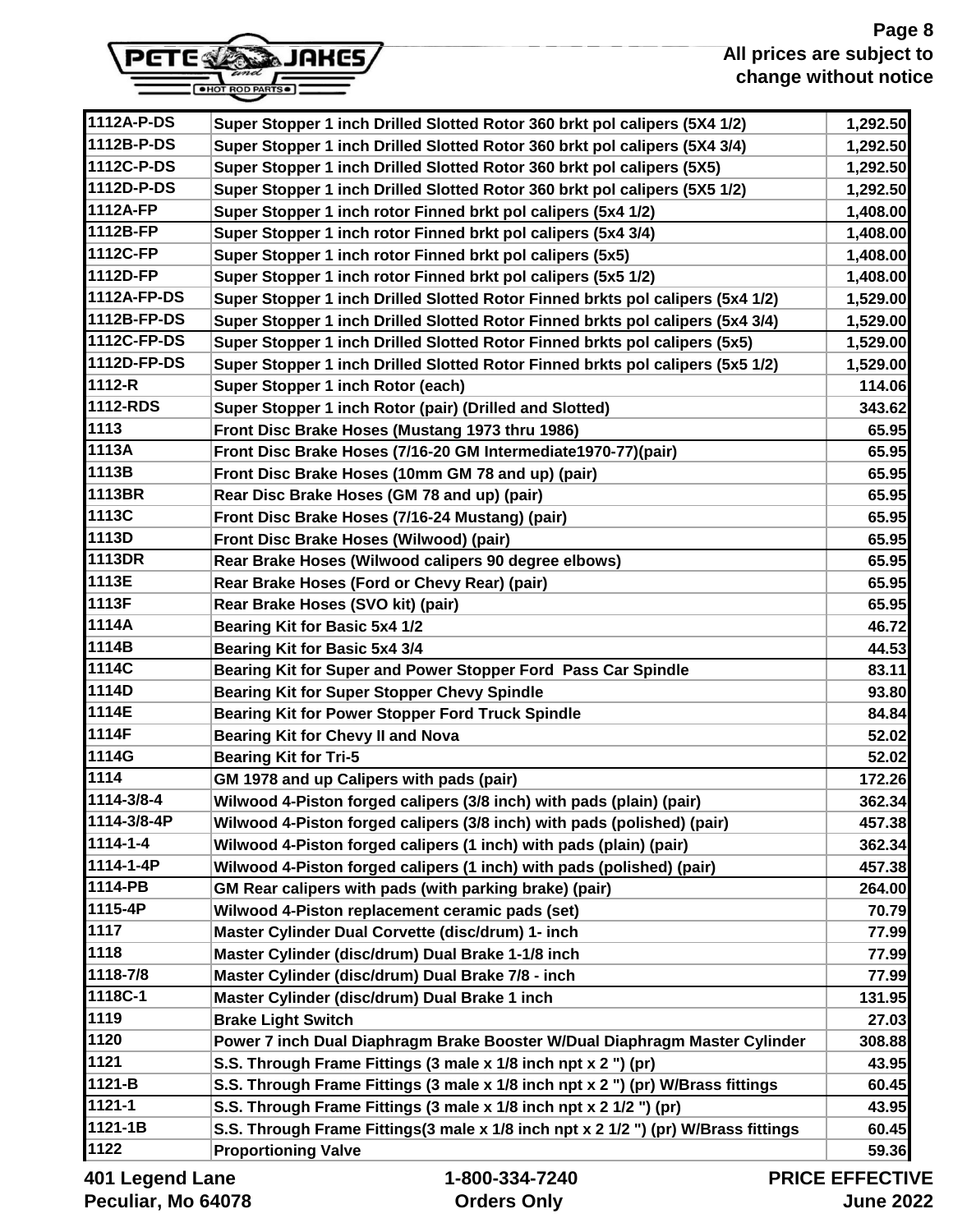

| 1123-10      | Residual Valve (10 lb) (each)                                              | 25.50          |
|--------------|----------------------------------------------------------------------------|----------------|
| 1123-2       | Residual Valve (2 lb) each)                                                | 25.50          |
| 1124A        | 1955-57 Chevy Disc Brake kit for stock spindle and GM caliper              | 646.23         |
| 1124A-DS     | 1955-57 Chevy Disc Brake kit with Drilled Slotted Rotors                   | 761.73         |
| 1124B        | 1955-57 Chevy Disc Brake kit for dropped spindle - GM caliper              | 646.23         |
| 1124B-DS     | 1955-57 Chevy Disc Brake kit with Drilled Slotted Rotors                   | 761.73         |
| 1124C        | 1964-65 1/2 Nova Disc Brake kit for stock spindle and GM caliper           | 646.23         |
| 1124C-DS     | 1964-65 1/2 Nova Disc Brake kit with Drilled Slotted Rotors                | 761.73         |
| 1124D        | AFX Disc Brake kit for dropped spindle and Wilwood caliper                 | 923.43         |
| 1124D-DS     | <b>AFX Disc Brake kit with Drilled Slotted Rotors</b>                      | 1,038.93       |
| 1124E        | 1965 1/2 thru 1967 Nova Disc Brake kit for stock spindle and GM caliper    | 646.23         |
| 1124E-DS     | 1965 1/2 thru 1967 Nova Disc Brake kit with Drilled Slotted Rotors         | 761.73         |
| 1124F        | 1955-57 kit for dropped spindle and Wilwood caliper                        | 923.43         |
| 1124F-DS     | 1955-57 kit for dropped spindle with Drilled Slotted Rotors                | 1,038.93       |
| 1124R        | <b>Replacement Rotors (pair)</b>                                           | 228.12         |
| 1124R-DS     | <b>Replacement Rotors Drilled Slotted (pair)</b>                           | 343.62         |
| 1124-S       | <b>AFX Dropped Spindle (pair)</b>                                          | 287.60         |
| 1124-5       | Tri 5 Dropped Spindle (pair)                                               | 369.60         |
| 1125         | Super Bell Basic Brake Kit (5x4 3/4)                                       | 190.58         |
| 1125A        | Super Bell Basic Brake Kit (5x4 1/2)                                       | 184.23         |
| 1125AK       | Super Bell Basic Brake Kit (5x4 1/2) Complete                              | 477.95         |
| 1125K        | Super Bell Basic Brake Kit (5x4 3/4) Complete                              | 477.95         |
| 1125C        | <b>Upgrade to Chrome Caliper Bracket</b>                                   | 121.00         |
| 1125CC       | <b>Polished Aluminum Caliper Covers (GM Metric)</b>                        | 235.95         |
| 1125BA-4 1/2 | 4 1/2 Bearing Adapters                                                     | 25.36          |
| 1125BA-4 3/4 | 4 3/4 Bearing Adapters                                                     | 25.36          |
| 1125B        | Super Bell Basic Brake Brackets (pair)                                     | 110.00         |
| 1125BC       | Super Bell Basic Brake Brackets (pair) (chrome)                            | 199.00         |
| 1126         | John's Rear Finned Drum Kit (loaded)                                       | 1,094.50       |
| 1127         | Rear Drum Brake Kit Loaded Backing Plates and New Drums                    | 495.00         |
| 1128         | <b>Wilwood Rear Kit with Emergency Brake</b>                               | 844.66         |
| 1128-P       | Wilwood Rear Kit with Emergency Brake and Polished Calipers                | 983.99         |
| 1129         | Complete 12 inch Lincoln Front Drum Brake Kit (5x5 1/2 bolt pattern)       | 1,250.00       |
| 1129-4-1/2   | Complete 12 inch Lincoln Front Drum Brake Kit (5x4 1/2 bolt pattern)       | 1,300.00       |
| 1129H        | Replacement Lincoln Aluminum Hubs (pair) (5x4 1/2)                         | 384.00         |
| 1129HB       | Replacement Lincoln Aluminum Hubs with bearings & seals (pair) (5x4 1/2)   | 465.00         |
| 1130-P       | Super Bell Finned Backing Plates (Polished Aluminum) (pair)                | 454.25         |
| 1131         | Dust Shields (Power Stopper and Basic Brake Kits) (pair)                   | 103.03         |
| 1131-C       | Dust Shields (Power Stopper and Basic Brake Kits) (chrome) (pair)          | 181.27         |
| 1131-L       | Louvered Dust Shields (Power Stopper and Basic Brake Kits) (pair)          | 143.28         |
| 1131-LC      | Louvered Dust Shields (Power Stopper and Basic Brake Kits) (chrome) (pair) | 221.52         |
| 1132         | So-Cal or Functional Fake Buick Style Finned Drum with Scoops              | 1,974.50       |
| 1132-P       | So-Cal or Functional Fake Buick Style Finned Drum with Scoops (polished)   | 2,194.50       |
| 1133         | So-Cal or Functional Fake Air Scoops (pair)                                | 263.95         |
| 1134         | So-Cal or Functional Fake Buick Style Rear Drum Cover (plain)              | 433.13         |
| 1134-P       | So-Cal or Functional Fake Buick Style Rear Drum Cover (polished)           | 664.13         |
| 1135A        | Power Stopper Front Disc Brakes (Ford passenger spindle) (5x4 1/2)         | 792.41         |
| 1135B        | Power Stopper Front Disc Brakes (Ford passenger spindle) (5x4 3/4)         | 792.41         |
| AA           | 1.000.221.7010                                                             | DDIAF FFFFATIL |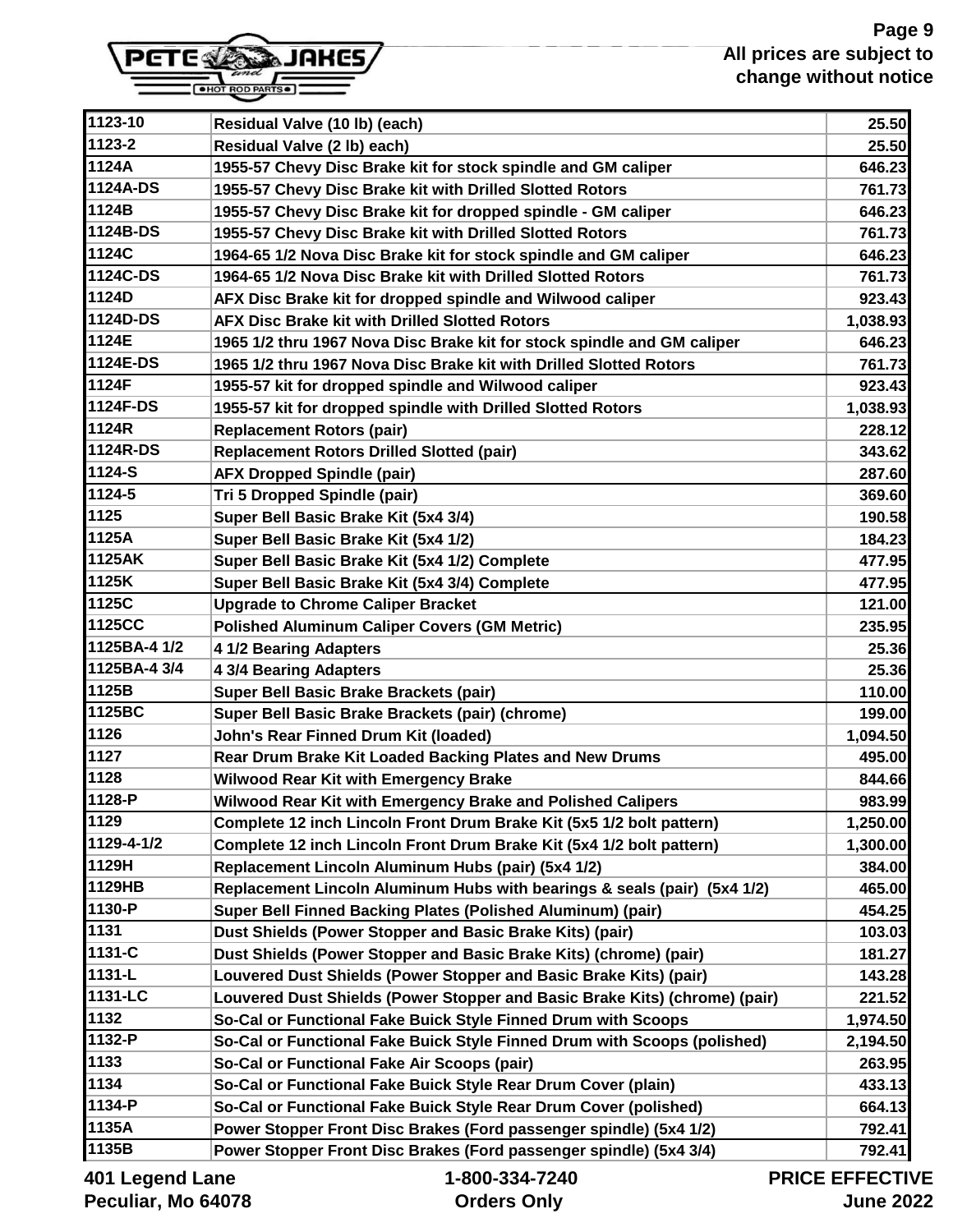# **Page 10 All prices are subject to change without notice**



| 1135C             | Power Stopper Front Disc Brakes (Ford passenger spindle)(5x5)                   | 792.41                |
|-------------------|---------------------------------------------------------------------------------|-----------------------|
| 1135D             | Power Stopper Front Disc Brakes (Ford passenger spindle) (5x5 1/2)              | 792.41                |
| 1135-4.5          | Power Stopper Front Hub (each) (5x4 1/2 bolt pattern)                           | 179.00                |
| 1135-4.75         | Power Stopper Front Hub (each) (5x4 3/4 bolt pattern)                           | 179.00                |
| 1135-5            | Power Stopper Front Hub (each) (5x5 bolt pattern)                               | 179.00                |
| 1135-5.5          | Power Stopper Front Hub (each) (5x5 1/2 bolt pattern)                           | 179.00                |
| 1135BD-4.5        | Cast Iron Hubs for Buick Drums (Pair) 5 x 4 1/2                                 | 358.00                |
| 1135BD-4.75       | Cast Iron Hubs for Buick Drums (Pair) 5 x 4 3/4                                 | 358.00                |
| 1135BD-5          | Cast Iron Hubs for Buick Drums (Pair) 5                                         | 358.00                |
| 1135BD-5.5        | Cast Iron Hubs for Buick Drums (Pair) 5 x 5 1/2                                 | 358.00                |
| 1135BDHP-4.5      | Cast Iron Hubs for Buick Drums (Pair) 5 x 4 1/2 (With Bearings & Seals)         | 438.00                |
| 1135BDHP-4.75     | Cast Iron Hubs for Buick Drums (Pair) 5 x 4 3/4 (With Bearings & Seals)         | 438.00                |
| 1135BDHP-5        | Cast Iron Hubs for Buick Drums (Pair) 5 With (Bearings & Seals)                 | 438.00                |
| 1135BDHP-5.5      | Cast Iron Hubs for Buick Drums (Pair) 5 x 5 1/2 (With Bearings & Seals)         | 438.00                |
| 1135R             | Power Stopper Front Disc Rotor (two piece Mustang design)                       | 98.21                 |
| 1136A             | Power Stopper Front Disc Brakes (Ford truck spindle) (5x4 1/2)                  | 792.41                |
| 1136B             | Power Stopper Front Disc Brakes (Ford truck spindle) (5x4 3/4)                  | 792.41                |
| 1136C             | Power Stopper Front Disc Brakes (Ford truck spindle) (5x5)                      | 792.41                |
| 1136D             | Power Stopper Front Disc Brakes (Ford truck spindle) (5x5 1/2)                  | 792.41                |
| 1137              | Power Stopper Rear Disc (8 inch or 9 inch small bearing)                        | 381.15                |
| 1137-K            | Power Stopper Rear Disc(8 inch or 9 inch small bearing) (without parking brake) | 576.81                |
| 1137-KP           | Power Stopper Rear Disc (8 inch or 9 inch small bearing) (with parking brake)   | 686.07                |
| 1138              | Power Stopper Rear Disc (9 inch big bearing early)                              | 381.15                |
| 1138-K            | Power Stopper Rear Disc (9 inch big bearing early) (without parking brake)      | 576.81                |
| 1138-KP           | Power Stopper Rear Disc (9 inch big bearing early) (with parking brake)         | 686.07                |
| 1139              | Power Stopper Rear Disc (9 inch big bearing late)                               | 381.15                |
| 1139-K            | Power Stopper Rear Disc (9 inch big bearing late) (without parking brake)       | 576.81                |
| 1139-KP           | Power Stopper Rear Disc (9 inch big bearing late) (with parking brake)          | 686.07                |
| 1139-R            | Power Stopper Replacement Rear Rotor (each)                                     | 102.88                |
| 1140-1            | Aldan Alloy Longer Alloy Shocks (15 inches extended 11 inches collapsed)        | 559.00                |
| 1140-1-P          | Aldan Alloy Longer Alloy Shocks (polished)                                      | 659.00                |
| 1140-1-PC         | Aldan Alloy Longer Alloy Shocks (polished) (chrome coils)                       | 792.00                |
| 1140              | Viper Alloy Rear Coil Over Shocks (pair)                                        | 559.00                |
| 1140-P            | Viper Alloy Rear Coil Over Shocks (polished) (pair)                             | 659.00                |
| 1140-PC           | Viper Alloy Rear Coil Over Shocks (polished) with chrome coils (pair)           | 792.00                |
| 1143              | Front Coil Over Kit (to be used with drop axle)                                 | 692.89                |
| 1143-P            | Front Coil Over Kit (to be used with drop axle) (polished shocks)               | 751.19                |
| 1143-PC           | Front Coil Over Kit (polished with chrome coils (pair)                          | 907.96                |
| 1151              | <b>Coil Over Bushing Pack</b>                                                   | 33.22                 |
| 1152              | 1932-34 Coil Over Bolt Kit                                                      | 37.37                 |
| 1152-C            | 1932-34 Coil Over Bolt Kit (chrome)                                             | 49.84                 |
| 1153-A            | <b>Spanner Wrench (each)</b>                                                    | 22.19                 |
| 1178              | Coil Springs; 130 lb - 160 lb - 190 lb - 220 lb (pair)                          | 96.13                 |
| 1178-C            | Coil Springs; 130 lb - 160 lb - 190 lb - 220 lb (chrome) (pair)                 | 203.28                |
| 1179              | Coil Springs; 250 lb - 300 lb - 350 lb (pair)                                   | 108.49                |
| 1179-C            | Coil Springs; 250 lb - 300 lb - 350 lb (chrome) (pair)                          | 203.28                |
| 1179-H            | Coil Springs; 250 lb - 400 lb - 450 lb (pair)                                   | 118.81                |
| 1179-HC           | Coil Springs; 250 lb - 400 lb - 450 lb (chrome) (pair)                          | 222.64                |
| ang I boang I 10A | $1 - 800 - 334 - 7240$                                                          | <b>PRICE EFFECTIV</b> |

**401 Legend Lane Peculiar, Mo 64078**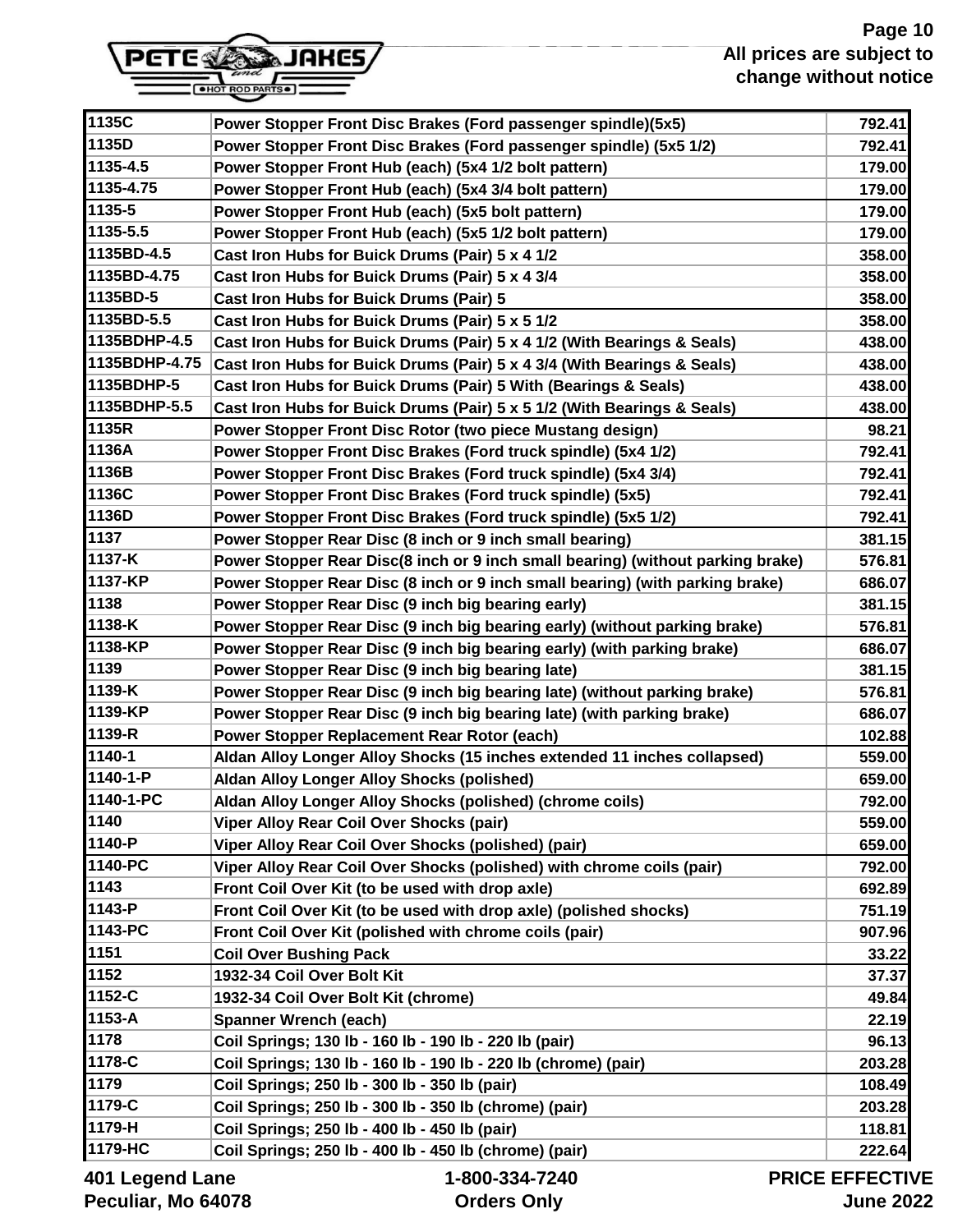# **Page 11 All prices are subject to change without notice**



| 1194            | Brass Tee Fitting (3/16 X 3/16 X 1/8 pipe)                          | 10.98                 |
|-----------------|---------------------------------------------------------------------|-----------------------|
| 1195            | Brass 90' Fitting (3/16 X 1/8 pipe)                                 | 8.67                  |
| 1196            | Brass Fitting (1/8 pipe X 3/16 inv)                                 | 2.89                  |
| 1197            | Master cylinder adapter 3 bolt to 2 bolt 1939-40 Ford               | 90.00                 |
| 1201-1/2        | 4-Bar Bushing Pack                                                  | 65.95                 |
| 1201-5/8        | 4-Bar Bushing Pack                                                  | 65.95                 |
| 1201-9/16       | 4-Bar Bushing Pack                                                  | 65.95                 |
| 1202-1/2        | 4-Bar Bushing                                                       | 8.31                  |
| 1202-5/8        | 4-Bar Bushing                                                       | 8.31                  |
| 1202-9/16       | 4-Bar Bushing                                                       | 8.31                  |
| 1203            | 4-Bar Bushing Halfs                                                 | 2.75                  |
| 1203-R          | <b>Rubber Shock Bushing</b>                                         | 5.20                  |
| 1204            | 4-Bar Bushing Inner Sleeve                                          | 2.81                  |
| 1204-R          | <b>Rear 4-Bar Bushing Inner Sleeve</b>                              | 3.21                  |
| 1204-SH         | <b>Shock Upper Sleeve</b>                                           | 2.81                  |
| 1205-1/2        | <b>Rear 4-Bar Bushing</b>                                           | 10.80                 |
| 1205-5/8        | <b>Rear 4-Bar Bushing</b>                                           | 10.80                 |
| 1205-H          | <b>Rear 4-Bar Bushing Halfs</b>                                     | 3.80                  |
| 1205-HR         | Rear 4-Bar Bushing Halfs Retro Fit                                  | 3.80                  |
| 1205-R-1/2      | Rear 4-Bar Bushing Retro Fit 1/2 Kit                                | 10.80                 |
| 1205-R-5/8      | Rear 4-Bar Bushing Retro Fit 5/8 Kit                                | 10.80                 |
| 1206-1/2        | Heavy Duty Adjustable End (1/2 inch)                                | 28.63                 |
| 1206-5/8        | Heavy Duty Adjustable End (5/8 inch)                                | 28.63                 |
| 1206-C          | Heavy Duty Adjustable End (chrome) (specify 1/2 or 5/8 inch)        | 39.22                 |
| 1206-LH-C       | Heavy Duty Adjustable End (chrome) (Left) (specify 1/2 or 5/8 inch) | 39.22                 |
| 1206-LH-1/2     | Heavy Duty Adjustable End (Left) (1/2 inch)                         | 28.63                 |
| 1206-LH-5/8     | Heavy Duty Adjustable End (Left) (5/8 inch)                         | 28.63                 |
| 1207-3/4        | Weld-In Threaded Insert (3/4-16)                                    | 16.12                 |
| 1207-11/16      | Weld-In Threaded Insert (11/16-18)                                  | 16.12                 |
| 1208            | <b>Rear 4-Bar Weld-On Sleeve</b>                                    | 6.08                  |
| 1209            | <b>Coil Over Shock Bushing</b>                                      | 8.31                  |
| 1210            | <b>Coil Over Shock Bushing Halves</b>                               | 2.75                  |
| 1211            | Shackle Bushings (1-3/4 inch x 11/16 inch) (pair)                   | 5.28                  |
| 1212            | Shackle Bushings (1-3/4 inch x 3/4 inch) (pair)                     | 5.28                  |
| 1213            | Shackle Bushings (2 inch x 3/4 inch) (pair)                         | 5.28                  |
| 1214            | Shackle Bushings (2-1/4 inch x 3/4 inch) (pair)                     | 5.28                  |
| 1215            | Shackle Bushings (1-3/4 inch x 7/8 inch) (pair)                     | 5.28                  |
| 1216            | Shackle Bushings (2 inch x 7/8 inch) (pair)                         | 5.28                  |
| 1217            | Shackle Bushings (2-1/4 inch x 7/8 inch) (pair)                     | 5.28                  |
| 1218            | Shackle Bushings (1-3/4 inch x1-1/8 inch) (pair)                    | 5.65                  |
| 1219            | Shackle Bushings (2 inch x1-1/8 inch) (pair)                        | 5.65                  |
| 1220            | Shackle Bushings (2-1/4 inch x1-1/8 inch) (pair)                    | 5.65                  |
| 1235            | <b>Rear Spring Tee Bolts (each)</b>                                 | 28.63                 |
| 1248A           | 2-1/4 inch Suicide Batwings (pair)                                  | 215.26                |
| 1248A-C         | 2-1/4 inch Suicide Batwings (pair) (chrome)                         | 322.64                |
| 1248B           | 2 inch Suicide Batwings (pair)                                      | 215.26                |
| 1248B-C         | 2 inch Suicide Batwings (pair) (chrome)                             | 322.64                |
| 1249A           | 2-1/4 inch Hairpin Batwing (pair)                                   | 140.90                |
| 401 Legend Lane | 1-800-334-7240                                                      | <b>PRICE EFFECTIV</b> |

**401 Legend Lane Peculiar, Mo 64078**

JU-334 **Orders Only**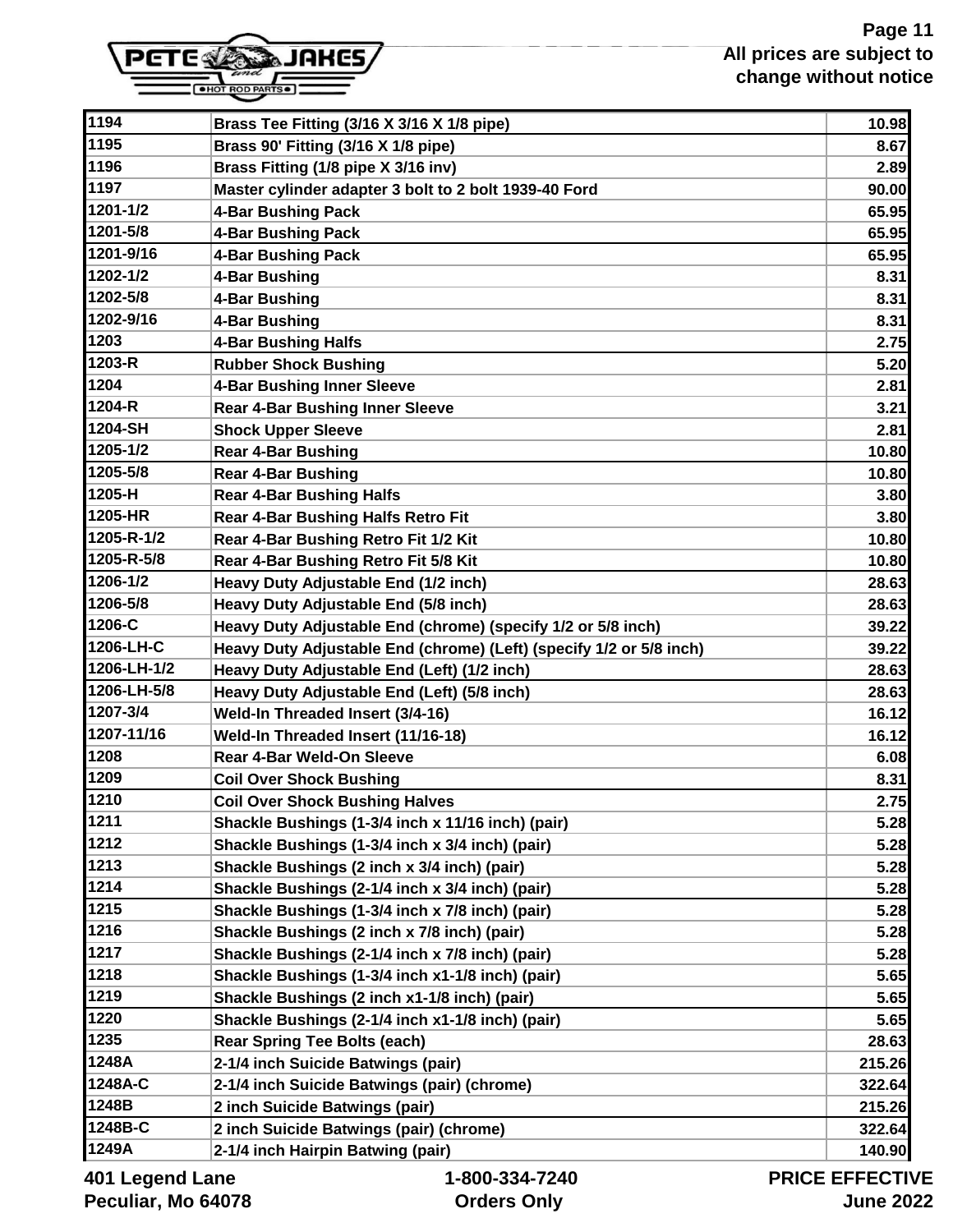# **Page 12 All prices are subject to change without notice**



| 1249A-C            | 2-1/4 inch Hairpin Batwing (chrome) (pair)                   | 217.79         |
|--------------------|--------------------------------------------------------------|----------------|
| 1249B              | 2 inch Hairpin Batwing (pair)                                | 140.90         |
| 1249B-C            | 2 inch Hairpin Batwing (chrome) (pair)                       | 217.79         |
| 1250A              | 2-1/4 inch 4-Bar Batwing (pair)                              | 140.90         |
| 1250A-C            | 2-1/4 inch 4-Bar Batwing (chrome) (pair)                     | 217.79         |
| 1250B              | 2 inch 4-Bar Batwing (pair)                                  | 140.90         |
| 1250B-C            | 2 inch 4-Bar Batwing (chrome) (pair)                         | 217.79         |
| 1251               | Adjustable Bar (20-2/3 inch c to c)                          | 44.74          |
| 1251-C             | Adjustable Bar (20-2/3 inch c to c) (chrome)                 | 67.86          |
| 1252               | Adjustable Bar (21-3/8 inch c to c) (1932-34 4-Bar)          | 44.74          |
| 1252-C             | Adjustable Bar (21-3/8 inch c to c) (1932-34 4-Bar) (chrome) | 67.86          |
| 1253               | Adjustable Bar (23-1/8 inch c to c)                          | 44.74          |
| 1253-C             | Adjustable Bar (23-1/8 inch c to c) (chrome)                 | 67.86          |
| 1254               | Adjustable Bar (24 inch c to c) (1929-31 4-Bar)              | 44.74          |
| 1254-C             | Adjustable Bar (24 inch c to c) (1929-31 4-Bar) (chrome)     | 67.86          |
| 1255               | Adjustable Bar (27-1/4 inch c to c) (Hiboy 4-Bar)            | 44.74          |
| 1255-C             | Adjustable Bar (27-1/4 inch c to c) (Hiboy 4-Bar) (chrome)   | 67.86          |
| 1259               | <b>Weld-on 4-Bar Sleeve</b>                                  | 5.39           |
| 1260               | <b>Adjustable End (straight)</b>                             | 24.86          |
| 1260-C             | Adjustable End (straight) (chrome)                           | 34.19          |
| 1261               | Adjustable End (9 degree)                                    | 26.98          |
| 1261-C             | Adjustable End (9 degree) (chrome)                           | 36.43          |
| 1262               | Adjustable End (5 degree)                                    | 26.98          |
| 1262-C             | Adjustable End (5 degree) (chrome)                           | 36.43          |
| 1263               | <b>Suicide Front Shock Mount (angled)</b>                    | 28.84          |
| 1263-C             | <b>Suicide Front Shock Mount (angled) (chrome)</b>           | 48.48          |
| 1264               | Suicide Front T-Bolt Shock Mount (1 3/4 Angled)              | 28.84          |
| 1264-C             | Suicide Front T-Bolt Shock Mount (1 3/4 Angled)              | 39.22          |
| 1280               | 1928-31 4-Bar Bolt Pack                                      | 30.14          |
| 1280-C             | 1928-31 4-Bar Bolt Pack (chrome)                             | 39.40          |
| 1281               | 1932 4-Bar Bolt Pack                                         | 30.14          |
| 1281-C             | 1932 4-Bar Bolt Pack (chrome)                                | 39.40          |
| 1282               | 1934 4-Bar Bolt Pack                                         | 30.14          |
| 1282-C             | 1934 4-Bar Bolt Pack (chrome)                                | 39.40          |
| 1283               | 1932-34 Hiboy 4-Bar Bracket                                  | 36.18          |
| 1284               | 1932 4-Bar Bracket (driver side) (Mustang) (each)            | 37.87          |
| 1285               | 1932 4-Bar Bracket (passenger side) (each)                   | 31.03          |
| 1286               | 1934 4-Bar Bracket (driver side) (Mustang) (each)            | 37.87          |
| 1287               | 1934 4-Bar Bracket (passenger side) (each)                   | 31.03          |
| 1288               | 1928-34 4-Bar Bracket (driver side) (Mustang) (each)         | 41.93          |
| 1289               | 1928-31 4-Bar Bracket (passenger side) (each)                | 34.49          |
| 2000               | 1928-31 Economy Chassis                                      | 2,662.00       |
| 2003A              | 1928-31 4-Bar Vega Steering 2-1/4 inch Batwing               | 419.67         |
| 2003A-C            | 1928-31 4-Bar Vega Steering 2-1/4 inch Batwing (chrome)      | 583.95         |
| 2003B              | 1928-31 4-Bar Vega Steering 2 inch Batwing                   | 419.67         |
| 2003B-C            | 1928-31 4-Bar Vega Steering 2 inch Batwing (chrome)          | 583.95         |
| 2004A              | 1928-31 4-Bar Mustang Steering 2-1/4 inch Batwing            | 419.67         |
| 2004A-C            | 1928-31 4-Bar Mustang Steering 2-1/4 inch Batwing (chrome)   | 583.95         |
| ane I briana I 10N | 1-800-331-7240                                               | DDICE EEEECTIV |

**401 Legend Lane Peculiar, Mo 64078**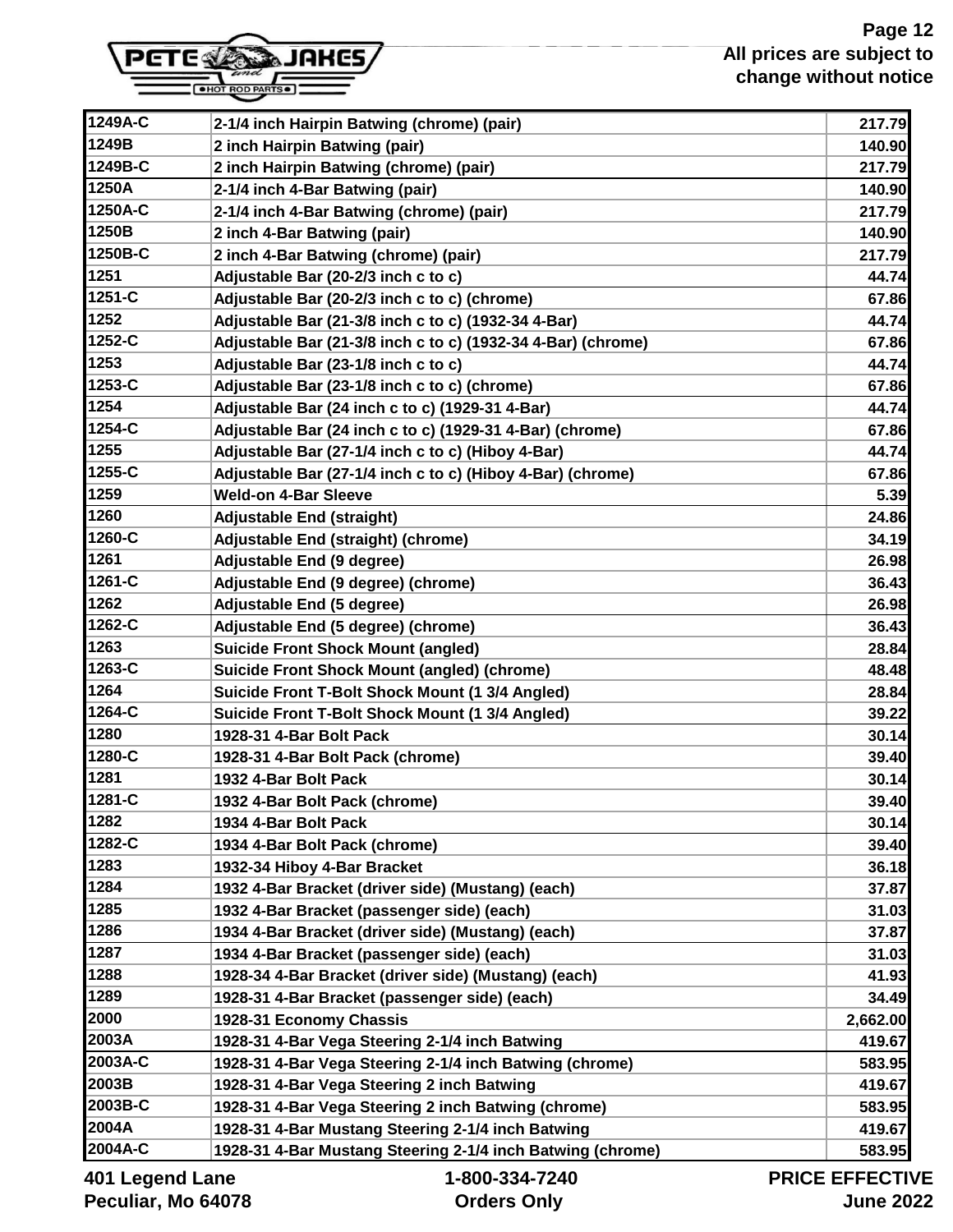# **Page 13 All prices are subject to change without notice**



| 2004B           | 1928-31 4-Bar Mustang Steering 2 inch Batwing                        | 419.67                |
|-----------------|----------------------------------------------------------------------|-----------------------|
| 2004B-C         | 1928-31 4-Bar Mustang Steering 2 inch Batwing (chrome)               | 583.95                |
| 2005            | 1928-31 Motor Mounts (small block Chevy) (pair)                      | 87.92                 |
| 2005-FH         | <b>Model A Motor Mounts (Flathead) (pair)</b>                        | 87.92                 |
| 2005-H          | <b>Hemi Motor Mount Kit</b>                                          | 175.56                |
| 2006            | 1928-31 Motor Mounts (small block Ford) (pair)                       | 87.92                 |
| 2007            | 1928-31 Transmission Mount (Chevy)                                   | 97.63                 |
| 2007A           | 1928-31 Transmission Mount (700R4)                                   | 97.63                 |
| 2007B           | 1928-31 Transmount for Power Booster                                 | 97.63                 |
| 2008            | 1928-31 Transmission Mount (Ford)                                    | 97.63                 |
| 2009            | 1928-31 Brake Pedal                                                  | 79.99                 |
| 2009CL          | 1928-31 Clutch Pedal                                                 | 79.99                 |
| 2009S           | 1928-31 Brake Pedal Straight                                         | 79.99                 |
| 2010            | 1928-31 Master Cylinder Mounting Kit                                 | 59.92                 |
| 2010-FP         | <b>Master Cylinder Push Rod Assembly Fast Pack</b>                   | 27.05                 |
| 2011            | 1928-31 Ladder Bar Kit (fits 3 inch Housing                          | 500.31                |
| 2011A           | 1928-31 Ladder Bar Kit (fits 2 13/16 inch Housing                    | 500.31                |
| 2011A-C         | 1928-31 Ladder Bar Kit (fits 2 13/16 inch Housing (chrome)           | 803.38                |
| 2011B           | 1928-31 Ladder Bar Kit (fits 1937-48 Ford Housing)                   | 500.31                |
| 2011B-C         | 1928-31 Ladder Bar Kit (fits 1937-48 Ford Housing) (chrome)          | 803.38                |
| 2011-C          | 1928-31 Ladder Bar Kit (fits 3 inch housing) (chrome)                | 803.38                |
| 2011DR          | 1928-31 Viper Ladder Bar Kit (drag race)                             | 579.76                |
| 2011DR-C        | 1928-31 Viper Ladder Bar Kit (chrome)                                | 924.62                |
| 2012            | 1928-31 Coil Shock Suspension Kit with Viper Alloy Shocks            | 732.55                |
| 2012-FP         | 1928-31 Rear Coil Over Bolt Kit                                      | 42.46                 |
| 2012-FP-C       | 1928-31 Rear Coil Over Bolt Kit (chrome)                             | 56.64                 |
| 2013            | 1928-31 Coil Shock Suspension Kit (without shocks)                   | 200.16                |
| 2014            | 1928-34 Rear Panhard Rod Kit 9 inch Ford (centered housing)          | 123.26                |
| 2014-C          | 1928-34 Rear Panhard Rod Kit 9 inch Ford (centered housing) (chrome) | 192.64                |
| 2015            | 1928-34 Rear Panhard Rod Kit 9 inch Ford (centered pinion)           | 123.26                |
| 2015-C          | 1928-34 Rear Panhard Rod Kit 9 inch Ford (centered pinion) (chrome)  | 192.64                |
| 2015MT          | <b>Mini Truck Rear Panhard Bar</b>                                   | 124.92                |
| 2015MT-C        | Mini Truck Rear Panhard Bar (chrome)                                 | 171.17                |
| 2016            | 1928-34 Rear Panhard Rod Kit 8 inch Ford (stock width)               | 123.26                |
| 2016-C          | 1928-34 Rear Panhard Rod Kit 8 inch Ford (stock width) (chrome)      | 192.64                |
| 2017            | Rear Parallel 4-Bar (1928-31)                                        | 463.35                |
| 2017-C          | Rear Parallel 4-Bar (1928-31) (chrome)                               | 610.36                |
| 2017-FP         | <b>Rear Parallel 4-Bar Fast Pack</b>                                 | 93.50                 |
| 2017-FP-C       | Rear Parallel 4-Bar Fast Pack (chrome)                               | 119.54                |
| 2018            | Rear Triangulated 4-Bar (1928-31)                                    | 463.35                |
| 2018-C          | Rear Triangulated 4-Bar (1928-31) (chrome)                           | 610.36                |
| 2018-FP         | <b>Rear Parallel 4-Bar Fast Pack</b>                                 | 93.50                 |
| 2018-FP-C       | Rear Parallel 4-Bar Fast Pack (chrome)                               | 119.54                |
| 2019            | 1928-31 Rear Spring Mounting Kit                                     | 101.68                |
| 2020            | <b>Saginaw Pitman Arm</b>                                            | 93.24                 |
| 2020-C          | Saginaw Pitman Arm (chrome)                                          | 118.17                |
| 2021            | Viper Hairpin (1928-31)                                              | 436.46                |
| 2021-C          | Viper Hairpin (1928-31) (chrome)                                     | 627.56                |
| 401 Legend Lane | 1-800-334-7240                                                       | <b>PRICE EFFECTIV</b> |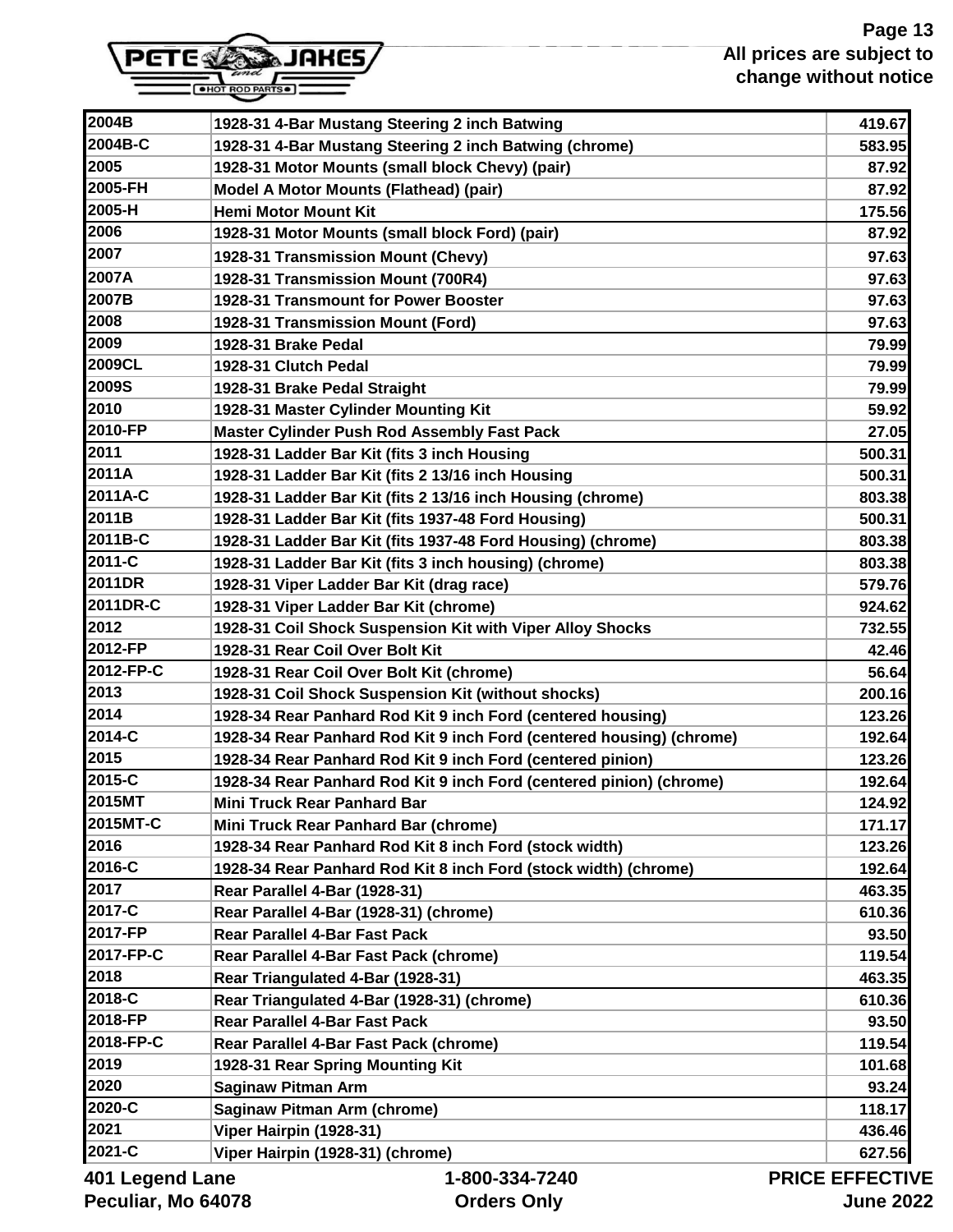# **Page 14 All prices are subject to change without notice**



| 1932 Viper Hairpins (chrome) (less batwings)                               | 396.06   |
|----------------------------------------------------------------------------|----------|
| 1928-31 Viper Hairpin (short)                                              | 447.52   |
| 1928-31 Viper Hairpin (short) (chrome)                                     | 595.63   |
| <b>Hairpins less batwings</b>                                              | 301.77   |
| <b>Hairpin Fastpack</b>                                                    | 117.24   |
| Hairpin Fastpack (chrome)                                                  | 165.34   |
| <b>Hairpins Only (Plain)</b>                                               | 235.77   |
| <b>Hairpins Only (Chrome)</b>                                              | 293.25   |
| <b>Champ/Halibrand Quickchange Panhard Kit</b>                             | 146.25   |
| <b>Champ/Halibrand Quickchange Panhard Kit (chrome)</b>                    | 233.60   |
| V-8 Halibrand Quickchange Panhard Kit                                      | 146.25   |
| V-8 Halibrand Quickchange Panhard Kit (chrome)                             | 233.60   |
| 1928-32 Front Crossmember                                                  | 91.11    |
| 1928-32 Front Crossmember with Custom U-bolt kit installed                 | 184.62   |
| 1928-32 Front Crossmember super low version (2" lower than stock)          | 183.99   |
| 1928-31 Rear Crossmember for Transverse Spring with U-bolts                | 372.44   |
| V-8 Winters Quick Change Panhard Kit                                       | 146.25   |
| V-8 Winters Quick Change Panhard Kit (chrome)                              | 233.60   |
| <b>Champ Winters Quick Change Panhard Kit</b>                              | 146.25   |
| <b>Champ Winters Quick Change Panhard Kit (chrome)</b>                     | 233.60   |
| 1928-31 Hydraulic Clutch and Brake Kit                                     | 427.90   |
| 1928-31 Hydraulic Clutch and Brake Kit (Less Cylinders)                    | 287.60   |
| 1928-31 Hydraulic Clutch and Brake Fastpack                                | 23.05    |
| Adjustable Bar (15-3/4 inch c to c)                                        | 46.68    |
| Adjustable Bar (15-3/4 inch c to c) (chrome)                               | 67.99    |
| Adjustable Angled Bar (22-3/8 inch c to c)                                 | 46.68    |
| Adjustable Angled Bar (22-3/8 inch c to c) (chrome)                        | 67.99    |
| Adjustable Bar (22-3/8 inch c to c)                                        | 46.68    |
| Adjustable Bar (22-3/8 inch c to c) (chrome)                               | 67.99    |
| Adjustable Bar (22-3/4 inch c to c)                                        | 46.68    |
| Adjustable Bar (22-3/4 inch c to c) (chrome)                               | 67.99    |
| Adjustable Bar (18 inch c to c)                                            | 46.68    |
| Adjustable Bar (18 inch c to c) (chrome)                                   | 67.99    |
| Adjustable Bar (26-1/2 inch c to c)                                        | 46.68    |
| Adjustable Bar (26-1/2 inch c to c) (chrome)                               | 67.99    |
| 1928-31 Straight Transverse Buggy Spring                                   | 341.00   |
| 1928-31 Parallel 4-Bar Front Hanger (each)                                 | 44.09    |
| 1928-31 Triangulated 4-Bar Front Hanger (each)                             | 51.46    |
| 1928-31 Triangulated Folded Bracket (pair)                                 | 47.38    |
| 1928-31 Triangulated Tabs (2 long & 2 short) (pair)                        | 27.12    |
| Shortie Shocks (plain) (pair)                                              | 84.70    |
| <b>Shortie Shocks (chrome) (pair)</b>                                      | 151.80   |
| <b>Covered Alum "I" Rod Shock</b>                                          | 241.95   |
| <b>Covered Alum "I" Rod Shock Polished</b>                                 | 314.55   |
| 1928-31 Independent Front Suspension (standard GM disc brakes)             | 4,174.50 |
| 1928-31 Independent Front Suspension (show polish GM disc brakes)          | 5,659.50 |
| 1928-31 Complete Front End (chrome) Drilled Alum-I-beam Axle (full polish) | 4,498.75 |
| 1928-31 Complete Front End (chrome) Drilled Alum-I-beam Axle (highlighted) | 4,357.41 |
|                                                                            |          |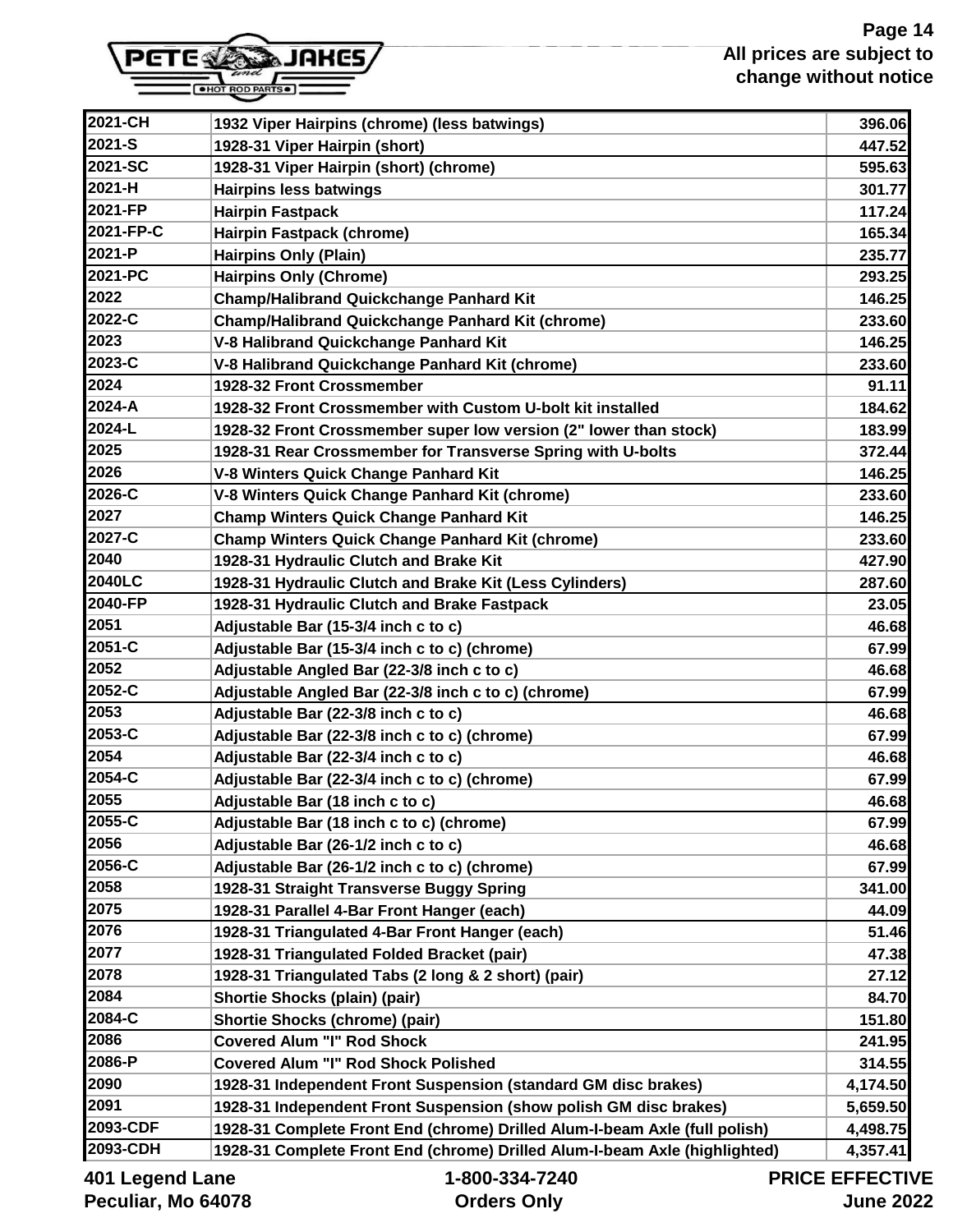# **Page 15 All prices are subject to change without notice**



| 2093-C       | 1928-31 Complete Front End (chrome) Alum-I-beam Axle (full polish)              | 4,350.27       |
|--------------|---------------------------------------------------------------------------------|----------------|
| 2093-CH      | 1928-31 Complete Front End (chrome) Alum-I-beam Axle (highlighted)              | 4,208.94       |
| 2093-DF      | 1928-31 Complete Front End Drilled Alum-I-beam Axle (full polish)               | 3,672.23       |
| 2093-DH      | 1928-31 Complete Front End Drilled Alum-I-beam Axle (highlighted)               | 3,530.90       |
| 2093-F       | 1928-31 Complete Front End Alum-I-beam Axle (full polish)                       | 3,527.03       |
| 2093-H       | 1928-31 Complete Front End Alum-I-beam Axle (highlighted)                       | 3,382.42       |
| 2093-ODCF    | 1928-31 Complete Front End (chrome) Oval Drilled Alum-I-beam Axle (full polish) | 4,544.99       |
| 2093-ODCH    | 1928-31 Complete Front End (chrome) Oval Drilled Alum-I-beam Axle(highlighted)  | 4,403.63       |
| 2093-ODF     | 1928-31 Complete Front End Oval Drilled Alum-I-beam Axle (full polish)          | 3,718.47       |
| 2093-ODH     | 1928-31 Complete Front End Oval Drilled Alum-I-beam Axle (highlighted)          | 3,577.15       |
| 2094         | 1928-31 Complete Front End Tube Axle                                            | 2,714.06       |
| 2094-C       | 1928-31 Complete Front End Tube Axle (chrome)                                   | 4,309.50       |
| 2095         | 1928-31 Complete Front End I-Beam Axle                                          | 2,714.06       |
| 2095-C       | 1928-31 Complete Front End I-Beam Axle (chrome)                                 | 4,309.50       |
| 2096         | 1928-31 Complete Front End Drilled I-Beam Axle                                  | 2,858.01       |
| 2096-C       | 1928-31 Complete Front End Drilled I-Beam Axle (chrome)                         | 4,460.00       |
| 2097         | 1928-31 Complete Suicide Front End I-Beam Axle                                  | 2,855.39       |
| 2097-C       | 1928-31 Complete Suicide Front End I-Beam Axle (chrome)                         | 4,288.25       |
| 2098         | 1928-31 Complete Suicide Front End Drilled I-beam Axle                          | 2,924.76       |
| 2098-C       | 1928-31 Complete Suicide Front End Drilled I-Beam Axle (chrome)                 | 4,408.40       |
| 2100         | 1928-31 Complete Chassis                                                        | 8,690.00       |
| 2100A        | <b>UPGRADE; Power Brake Option</b>                                              | 324.32         |
| 2100B        | <b>UPGRADE; SS 1 inch 360 plates and Wilwood Calipers</b>                       | 839.21         |
| 2100BF       | <b>UPGRADE; SS 1 inch Finned Plates and Wilwood Calipers</b>                    | 1,068.64       |
| 2100C        | <b>UPGRADE; Show Chrome on Front I-Beam Axle</b>                                | 532.46         |
| 2100CL       | <b>UPGRADE; Clutch Kit</b>                                                      | 303.19         |
| 2100CD       | <b>UPGRADE; Show Chrome on Front Drilled I-Beam Axle</b>                        | 659.43         |
| 2100D        | <b>UPGRADE; Chrome Front End Option</b>                                         | 729.03         |
| 2100E        | <b>UPGRADE; Chrome on Posie Spring</b>                                          | 318.24         |
| 2100F        | <b>UPGRADE; Front Lincoln Drum Kit</b>                                          | 935.00         |
| 2100G        | <b>UPGRADE; Brake Line Kit (installed)</b>                                      | 875.60         |
| 2100GS       | <b>UPGRADE; Polished Stainless Steel Brake Lines with AN fittings</b>           | 996.60         |
| 2100H        | <b>UPGRADE; Winter's Polished Billet 9 inch Ford Housing Option</b>             | 1,139.82       |
| <b>21001</b> | <b>UPGRADE: Pro-Street Option (special cut 9 inch housing)</b>                  | 748.44         |
| 2100J        | <b>UPGRADE; Front Duel Flex Spring (plain)</b>                                  | 90.56          |
| 2100JC       | <b>UPGRADE; Front Duel Flex Spring (chrome)</b>                                 | 240.29         |
| 2100K        | <b>UPGRADE; So-Cal Hairpin Radius Rods (polished)</b>                           | 274.43         |
| 2100L        | <b>UPGRADE; C-Notch Rear Chassis</b>                                            | 155.93         |
| 2100LF       | <b>UPGRADE; C-Notch Front</b>                                                   | 155.93         |
| 2100M        | <b>UPGRADE; Chrome on Spindles</b>                                              | 224.60         |
| 2100N        | <b>UPGRADE: Chrome Tie Rod Ends (set of 2 lefts &amp; 2 rights)</b>             | 114.71         |
| <b>21000</b> | <b>UPGRADE; Drilled/Slotted and zinc coated 1 inch rotors (pair)</b>            | 173.25         |
| 2100P        | <b>UPGRADE; Wilwood Rear kit with E-brake and Polished Calipers</b>             | 692.95         |
| 2100Q        | <b>UPGRADE; Chrome Rear 4-Bar Kit</b>                                           | 217.35         |
| 2100R        | <b>UPGRADE; Polished &amp; Chrome Coilovers</b>                                 | 233.00         |
| 2100S        | <b>UPGRADE; Chrome Coilover Bolt Kit</b>                                        | 23.00          |
| 2100T        | <b>UPGRADE: Chrome Ladder Bars</b>                                              | 344.86         |
| 2100U        | <b>UPGRADE; #1095 Headlight/Shockmount</b>                                      | 93.53          |
| 40.          | 00.001.7010                                                                     | NNIAF FFFFATIL |

**401 Legend Lane Peculiar, Mo 64078**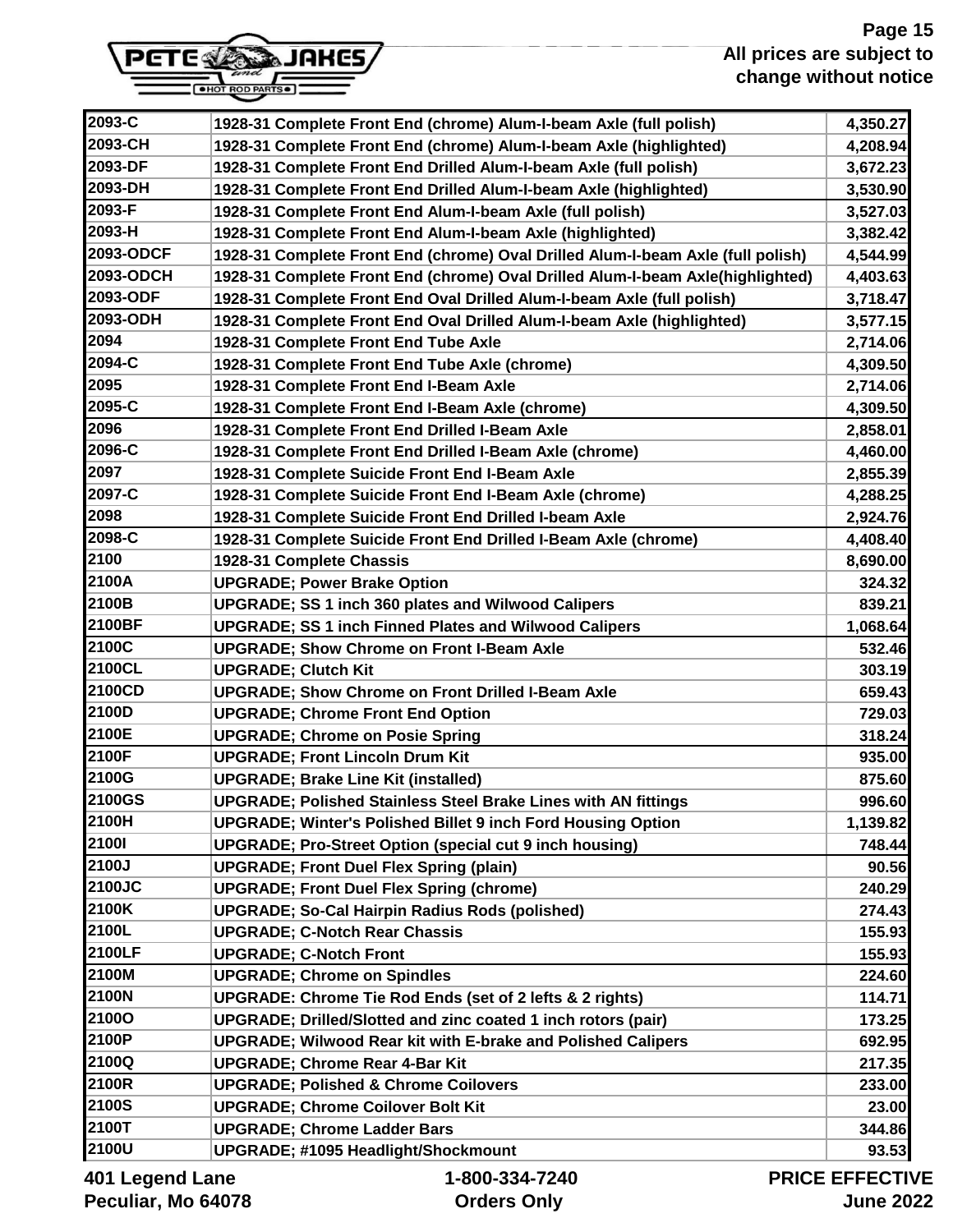

| 2100WB         | <b>UPGRADE; Wishbones Front</b>                                       | 137.50         |
|----------------|-----------------------------------------------------------------------|----------------|
| <b>2100WBC</b> | <b>UPGRADE: Chrome Wishbones Front</b>                                | 467.50         |
| 2109           | 1928-31 Pedal for Booster                                             | 77.47          |
| 2110           | 1928-31 Master Cylinder plus Booster mount                            | 74.70          |
| 2110A          | 1928-31 Power Brake Booster Complete Assembly                         | 460.30         |
| 2200           | 1928-32 Chassis with Independent Front Suspension Stage III           | 11,017.00      |
| 2200A          | <b>UPGRADE; Brake Upgrade Option</b>                                  | 546.25         |
| 2200B          | <b>UPGRADE; Show Quality Polish on Independent Front Suspension</b>   | 1,322.50       |
| 2200C          | <b>UPGRADE; Power Brake Option</b>                                    | 324.32         |
| 2200CL         | <b>UPGRADE; Clutch Kit</b>                                            | 301.88         |
| 2200D          | UPGRADE; Rear Power Stopper Disc Brake Kit with E-Brake (9 inch Ford) | 365.27         |
| 2200E          | <b>UPGRADE; Brake Line Kit (installed)</b>                            | 875.60         |
| <b>2200ES</b>  | <b>UPGRADE; Polished Stainless Steel Brake Lines with AN fittings</b> | 996.60         |
| 2200F          | <b>UPGRADE; Winter's Polished Billet 9 inch Ford Housing Option</b>   | 1,139.82       |
| 2200G          | <b>UPGRADE: Pro-Street Option (special cut 9 inch housing)</b>        | 748.44         |
| 2200H          | <b>UPGRADE: C-Notch Rear Chassis</b>                                  | 155.93         |
| 22001          | <b>UPGRADE; Wilwood Rear kit with E-brake and Polished Calipers</b>   | 692.95         |
| 3000           | 1932 Economy Chassis                                                  | 4,504.50       |
| 3001A          | 1932 Hiboy 4-Bar Kit 2-1/4 inch Batwing                               | 408.01         |
| 3001A-C        | 1932 Hiboy 4-Bar Kit 2-1/4 inch Batwing (chrome)                      | 567.72         |
| 3001B          | 1932 Hiboy 4-Bar Kit 2 inch Batwing                                   | 408.01         |
| 3001B-C        | 1932 Hiboy 4-Bar Kit 2 inch Batwing (chrome)                          | 567.72         |
| 3003A          | 1932 4-Bar Kit Cross Steering 2-1/4 inch Batwings                     | 419.67         |
| 3003A-C        | 1932 4-Bar Kit Cross Steering 2-1/4 inch Batwings (chrome)            | 583.95         |
| 3003B          | 1932 4-Bar Kit Cross Steering 2 inch Batwings                         | 419.67         |
| 3003B-C        | 1932 4-Bar Kit Cross Steering 2 inch Batwings (chrome)                | 583.95         |
| 3004A          | 1932 4-Bar Kit Mustang Steering 2-1/4 inch Batwings                   | 419.67         |
| 3004A-C        | 1932 4-Bar Kit Mustang Steering 2-1/4 inch Batwings (chrome)          | 583.95         |
| 3004B          | 1932 4-Bar Kit Mustang Steering 2 inch Batwings                       | 419.67         |
| 3004B-C        | 1932 4-Bar Kit Mustang Steering 2 inch Batwings (chrome)              | 583.95         |
| 3005           | 1932 Motor Mounts (Small Block Chevy) (pair)                          | 87.92          |
| 3005-FH        | Model A Motor Mounts (Flathead) (pair)                                | 87.92          |
| 3005-H         | <b>Hemi Motor Mount Kit</b>                                           | 175.56         |
| 3006           | 1932 Motor Mounts (Small Block Ford) (pair)                           | 87.92          |
| 3009           | 1932 Brake Pedal                                                      | 79.99          |
| 3009CL         | 1932 Clutch Pedal                                                     | 79.99          |
| 3010           | 1932 Master Cylinder Mounting Kit                                     | 69.48          |
| 3010-FP        | <b>Master Cylinder Push Rod Assembly</b>                              | 19.48          |
| 3011           | 1932 Ladder Bar kit fits 3 inch Housing                               | 500.31         |
| 3011A          | 1932 Ladder Bar kit fits 2-13/16 inch Housing                         | 500.31         |
| 3011A-C        | 1932 Ladder Bar kit fits 2-13/16 inch Housing (chrome)                | 803.38         |
| 3011B          | 1932 Ladder Bar kit fits 1937-48 Ford Housing                         | 500.31         |
| 3011B-C        | 1932 Ladder Bar Kit fits 1937-41 Housing (chrome)                     | 803.38         |
| 3011-C         | 1932 Ladder Bar Kit fits 3 inch Housing (chrome)                      | 803.38         |
| 3011DR         | 1932 Viper Ladder Bar Kit (drag race style)                           | 579.76         |
| 3011DR-C       | 1932 Viper Ladder Bar Kit (drag race style) (chrome)                  | 924.62         |
| 3012           | 1932 Rear Coil Suspension Kit with Viper Alloy Shocks                 | 967.82         |
| 3013           | 1932 Rear Coil Suspension Kit without Shocks                          | 432.73         |
| <i>ANA</i> I   | 1.000.221.7010                                                        | DDIAF FFFFATIV |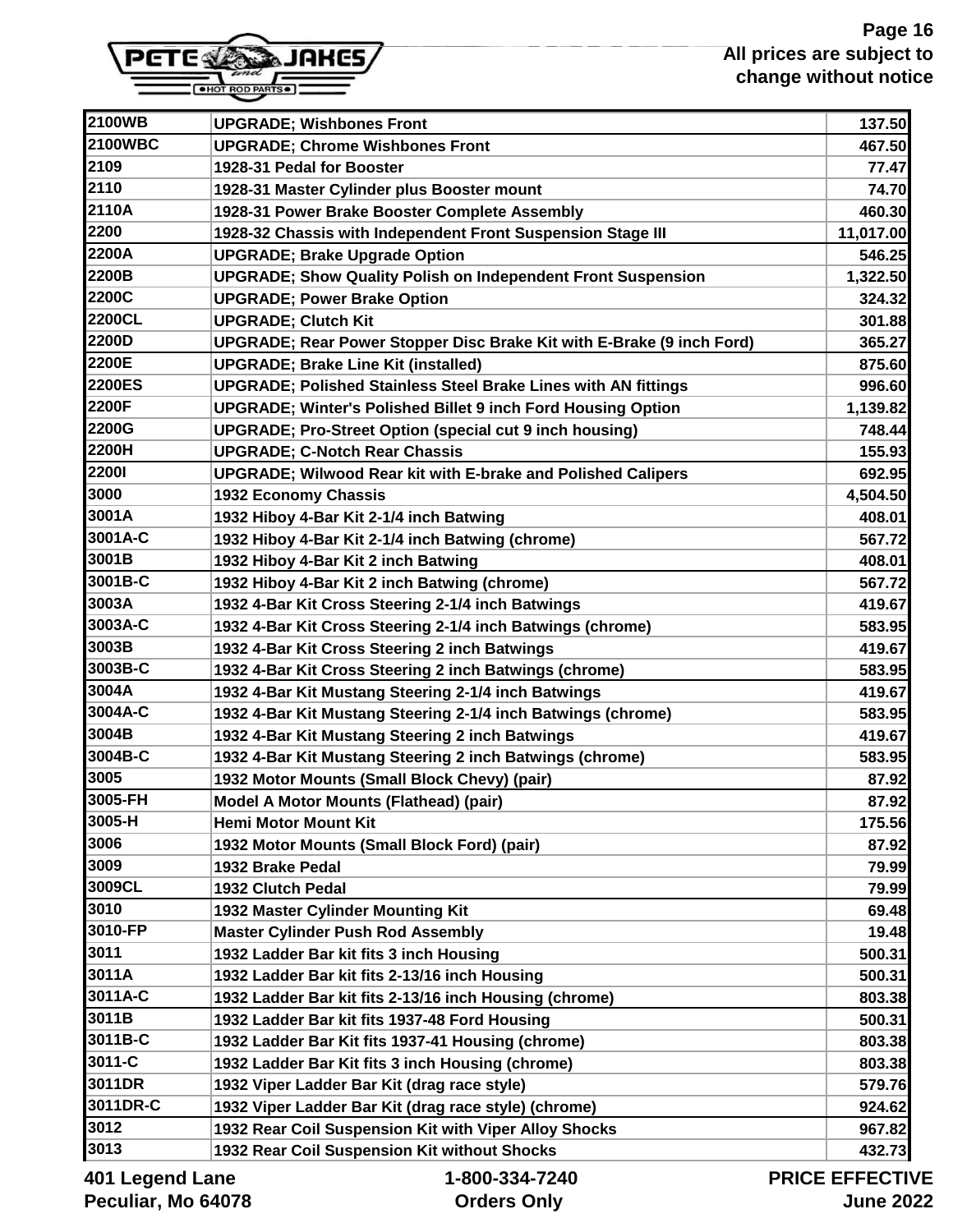

| 3014              | 1932 Rear Crossmember with Panhard Rod & Bracket                        | 322.12               |
|-------------------|-------------------------------------------------------------------------|----------------------|
| 3015              | 1932 Motor Mounts (big block)                                           | 87.92                |
| 3016              | 1932 Rear Crossmember for Transverse Spring                             | 269.82               |
| 3017              | 1932 Rear Parallel 4-Bar                                                | 463.35               |
| 3017-C            | 1932 Rear Parallel 4-Bar (chrome)                                       | 610.36               |
| 3017-FP           | 1932 Rear Parallel 4-Bar Fast Pack                                      | 93.50                |
| 3017-FP-C         | 1932 Rear Parallel 4-Bar Fast Pack (chrome)                             | 114.35               |
| 3017MT            | Mini Truck Rear Parallel 4-Bar (short bar)                              | 428.42               |
| 3017MT-C          | Mini Truck Rear Parallel 4-Bar (short bar) (chrome)                     | 585.70               |
| 3018              | 1932 Rear Triangulated 4-Bar                                            | 463.35               |
| 3018-C            | 1932 Rear Triangulated 4-Bar (chrome)                                   | 610.36               |
| 3018MT            | Mini Truck Rear Triangulated 4-Bar (short bar)                          | 428.42               |
| 3018MT-C          | Mini Truck Rear Triangulated 4-Bar (short bar) (chrome)                 | 585.70               |
| 3018-FP           | 1932 Rear Triangulated 4-Bar Fast Pack                                  | 93.50                |
| 3018-FP-C         | 1932 Rear Triangulated 4-Bar Fast Pack (chrome)                         | 114.35               |
| 3019PE            | 1932-34 Rear Spring Mounting Kit (P. Wood style) (lowers 1 inch)        | 111.18               |
| 3020              | 800 Saginaw Pitman Arm                                                  | 93.24                |
| 3020-C            | 800 Saginaw Pitman Arm (chrome)                                         | 118.17               |
| 3021              | 1932 Viper Hairpin                                                      | 436.46               |
| 3021-C            | 1932 Viper Hairpin (chrome)                                             | 627.56               |
| 3021-CH           | 1932 Viper Hairpins (chrome) (less batwings)                            | 396.06               |
| 3021-S            | 1932 Viper Hairpin (short)                                              | 447.52               |
| 3021-SC           | 1932 Viper Hairpin (short) (chrome)                                     | 595.63               |
| 3021-H            | <b>Hairpins less batwings</b>                                           | 301.77               |
| 3021-FP           | <b>Hairpin Fastpack</b>                                                 | 117.24               |
| 3021-FP-C         | <b>Hairpin Fastpack (chrome)</b>                                        | 165.34               |
| 3021-P            | <b>Hairpins Only (Plain)</b>                                            | 235.77               |
| 3021-PC           | <b>Hairpins Only (Chrome)</b>                                           | 293.25               |
| 3024              | <b>Below the Frame Hairpin Tabs</b>                                     | 23.05                |
| 3024T             | <b>Below the Frame Hairpin Tabs (7degree Tapper)</b>                    | 34.64                |
| 3025              | 1932 Frame Boxing Plates (stock Ford front crossmember) (pair)          | 88.72                |
| 3026              | 1932 Frame Boxing Plates (reproduction crossmember) (pair)              | 93.80                |
| 3027              | 1932 Rear Coilover Cross Member (2 inch tube tubes installed)           | 147.84               |
| 3027Q             | 1932 Rear Quick Change Coilover Cross Member (tubes installed)          | 229.85               |
| 30271             | <b>Rear Panhard Tabs (pair)</b>                                         | 8.09                 |
| 3028              | <b>Universal Wishbone Split Kit</b>                                     | 106.15               |
| 3040              | 1932 Hydraulic Clutch and Brake Kit                                     | 427.90               |
| 3040LC            | 1932 Hydraulic Clutch and Brake Kit (Less Cylinders)                    | 287.60               |
| 3040-FP           | 1932 Hydraulic Clutch and Brake Fastpack                                | 23.05                |
| 3050              | 1932 Frame Only                                                         | 3,542.00             |
| 3058              | 1932-34 Straight Transverse Buggy Spring                                | 341.00               |
| 3075              | 1932 Parallel 4-Bar Front Hanger (pair)                                 | 104.05               |
| 3076              | 1932 Triangulated 4-Bar Front Hanger (pair)                             | 104.05               |
| 3077              | <b>1932 Triangulated Folded Brackets</b>                                | 47.39                |
| 3078              | 1932 Triangulated Tabs (2 long & 2 short)                               | 27.12                |
| 3090              | 1932 Independent Front Suspension (standard GM disc brakes)             | 4,174.50             |
| 3091              | 1932 Independent Front Suspension (show polish GM disc brakes)          | 5,659.50             |
| 3093-CDF          | 1932 Complete Front End (chrome) Drilled Alum-I-beam Axle (full polish) | 4,498.75             |
| ans I bnana I ffl | 1-800-334-7240                                                          | <b>PRICE FFFFCTI</b> |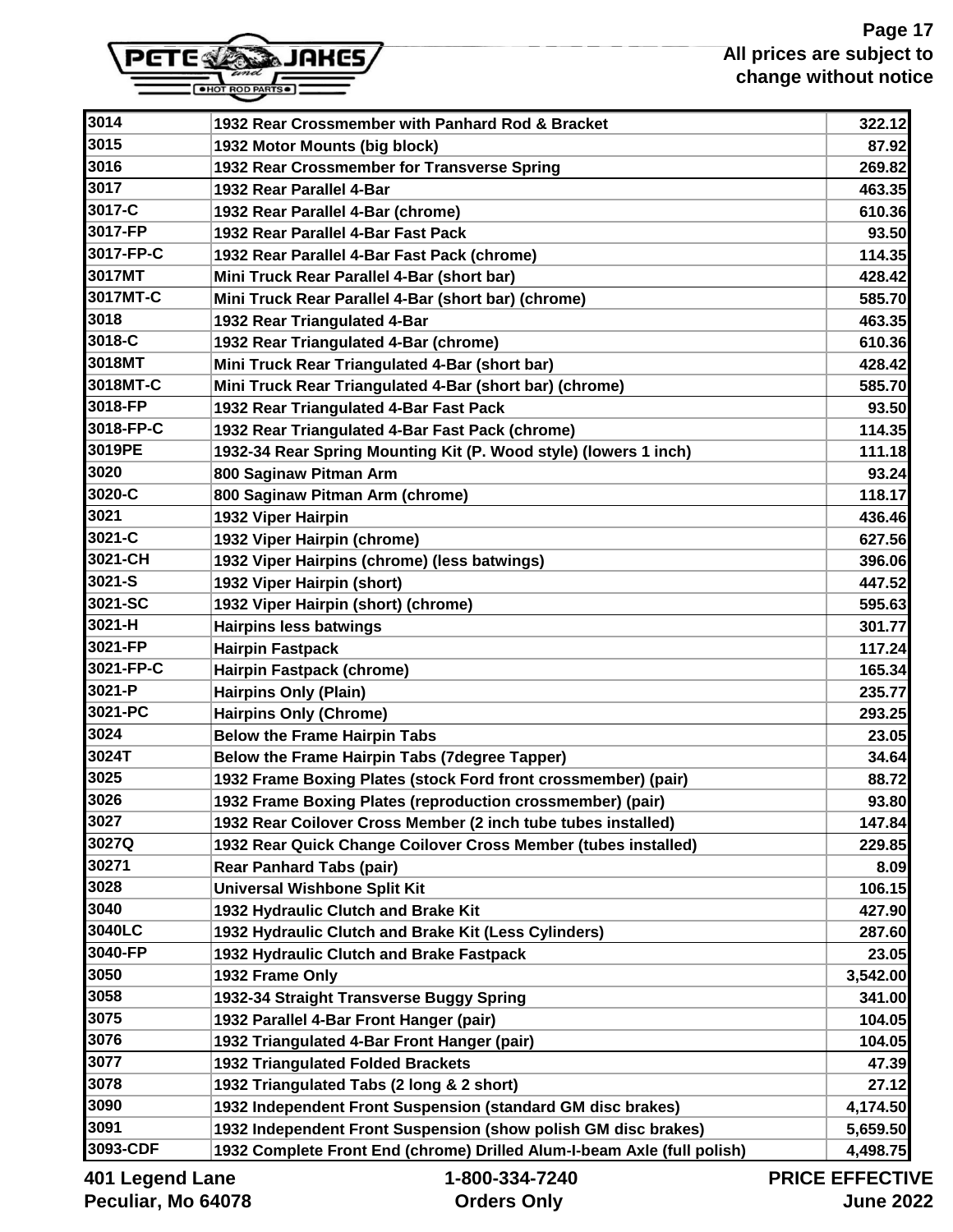

| 3093-C        | 1932 Complete Front End (chrome) Alum-I-beam Axle (full polish)              | 4,350.27  |
|---------------|------------------------------------------------------------------------------|-----------|
| 3093-CH       | 1932 Complete Front End (chrome) Alum-I-beam Axle (highlighted)              | 4,208.94  |
| 3093-DF       | 1932 Complete Front End Drilled Alum-I-beam Axle (full polish)               | 3,672.23  |
| 3093-DH       | 1932 Complete Front End Drilled Alum-I-beam Axle (highlighted)               | 3,530.90  |
| 3093-F        | 1932 Complete Front End Alum-I-beam Axle (full polish)                       | 3,527.03  |
| 3093-H        | 1932 Complete Front End Alum-I-beam Axle (highlighted)                       | 3,382.42  |
| 3093-ODCF     | 1932 Complete Front End (chrome) Oval Drilled Alum-I-beam Axle (full polish) | 4,544.99  |
| 3093-ODCH     | 1932 Complete Front End (chrome) Oval Drilled Alum-I-beam Axle (highlighted) | 4,403.63  |
| 3093-ODF      | 1932 Complete Front End Oval Drilled Alum-I-beam Axle (full polish)          | 3,718.47  |
| 3093-ODH      | 1932 Complete Front End Oval Drilled Alum-I-beam Axle (highlighted)          | 3,577.15  |
| 3094          | 1932 Complete Front End Tube Axle                                            | 2,714.06  |
| 3094-C        | 1932 Complete Front End Tube Axle (chrome)                                   | 4,309.50  |
| 3095          | 1932 Complete Front End I-Beam Axle                                          | 2,714.06  |
| 3095-C        | 1932 Complete Front End I-Beam Axle (chrome)                                 | 4,309.50  |
| 3096          | 1932 Complete Front End Drilled I-Beam Axle                                  | 2,858.01  |
| 3096-C        | 1932 Complete Front End Drilled I-Beam Axle (chrome)                         | 4,460.00  |
| 3097          | 1932 Complete Suicide Front End I-Beam Axle                                  | 2,855.39  |
| 3097-C        | 1932 Complete Suicide Front End I-Beam Axle (chrome)                         | 4,288.25  |
| 3098          | 1932 Complete Suicide Front End Drilled I-beam Axle                          | 2,924.76  |
| 3098-C        | 1932 Complete Suicide Front End Drilled I-Beam Axle (chrome)                 | 4,408.40  |
| 3100          | <b>1932 Complete Chassis</b>                                                 | 10,945.00 |
| 3100A         | <b>UPGRADE; Power Brake Option</b>                                           | 308.88    |
| 3100B         | <b>UPGRADE; SS 1 inch 360 plates and Wilwood Calipers</b>                    | 839.21    |
| 3100BF        | <b>UPGRADE; SS 1 inch Finned Plates and Wilwood Calipers</b>                 | 1,068.64  |
| 3100C         | <b>UPGRADE; Show Chrome on Front I-Beam Axle</b>                             | 532.46    |
| 3100CL        | <b>UPGRADE; Clutch Kit</b>                                                   | 288.75    |
| 3100CD        | <b>UPGRADE; Show Chrome on Front Drilled I-Beam Axle</b>                     | 658.35    |
| 3100D         | <b>UPGRADE; Chrome Front End Option</b>                                      | 729.03    |
| 3100E         | <b>UPGRADE; Chrome on Posie Spring</b>                                       | 318.24    |
| 3100F         | <b>UPGRADE: Front Lincoln Drum Kit</b>                                       | 935.00    |
| 3100G         | <b>UPGRADE; Brake Line Kit (installed)</b>                                   | 875.60    |
| 3100GS        | <b>UPGRADE; Polished Stainless Steel Brake Lines with AN fittings</b>        | 996.60    |
| 3100H         | UPGRADE; Winter's Polished Billet 9 inch Ford Housing Option (new axles)     | 1,139.82  |
| 3100I         | <b>UPGRADE; Pro-Street Option (special cut 9 inch housing)</b>               | 748.44    |
| 3100J         | <b>UPGRADE; Front Duel Flex Spring (plain)</b>                               | 90.56     |
| <b>3100JC</b> | <b>UPGRADE; Front Duel Flex Spring (chrome)</b>                              | 228.85    |
| 3100K         | <b>UPGRADE; So-Cal Hairpin Radius Rods (polished)</b>                        | 274.43    |
| 3100L         | <b>UPGRADE; C-Notch Rear Chassis</b>                                         | 155.93    |
| 3100LF        | <b>UPGRADE; C-Notch Front</b>                                                | 155.93    |
| 3100M         | <b>UPGRADE; Chrome on Spindles</b>                                           | 224.60    |
| 3100N         | <b>UPGRADE; Chrome Tie Rod Ends (set of 2 lefts &amp; 2 rights)</b>          | 114.71    |
| 3100O         | UPGRADE; Drilled/Slotted and zinc coated 1 inch rotors (pair)                | 173.25    |
| 3100P         | <b>UPGRADE; Wilwood Rear kit with E-brake and Polished Calipers</b>          | 692.95    |
| 3100Q         | <b>UPGRADE; Chrome Rear 4-Bar Kit</b>                                        | 217.35    |
| 3100R         | <b>UPGRADE; Polished &amp; Chrome Coilovers</b>                              | 233.00    |
| 3100S         | <b>UPGRADE; Chrome Coilover Bolt Kit</b>                                     | 23.00     |
| 3100T         | <b>UPGRADE: Chrome Ladder Bars</b>                                           | 344.86    |

**3093-CDH 1932 Complete Front End (chrome) Drilled Alum-I-beam Axle (highlighted) 4,357.41**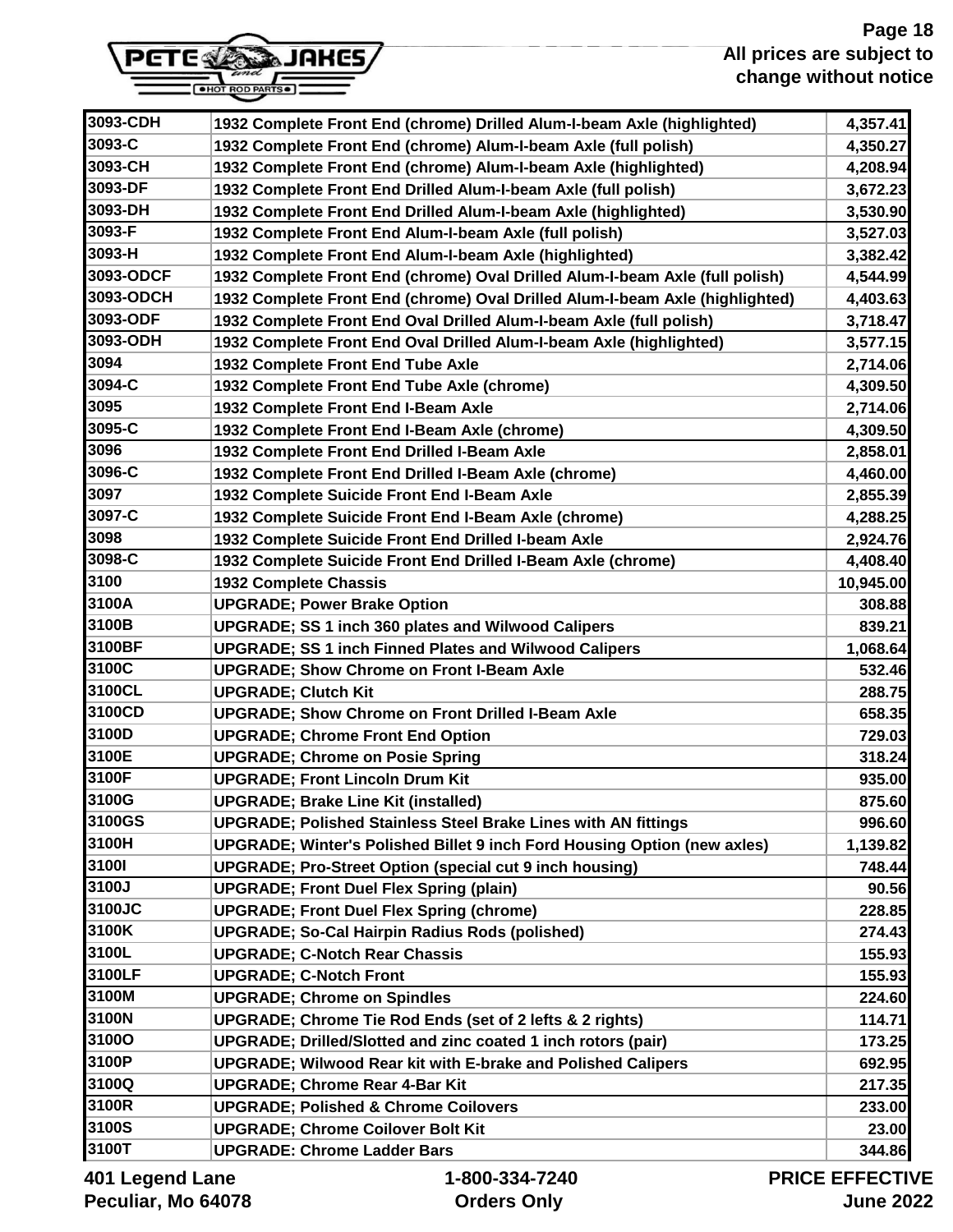

| 3100WB            | <b>UPGRADE; #1095 Headlight/Shockmount</b><br><b>UPGRADE; Wishbones Front</b> | 93.53<br>144.38       |
|-------------------|-------------------------------------------------------------------------------|-----------------------|
| 3100WBC           | <b>UPGRADE; Chrome Wishbones Front</b>                                        | 490.88                |
| 3109              | 1932 Pedal for Booster                                                        | 77.47                 |
| 3110              | 1932 Master Cylinder plus Booster Mount                                       | 74.70                 |
| 3110A             | 1932 Power Brake 7 inch Dual Diaphragm Booster Complete Assembly              | 460.30                |
| 3131              | 1932 Economy Chassis for Model A Body                                         | 4,845.50              |
| 3131P             | Super Bell Spindle Mount Kit with Polished Calipers                           | 1,022.18              |
| 3132              | 1932 Complete Chassis Model A Body                                            | 11,971.50             |
| 3132A             | <b>UPGRADE; Power Brake Option</b>                                            | 308.88                |
| 3132B             | <b>UPGRADE; SS 1 inch 360 plates and Wilwood Calipers</b>                     | 839.21                |
| 3132BF            | <b>UPGRADE; SS 1 inch Finned Plates and Wilwood Calipers</b>                  | 1,068.64              |
| 3132C             | <b>UPGRADE; Show Chrome on Front I-Beam Axle</b>                              | 532.46                |
| 3132CL            | <b>UPGRADE; Clutch Kit</b>                                                    | 288.75                |
| 3132CD            | <b>UPGRADE: Show Chrome on Front Drilled I-Beam Axle</b>                      | 658.35                |
| 3132D             | <b>UPGRADE: Chrome Front End Option</b>                                       | 729.03                |
| 3132E             | <b>UPGRADE; Chrome on Posie Spring</b>                                        | 318.24                |
| 3132F             | <b>UPGRADE: Front Lincoln Drum Kit</b>                                        | 935.00                |
| 3132G             | <b>UPGRADE; Brake Line Kit (installed)</b>                                    | 875.60                |
| 3132GS            | <b>UPGRADE; Polished Stainless Steel Brake Lines with AN fittings</b>         | 996.60                |
| 3132H             | UPGRADE; Winter's Polished Billet 9 inch Ford Housing Option (new axles)      | 1,139.82              |
| <b>31321</b>      | <b>UPGRADE; Pro-Street Option (special cut 9 inch housing)</b>                | 748.44                |
| 3132J             | <b>UPGRADE; Front Duel Flex Spring (plain)</b>                                | 90.56                 |
| 3132JC            | <b>UPGRADE; Front Duel Flex Spring (chrome)</b>                               | 228.85                |
| 3132K             | <b>UPGRADE; So-Cal Hairpin Radius Rods (polished)</b>                         | 274.43                |
| 3132L             | <b>UPGRADE; C-Notch Rear Chassis</b>                                          | 155.93                |
| 3132LF            | <b>UPGRADE: C-Notch Front</b>                                                 | 155.93                |
| 3132M             | <b>UPGRADE; Chrome on Spindles</b>                                            | 224.60                |
| 3132N             | UPGRADE; Chrome Tie Rod Ends (set of 2 lefts & 2 rights)                      | 114.71                |
| 31320             | UPGRADE; Drilled/Slotted and zinc coated 1 inch rotors (pair)                 | 173.25                |
| 3132P             | <b>UPGRADE; Wilwood Rear kit with E-brake and Polished Calipers</b>           | 692.95                |
| 3132Q             | <b>UPGRADE; Chrome Rear 4-Bar Kit</b>                                         | 125.97                |
| 3132R             | <b>UPGRADE: Polished &amp; Chrome Coilovers</b>                               | 233.00                |
| 3132S             | <b>UPGRADE: Chrome Coilover Bolt Kit</b>                                      | 21.85                 |
| 3132T             | <b>UPGRADE: Chrome Ladder Bars</b>                                            | 344.86                |
| 3132U             | <b>UPGRADE; #1095 Headlight/Shockmount</b>                                    | 93.53                 |
| 3132WB            | <b>UPGRADE; Wishbones Front</b>                                               | 144.38                |
| 3132WBC           | <b>UPGRADE; Chrome Wishbones Front</b>                                        | 490.88                |
| 3133              | 1932 Chassis for Model A Body (Perimeter Frame Only)                          | 3,905.00              |
| 3150              | 1932 Economy Chassis with Independent Front Suspension                        | 5,040.45              |
| 3200              | 1932 Complete Chassis with Independent Front Suspension                       | 13,313.55             |
| 3200A             | <b>UPGRADE; Brake Upgrade Option</b>                                          | 546.25                |
| 3200B             | <b>UPGRADE; Show Quality Polish on Independent Front Suspension</b>           | 1,322.50              |
| 3200C             | <b>UPGRADE; Power Brake Option</b>                                            | 324.32                |
| 3200CL            | <b>UPGRADE: Clutch Kit</b>                                                    | 301.88                |
| 3200D             | UPGRADE; Rear Power Stopper Disc Brake Kit with E-Brake (9 inch Ford)         | 365.27                |
| 3200E             | <b>UPGRADE; Brake Line Kit (installed)</b>                                    | 875.60                |
| 3200ES            | <b>UPGRADE; Polished Stainless Steel Brake Lines with AN fittings</b>         | 996.60                |
| ang I bagpa I 10A | $1 - 800 - 334 - 7240$                                                        | <b>PRICE EFFECTIV</b> |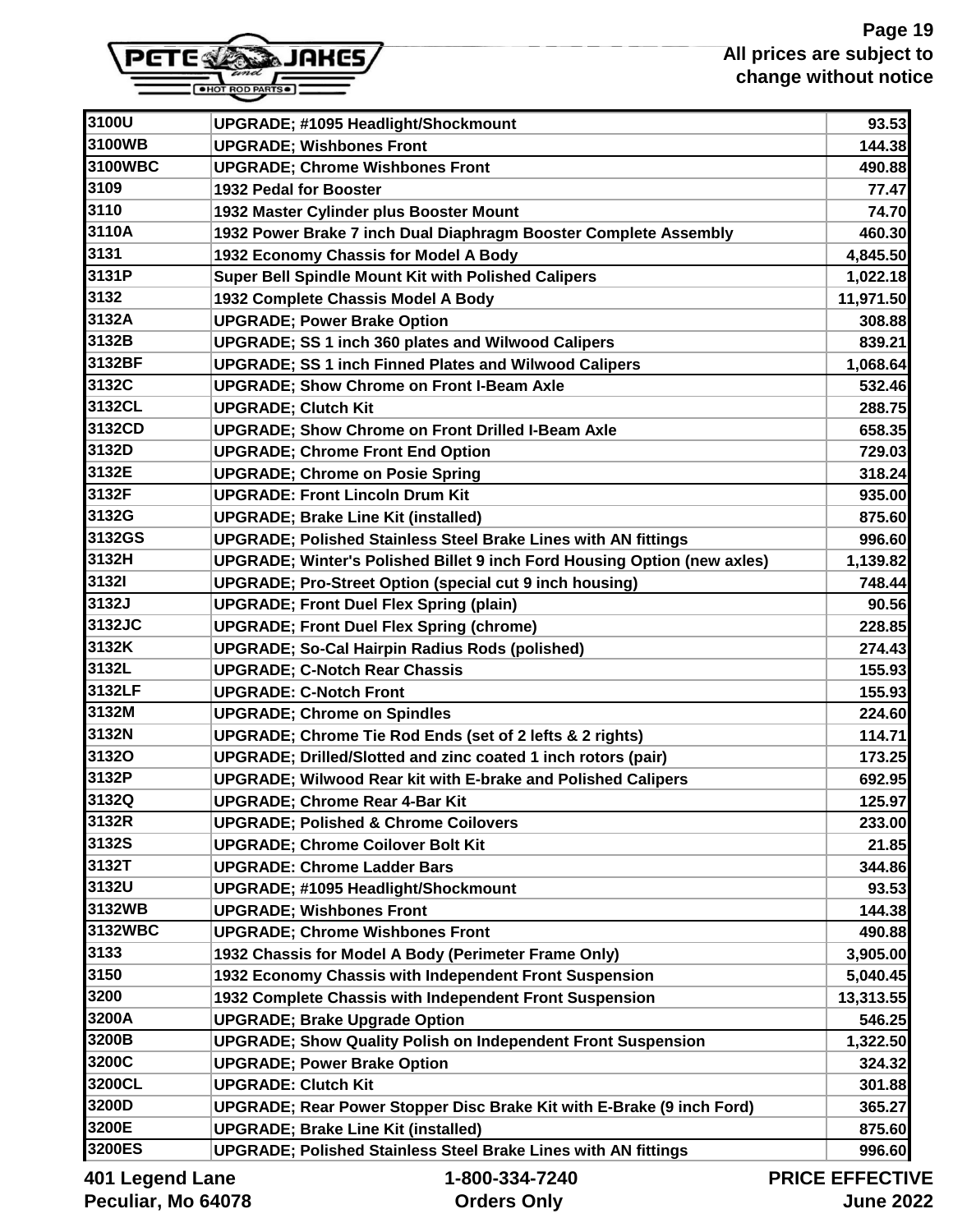# **Page 20 All prices are subject to change without notice**



| 3200F    | <b>UPGRADE; Winter's Polished Billet 9 inch Ford Housing Option</b> | 1,139.82       |
|----------|---------------------------------------------------------------------|----------------|
| 3200G    | <b>UPGRADE: Pro-Street Option (special cut 9 inch housing)</b>      | 748.44         |
| 3200H    | <b>UPGRADE; C-Notch Rear Chassis</b>                                | 155.93         |
| 32001    | <b>UPGRADE; Wilwood Rear kit with E-brake and Polished Calipers</b> | 692.95         |
| 3500     | Rear End Ladder Bar Plates fits 3 inch Housing (pair)               | 59.80          |
| 3501     | Rear End Ladder Bar Plates fits 2-13/16 inch Housing (pair)         | 59.80          |
| 3502     | Rear End Ladder Bar Plates fits 1937-48 Ford Housing (pair)         | 59.80          |
| 3503     | Boxing Plates for 1932 Ladder Bar Crossmember (pair)                | 28.91          |
| 3504     | Boxing Plates for 1933-34 Ladder Bar Crossmember (pair)             | 28.91          |
| 3507     | Ladder Bar Crossmember (long drop 42 inch 1 1/2)                    | 90.77          |
| 3508     | Ladder Bar Crossmember 1928-31 (straight 31 inch)                   | 90.77          |
| 3509     | Ladder Bar Crossmember 1932 (straight 39 inch)                      | 90.77          |
| 3510     | Ladder Bar Crossmember 1933-34 (dropped 25 inch)                    | 90.77          |
| 3511     | Ladder Bar Crossmember (long drop 42 inch 1 3/4)                    | 90.77          |
| 3512     | Ladder Bar Crossmember 1935-40 with boxing plates (dropped)         | 123.60         |
| 3516     | Ladder Bar with Clevises Bushings and Bolts (pair)                  | 321.12         |
| 3516-C   | Ladder Bar with Clevises Bushings and Bolts (chrome) (pair)         | 664.59         |
| 3516DR   | Drag Race Viper Ladder Bars with hardware                           | 404.49         |
| 3516DR-C | Drag Race Viper Ladder Bars with hardware (chrome)                  | 762.22         |
| 3517-FP  | <b>Ladder Bar Fast Pak</b>                                          | 46.15          |
| 3520     | <b>1932 Tubular Crossmember</b>                                     | 490.97         |
| 3521     | <b>Universal Tubular K-Member</b>                                   | 381.46         |
| 4000     | 1933-34 Economy Chassis                                             | 4,504.50       |
| 4001A    | 1933-34 Hiboy 4-Bar Kit 2-1/4 inch Batwing                          | 408.01         |
| 4001A-C  | 1933-34 Hiboy 4-Bar Kit 2-1/4 inch Batwing (chrome)                 | 567.72         |
| 4001B    | 1933-34 Hiboy 4-Bar Kit 2 inch Batwing                              | 408.01         |
| 4001B-C  | 1933-34 Hiboy 4-Bar Kit 2 inch Batwing (chrome)                     | 567.72         |
| 4002     | 1934 Frame Boxing Plates (pair)                                     | 89.90          |
| 4003A    | 1933-34 4-Bar Kit Vega Steering 2-1/4 inch Batwings                 | 419.67         |
| 4003A-C  | 1933-34 4-Bar Kit Vega Steering 2-1/4 inch Batwings (chrome)        | 583.95         |
| 4003B    | 1933-34 4-Bar Kit Vega Steering 2 inch Batwings                     | 419.67         |
| 4003B-C  | 1933-34 4-Bar Kit Vega Steering 2 inch Batwings (chrome)            | 583.95         |
| 4004A    | 1933-34 4-Bar Kit Mustang Steering 2-1/4 inch Batwings              | 419.67         |
| 4004A-C  | 1933-34 4-Bar Kit Mustang Steering 2-1/4 inch Batwings (chrome)     | 583.95         |
| 4004B    | 1933-34 4-Bar Kit Mustang Steering 2 inch Batwings                  | 419.67         |
| 4004B-C  | 1933-34 4-Bar Kit Mustang Steering 2 inch Batwings (chrome)         | 583.95         |
| 4005     | 1933-34 Motor Mount (small block Chevy) (pair)                      | 87.92          |
| 4005-FH  | Model A Motor Mounts (Flathead) (pair)                              | 87.92          |
| 4005-H   | <b>Hemi Motor Mount Kit</b>                                         | 175.56         |
| 4006     | 1933-34 Motor Mount (small block Ford) (pair)                       | 87.92          |
| 4007     | 1934 Transmission Mount (350 Chevy)                                 | 46.21          |
| 4008     | 1934 Crossmember Support                                            | 59.27          |
| 4009     | 1933-34 Brake Pedal                                                 | 79.99          |
| 4009PB   | 1933-34 Brake Pedal for Booster                                     | 79.99          |
| 4009R    | 1933-34 Brake Pedal (reproduction)                                  | 79.99          |
| 4010     | 1933-34 Master Cylinder Mount Kit (original)                        | 118.71         |
| 4010MC   | 1933-34 Cable Clutch and Brake kit (original X-member)              | 449.30         |
| 4010HC   | 1933-34 Hydraulic Clutch and Brake kit (original X-member)          | 449.30         |
|          | 000 001 7010                                                        | BBIAF FFFFATIV |

**401 Legend Lane Peculiar, Mo 64078**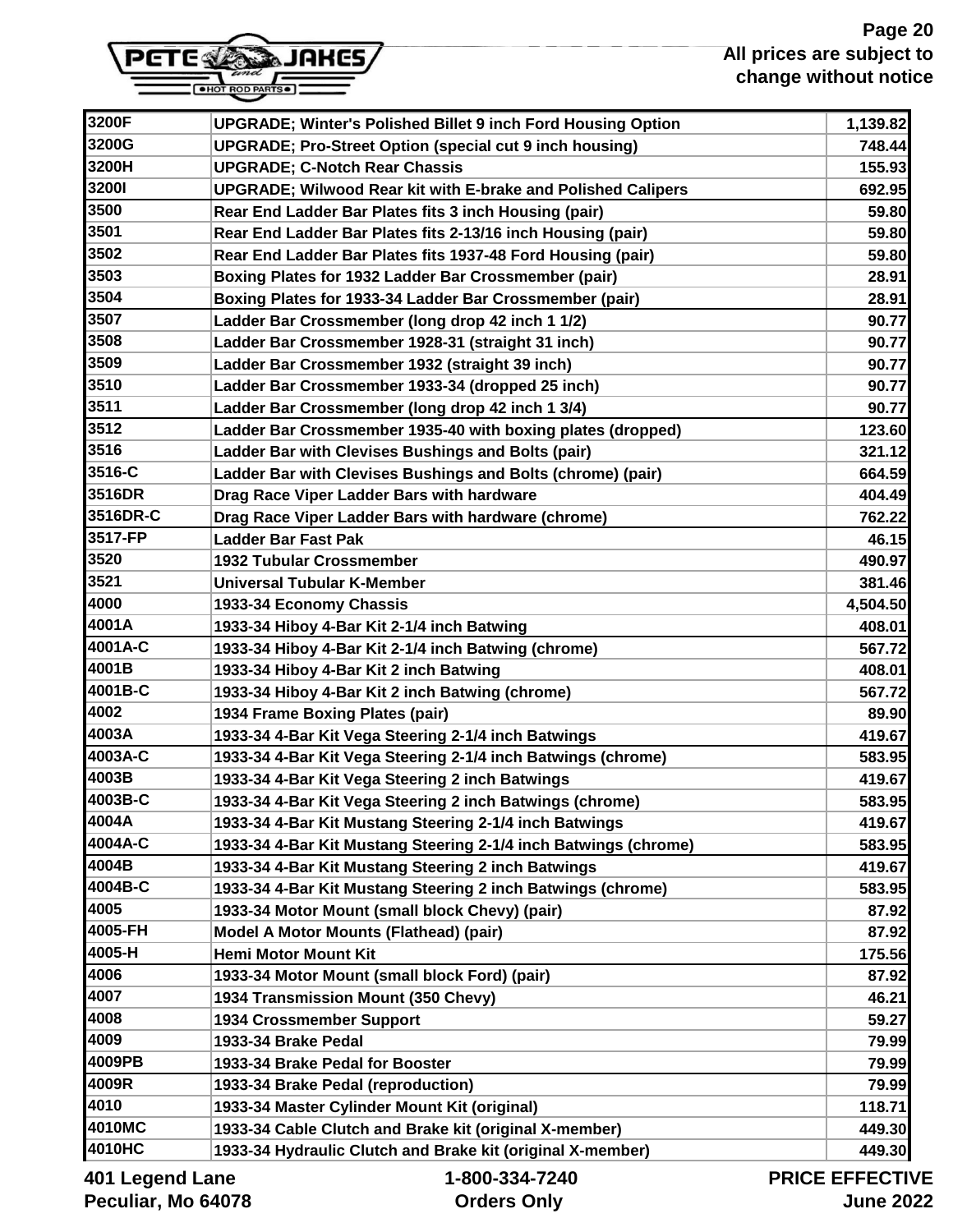

| 4010-FP         | <b>Master Cylinder Pushrod Assembly (fast pack)</b>                 | 19.48                 |
|-----------------|---------------------------------------------------------------------|-----------------------|
| 4010PB          | 1933-34 Power Booster Bracket (original)                            | 118.34                |
| 4010PBA         | 1933-34 Power Brake Booster Assembly (original)                     | 523.91                |
| 4010R           | 1933-34 Master Cylinder Mount Kit (reproduction)                    | 69.48                 |
| 4011            | 1933-34 Ladder Bar Kit fits 3 inch Housing                          | 500.31                |
| 4011A           | 1933-34 Ladder Bar Kit fits 2-13/16 inch Housing                    | 500.31                |
| 4011A-C         | 1933-34 Ladder Bar Kit fits 2-13/16 Housing (chrome)                | 803.38                |
| 4011B           | 1933-34 Ladder Bar Kit fits 1937-48 Ford Housing                    | 500.31                |
| 4011B-C         | 1933-34 Ladder Bar Kit fits 1937-48 Ford Housing (chrome)           | 803.38                |
| 4011-C          | 1933-34 Ladder Bar Kit fits 3 inch Housing (chrome)                 | 803.38                |
| 4011-DR         | 1933-34 Viper Ladder Bar Kit (drag race style)                      | 579.76                |
| 4011-DR-C       | 1933-34 Viper Ladder Bar Kit (drag race style) (chrome)             | 924.62                |
| 4012            | 1933-34 Rear Coil Suspension with Viper Alloy Shocks                | 967.82                |
| 4013            | 1933-34 Rear Coil Suspension without Shocks                         | 432.73                |
| 4014            | 1933-34 Rear Coil Suspension with Panhard Rod & Bracket             | 322.12                |
| 4015            | 1933-34 Motor Mount (big block Chevy) (pair)                        | 77.02                 |
| 4016            | 1933-34 Rear Crossmember for Transverse Spring                      | 269.82                |
| 4017            | 1933-34 Rear Parallel                                               | 463.35                |
| 4017-C          | 1933-34 Rear Parallel 4-Bar (chrome)                                | 610.36                |
| 4017-FP         | 1933-34 Rear Parallel 4-Bar Fast Pack                               | 93.50                 |
| 4017-FP-C       | 1933-34 Rear Parallel 4-Bar Fast Pack (chrome)                      | 114.35                |
| 4017MT          | Mini Truck Rear Parallel 4-Bar (long bar)                           | 428.42                |
| 4017MT-C        | Mini Truck Rear Parallel 4-Bar (long bar) (chrome)                  | 585.70                |
| 4017RP          | 1933-34 Rear Parallel 4-Bar (repro chassis)                         | 476.59                |
| 4017RP-C        | 1933-34 Rear Parallel 4-Bar (repro chassis) (chrome)                | 627.82                |
| 4018-FP         | 1933-34 Rear Triangulated 4-Bar Fast Pack                           | 93.50                 |
| 4018-FP-C       | 1933-34 Rear Triangulated 4-Bar Fast Pack (chrome)                  | 119.54                |
| 4018MT          | Mini Truck Rear Triangulated 4-Bar (long bar)                       | 428.42                |
| 4018MT-C        | Mini Truck Rear Triangulated 4-Bar (long bar) (chrome)              | 585.70                |
| 4018RP          | 1933-34 Rear Triangulated 4-Bar                                     | 476.59                |
| 4018RP-C        | 1933-34 Rear Triangulated 4-Bar (chrome)                            | 627.82                |
| 4019            | 1932-34 Rear Spring Mounting Kit (3 inch housing)                   | 111.18                |
| 4019A           | 1932-34 Rear Spring Mounting Kit (2-13/16 inch housing)             | 111.18                |
| 4019AAD         | 1932-34 Ford Adjustable Rear Spring Hanger Kit (2-13/16 housing)    | 169.41                |
| 4019AD          | 1932-34 Ford Adjustable Rear Spring Hanger Kit (3 inch housing)     | 169.41                |
| 4021            | 1933-34 Viper Hairpin                                               | 436.46                |
| 4021-C          | 1933-34 Viper Hairpin (chrome)                                      | 627.56                |
| 4021-CH         | 1932 Viper Hairpins (chrome) (less batwings)                        | 396.06                |
| 4021-S          | 1933-34 Viper Hairpin (short)                                       | 428.07                |
| 4021-SC         | 1933-34 Viper Hairpin (short) (chrome)                              | 595.63                |
| 4021-H          | <b>Hairpins less batwings</b>                                       | 301.77                |
| 4021-FP         | <b>Hairpin Fastpack</b>                                             | 117.24                |
| 4021-FP-C       | Hairpin Fastpack (chrome)                                           | 165.34                |
| 4021-P          | <b>Hairpins Only (Plain)</b>                                        | 235.77                |
| 4021-PC         | <b>Hairpins Only (Chrome)</b>                                       | 293.25                |
| 4024            | 1933-34 Front Crossmember                                           | 192.50                |
| 4024-A          | 1933-34 Front Crossmember with Custom U-bolt kit installed          | 258.87                |
| 4027            | 1933-34 Rear Coilover Cross Member (2 inch OD tube tubes installed) | 147.84                |
| 401 Legend Lane | 1-800-334-7240                                                      | <b>PRICE EFFECTIV</b> |

JU-334 **Orders Only**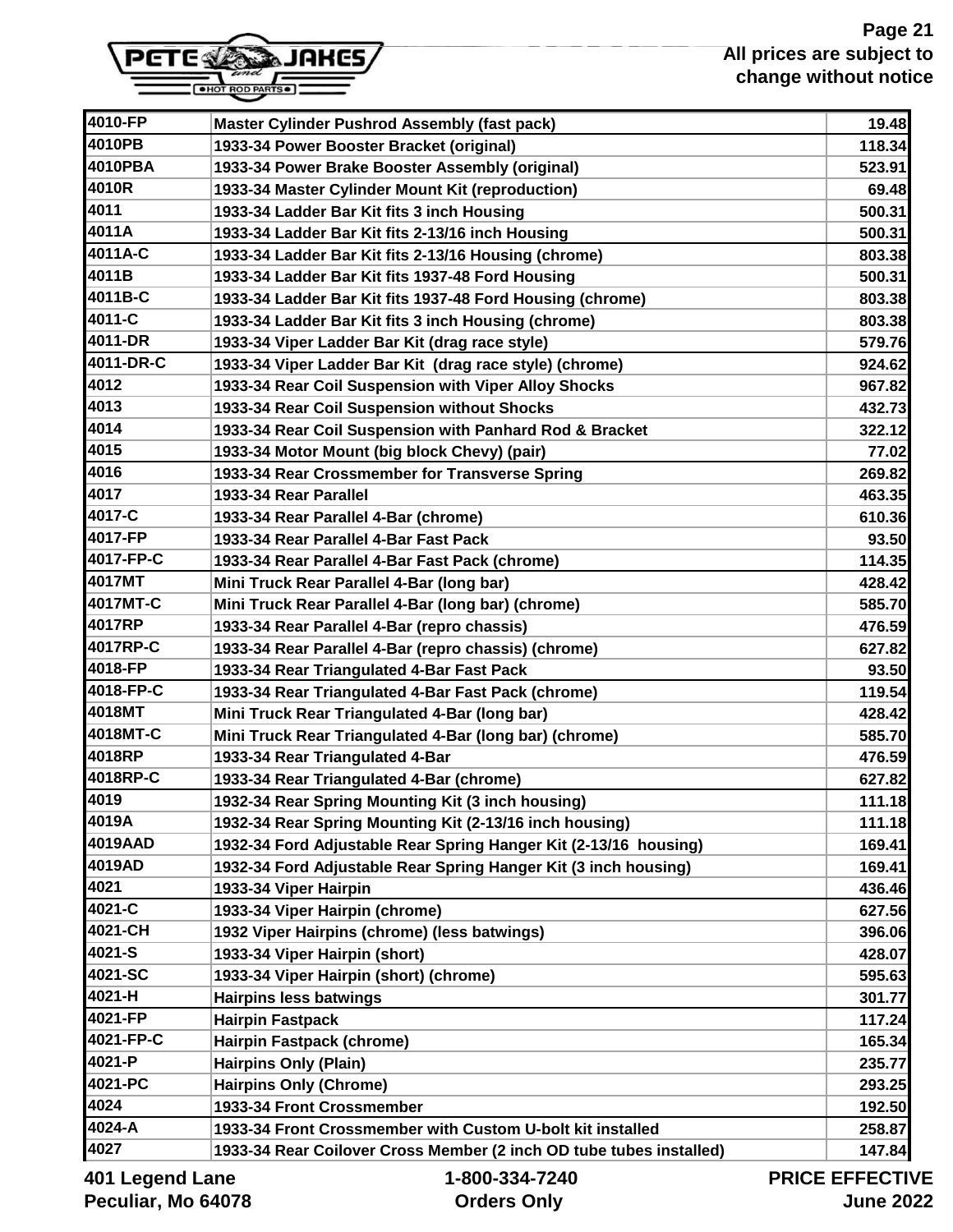# **Page 22 All prices are subject to change without notice**



| 4027Q            | 1933-34 Rear Quick Change Coilover Cross Member (tubes installed)               | 229.85                |
|------------------|---------------------------------------------------------------------------------|-----------------------|
| 4040             | 1933-34 Hydraulic Clutch and Brake Kit                                          | 427.90                |
| 4040LC           | 1933-34 Hydraulic Clutch and Brake Kit (Less Cylinders)                         | 287.60                |
| 4040-FP          | 1933-34 Hydraulic Clutch and Brake Fastpack                                     | 23.05                 |
| 4050             | 1933-34 Frame Only                                                              | 3,542.00              |
| 4058             | 1932-34 Rear Posies Curved Transverse Buggy Spring                              | 544.50                |
| 4075             | 1934 Parallel 4-Bar Front Hanger                                                | 104.05                |
| 4076             | 1934 Triangulated 4-Bar Front Hanger                                            | 104.05                |
| 4077             | 1934 Triangulated Folded Bracket                                                | 47.39                 |
| 4078             | 1934 Triangulated Tabs (2 long and 2 short)                                     | 27.12                 |
| 4090             | 1933-34 Independent Front Suspension (standard GM disc brakes)                  | 4,174.50              |
| 4091             | 1933-34 Independent Front Suspension (show polish GM disc brakes)               | 5,659.50              |
| 4093-CDF         | 1933-34 Complete Front End (chrome) Drilled Alum-I-beam Axle (full polish)      | 4,498.75              |
| 4093-CDH         | 1933-34 Complete Front End (chrome) Drilled Alum-I-beam Axle (highlighted)      | 4,357.41              |
| 4093-C           | 1933-34 Complete Front End (chrome) Alum-I-beam Axle (full polish)              | 4,350.27              |
| 4093-CH          | 1933-34 Complete Front End (chrome) Alum-I-beam Axle (highlighted)              | 4,208.94              |
| 4093-DF          | 1933-34 Complete Front End Drilled Alum-I-beam Axle (full polish)               | 3,683.12              |
| 4093-DH          | 1933-34 Complete Front End Drilled Alum-I-beam Axle (highlighted)               | 3,530.90              |
| 4093-F           | 1933-34 Complete Front End Alum-I-beam Axle (full polish)                       | 3,527.03              |
| 4093-H           | 1933-34 Complete Front End Alum-I-beam Axle (highlighted)                       | 3,382.42              |
| 4093-ODCF        | 1933-34 Complete Front End (chrome) Oval Drilled Alum-I-beam Axle (full polish) | 4,544.99              |
| 4093-ODCH        | 1933-34 Complete Front End(chrome) Oval Drilled Alum-I-beam Axle (highlighted)  | 4,404.17              |
| 4093-ODF         | 1933-34 Complete Front End Oval Drilled Alum-I-beam Axle (full polish)          | 3,718.47              |
| 4093-ODH         | 1933-34 Complete Front End Oval Drilled Alum-I-beam Axle (highlighted)          | 3,577.15              |
| 4094             | 1933-34 Complete Front End Tube Axle                                            | 2,714.06              |
| 4094-C           | 1933-34 Complete Front End Tube Axle (chrome)                                   | 4,309.50              |
| 4095             | 1933-34 Complete Front End I-Beam Axle                                          | 2,714.06              |
| 4095-C           | 1933-34 Complete Front End I-Beam Axle (chrome)                                 | 4,309.50              |
| 4096             | 1933-34 Complete Front End Drilled I-Beam Axle                                  | 2,858.01              |
| 4096-C           | 1933-34 Complete Front End Drilled I-Beam Axle (chrome)                         | 4,460.00              |
| 4097             | 1933-34 Complete Suicide Front End I-Beam Axle                                  | 2,855.39              |
| 4097-C           | 1933-34 Complete Suicide Front End I-Beam Axle (chrome)                         | 4,288.25              |
| 4098             | 1933-34 Complete Suicide Front End Drilled I-beam Axle                          | 2,924.76              |
| 4098-C           | 1933-34 Complete Suicide Front End Drilled I-Beam Axle (chrome)                 | 4,408.40              |
| 4100             | 1933-34 Complete Chassis                                                        | 10,945.00             |
| 4100A            | <b>UPGRADE; Power Brake Option</b>                                              | 308.88                |
| 4100B            | <b>UPGRADE; SS 1 inch 360 plates and Wilwood Calipers</b>                       | 839.21                |
| 4100BF           | <b>UPGRADE; SS 1 inch Finned Plates and Wilwood Calipers</b>                    | 1,068.64              |
| 4100C            | <b>UPGRADE; Show Chrome on Front I-Beam Axle</b>                                | 532.46                |
| 4100CL           | <b>UPGRADE: Clutch Kit</b>                                                      | 288.75                |
| 4100C-D          | <b>UPGRADE: Show Chrome on Front Drilled I-Beam Axle</b>                        | 658.35                |
| 4100D            | <b>UPGRADE; Chrome Front End Option</b>                                         | 729.03                |
| 4100E            | <b>UPGRADE; Chrome on Posie Spring</b>                                          | 318.24                |
| 4100F            | <b>UPGRADE; Front Lincoln Drum Kit</b>                                          | 935.00                |
| 4100G            | <b>UPGRADE; Brake Line Kit (installed)</b>                                      | 875.60                |
| 4100GS           | <b>UPGRADE; Polished Stainless Steel Brake Lines with AN fittings</b>           | 996.60                |
| 4100H            | UPGRADE; Winter's Polished Billet 9 inch Ford Housing Option (new axles)        | 1,139.82              |
| <b>41001</b>     | <b>UPGRADE; Pro-Street Option (special cut 9 inch housing)</b>                  | 748.44                |
| ang I hogh I 10A | 1-800-334-7240                                                                  | <b>PRICE EFFECTIV</b> |

**401 Legend Lane Peculiar, Mo 64078**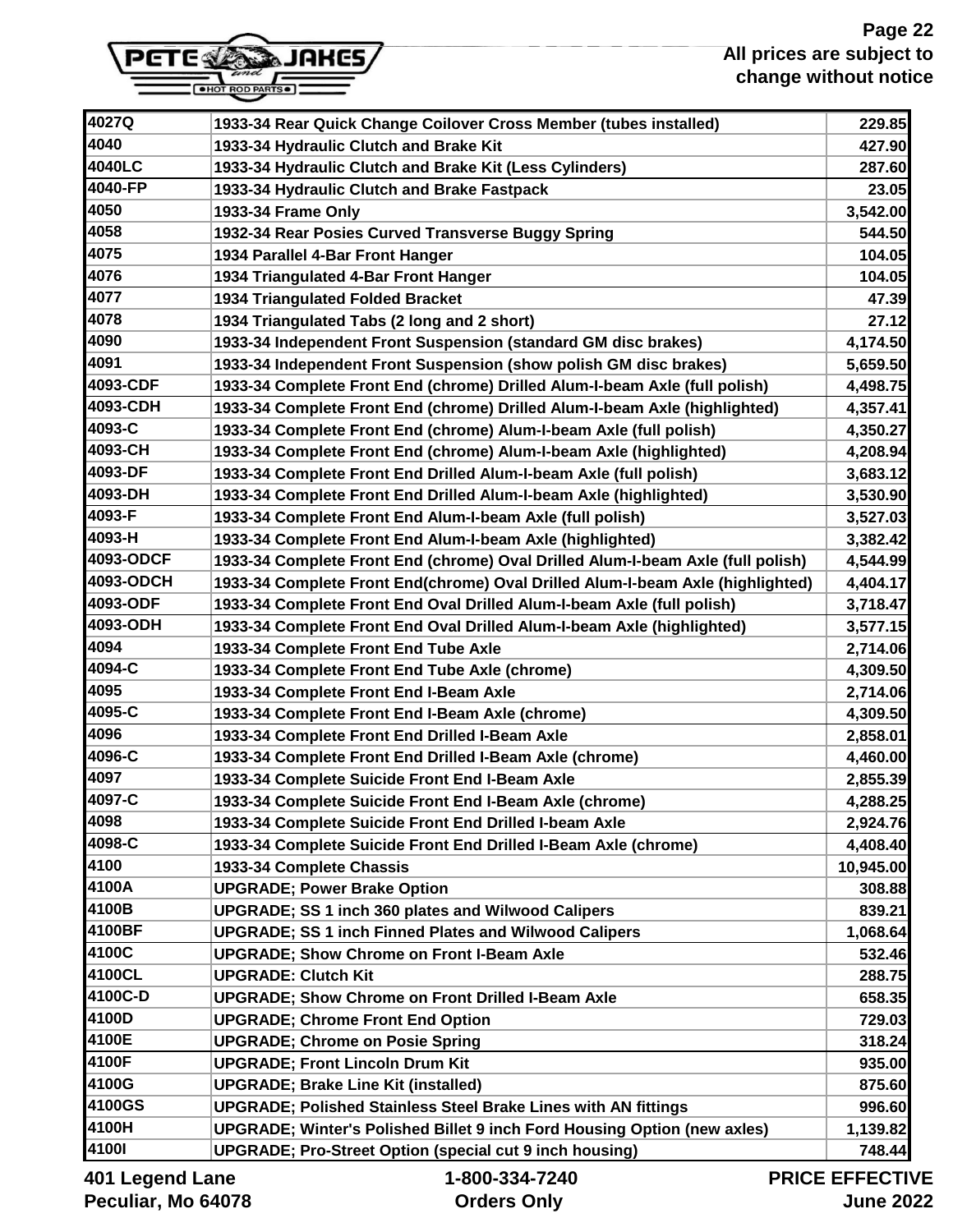

| 4100J           | <b>UPGRADE; Front Duel Flex Spring (plain)</b>                                  | 90.56                 |
|-----------------|---------------------------------------------------------------------------------|-----------------------|
| 4100JC          | <b>UPGRADE; Front Duel Flex Spring (chrome)</b>                                 | 228.85                |
| 4100K           | <b>UPGRADE; So-Cal Hairpin Radius Rods (polished)</b>                           | 274.43                |
| 4100L           | <b>UPGRADE; C-Notch Rear Chassis</b>                                            | 155.93                |
| 4100LF          | <b>UPGRADE; C-Notch Front</b>                                                   | 155.93                |
| 4100M           | <b>UPGRADE; Chrome on Spindles</b>                                              | 224.60                |
| 4100N           | UPGRADE; Chrome Tie Rod Ends (set of 2 lefts & 2 rights)                        | 114.71                |
| 4100O           | <b>UPGRADE; Drilled/Slotted and zinc coated 1 inch rotors (pair)</b>            | 173.25                |
| 4100P           | <b>UPGRADE; Wilwood Rear kit with E-brake and Polished Calipers</b>             | 692.95                |
| 4100Q           | <b>UPGRADE; Chrome Rear 4-Bar Kit</b>                                           | 217.35                |
| 4100R           | <b>UPGRADE: Polished &amp; Chrome Coilovers</b>                                 | 233.00                |
| 4100S           | <b>UPGRADE: Chrome rear coilover bolt kit</b>                                   | 23.00                 |
| 4100T           | <b>UPGRADE: Chrome Ladder Bars</b>                                              | 344.86                |
| 4100U           | <b>UPGRADE; #1095 Headlight/Shockmount</b>                                      | 93.53                 |
| 4100WB          | <b>UPGRADE; Wishbones Front</b>                                                 | 144.38                |
| 4100WBC         | <b>UPGRADE; Chrome Wishbones Front</b>                                          | 490.88                |
| 4109            | 1934 Pedal for Booster (reproduction)                                           | 77.47                 |
| 4110            | 1934 Master Cylinder plus Booster Mount (reproduction)                          | 74.93                 |
| 4110A           | 1933-34 Power Brake Booster Assembly (reproduction)                             | 460.30                |
| 4150            | 1933-34 Economy Chassis with Independent Front Suspension                       | 5,040.45              |
| 4200            | 1933-34 Complete Chassis with Independent Front Suspension                      | 13,313.55             |
| 4200A           | <b>UPGRADE; Brake Upgrade Option</b>                                            | 546.25                |
| 4200B           | <b>UPGRADE; Show Quality Polish on Independent Front Suspension</b>             | 1,322.50              |
| 4200C           | <b>UPGRADE; Power Brake Option</b>                                              | 324.32                |
| 4200CL          | <b>UPGRADE: Clutch Kit</b>                                                      | 301.88                |
| 4200D           | UPGRADE; Power Stopper Disc Brake Kit with E-Brake (9 inch Ford)                | 365.27                |
| 4200E           | <b>UPGRADE; Brake Line Kit (installed)</b>                                      | 875.60                |
| 4200ES          | <b>UPGRADE; Polished Stainless Steel Brake Lines with AN fittings</b>           | 996.60                |
| 4200F           | <b>UPGRADE: Winter's Polished Billet 9 inch Ford Housing Option (new axles)</b> | 1,139.82              |
| 4200G           | <b>UPGRADE; Pro-Street Option (special cut 9 inch housing)</b>                  | 748.44                |
| 4200H           | <b>UPGRADE; C-Notch Rear Chassis</b>                                            | 155.93                |
| <b>42001</b>    | <b>UPGRADE; Wilwood Rear kit with E-brake and Polished Calipers</b>             | 692.95                |
| 4300            | <b>1934 Truck Chassis</b>                                                       | 10,879.00             |
| 4300A           | <b>UPGRADE; Power Brake Option</b>                                              | 308.88                |
| 4300B           | <b>UPGRADE; SS 1 inch 360 plates and Wilwood Calipers</b>                       | 839.21                |
| 4300BF          | <b>UPGRADE; SS 1 inch Finned Plates and Wilwood Calipers</b>                    | 1,068.64              |
| 4300C           | <b>UPGRADE: Show Chrome on Front I-Beam Axle</b>                                | 532.46                |
| 4300CD          | <b>UPGRADE: Show Chrome on Front Drilled I-Beam Axle</b>                        | 658.35                |
| 4300CL          | <b>UPGRADE; Clutch Kit</b>                                                      | 288.75                |
| 4300D           | <b>UPGRADE; Chrome Front End Option</b>                                         | 729.03                |
| 4300E           | <b>UPGRADE; Chrome on Posie Spring</b>                                          | 318.24                |
| 4300F           | <b>UPGRADE; Front Lincoln Drum Kit</b>                                          | 935.00                |
| 4300G           | <b>UPGRADE; Brake Line Kit (installed)</b>                                      | 875.60                |
| 4300GS          | <b>UPGRADE; Polished Stainless Steel Brake Lines with AN fittings</b>           | 996.60                |
| 4300H           | <b>UPGRADE; Winter's Polished Billet 9 inch Ford Housing Option (new axles)</b> | 1,139.82              |
| <b>43001</b>    | <b>UPGRADE; Pro-Street Option (special cut 9 inch housing)</b>                  | 748.44                |
| 4300J           | <b>UPGRADE; Front Duel Flex Spring (plain)</b>                                  | 90.56                 |
| 4300JC          | <b>UPGRADE; Front Duel Flex Spring (chrome)</b>                                 | 163.01                |
| 401 Legend Lane | 1-800-334-7240                                                                  | <b>PRICE EFFECTIV</b> |

gen**a ∟an**e **Peculiar, Mo 64078** **Orders Only**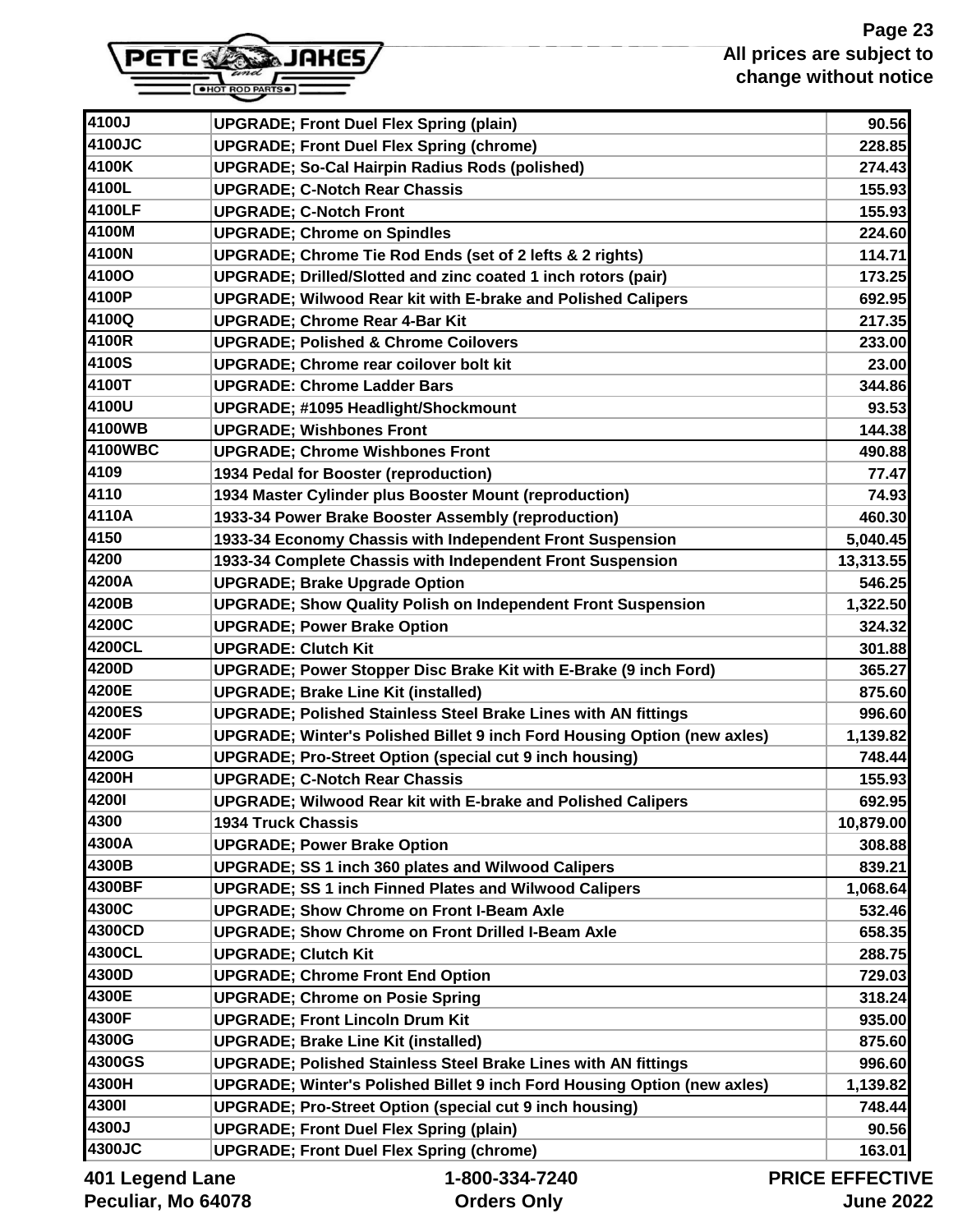

| 4300K        | <b>UPGRADE; So-Cal Hairpin Radius Rods (polished)</b>               | 274.43        |
|--------------|---------------------------------------------------------------------|---------------|
| 4300L        | <b>UPGRADE; C-Notch Rear Chassis</b>                                | 155.93        |
| 4300LF       | <b>UPGRADE; C-Notch Front Chassis</b>                               | 155.93        |
| 4300M        | <b>UPGRADE; Chrome on Spindles</b>                                  | 224.60        |
| 4300N        | UPGRADE; Chrome Tie Rod Ends (set of 2 lefts & 2 rights)            | 114.71        |
| <b>4300O</b> | UPGRADE; Drilled/Slotted and zinc coated 1 inch rotors (pair)       | 173.25        |
| 4300P        | <b>UPGRADE; Wilwood Rear kit with E-brake and Polished Calipers</b> | 692.95        |
| 4300Q        | <b>UPGRADE; Chrome Rear 4-Bar Kit</b>                               | 217.35        |
| 4300R        | <b>UPGRADE: Polished &amp; Chrome Coilovers</b>                     | 233.00        |
| 4300S        | <b>UPGRADE: Chrome rear coilover bolt kit</b>                       | 23.00         |
| 4300T        | <b>UPGRADE: Chrome Ladder Bars</b>                                  | 344.86        |
| 4300WB       | <b>UPGRADE; Wishbones Front</b>                                     | 144.38        |
| 4300WBC      | <b>UPGRADE; Chrome Wishbones Front</b>                              | 490.88        |
| 4350         | 1933-34 Economy Truck Chassis                                       | 4,532.00      |
| 4520         | <b>1934 Tubular Crossmember</b>                                     | 490.97        |
| 5000         | 1935-48 Saginaw Steering Adapter                                    | 79.19         |
| 5001         | 1935-40 Front Shock Kit                                             | 199.65        |
| 5001-C       | 1935-40 Front Shock Kit (chrome)                                    | 249.76        |
| 5002         | 1935-40 Vega Steering Plate                                         | 93.76         |
| 5003A        | 1935-40 Ford front 4-BAR kit (Vega steering 2-1/4")                 | 654.50        |
| 5005         | 1935-40 Motor Mounts SB Chevy (bolt on) (pr)                        | 101.42        |
| 5005-W       | 1935-40 Motor Mounts SB Chevy (weld on) (pr)                        | 101.42        |
| 5006         | 1935-40 Motor Mounts SB Ford) (pr)                                  | 98.46         |
| 5007         | 1935-40 Trans Mount Only (350 Chevy)                                | 45.88         |
| 5007A        | 1935-40 Trans Mount Split Wishbone Kit (350 Chv)                    | 145.08        |
| 5007B        | 1935-40 Trans Mount Crossmember Ford Stock Chassis 700R4            | 384.95        |
| 5008         | 1935-40 Tubular X-Member Support                                    | 59.52         |
| 5009         | 1935-40 Brake Pedal                                                 | 79.99         |
| 5009PB       | 1935-40 Brake Pedal for Booster                                     | 79.99         |
| 5010         | 1935-40 Master Cylinder Mounting Kit                                | 122.20        |
| 5010MC       | 1935-40 Cable Clutch and Brake kit (original X-member)              | 449.30        |
| 5010HC       | 1935-40 Hydraulic Clutch and Brake kit (original X-member)          | 449.30        |
| 5010-FP      | <b>Master Cylinder Pushrod Assembly</b>                             | 19.48         |
| 5010PB       | <b>Power Booster Bracket</b>                                        | 118.34        |
| 5010PBA      | 1935-40 Power Brake Booster Assembly (original)                     | 523.91        |
| 5011         | 1935-40 Ladder Bar Kit fits 3 inch housing                          | 500.31        |
| 5011A        | 1935-40 Ladder Bar Kit fits 2-13/16 inch housing                    | 500.31        |
| 5011A-C      | 1935-40 Ladder Bar Kit fits 2-13/16 inch housing (chrome)           | 803.38        |
| 5011B        | 1935-40 Ladder Bar Kit fits 1937-48 Ford housing                    | 500.31        |
| 5011B-C      | 1935-40 Ladder Bar Kit fits 1937-48 Ford housing (chrome)           | 803.38        |
| 5011-C       | 1935-40 Ladder Bar Kit fits 3 inch housing (chrome)                 | 803.38        |
| 5011DR       | 1935-40 Viper Ladder Bar Kit (drag race style)                      | 579.76        |
| 5011DR-C     | 1935-40 Viper Ladder Bar Kit (drag race style) (chrome)             | 924.62        |
| 5012         | 1935-40 Rear Coil Suspension Kit with Viper Alloy Shocks            | 967.82        |
| 5013         | 1935-40 Rear Coil Suspension Kit without Shocks                     | 432.73        |
| 5014         | 1935-40 Rear Crossmember with Panhard Rod and Brackets              | 322.12        |
| 5016         | 1935-40 Rear Crossmember                                            | 249.83        |
| 5017         | 1935-40 Rear Parallel 4-Bar                                         | 476.59        |
|              | $\overline{1}$ and and the $\overline{1}$                           | BRIAE EFFEATH |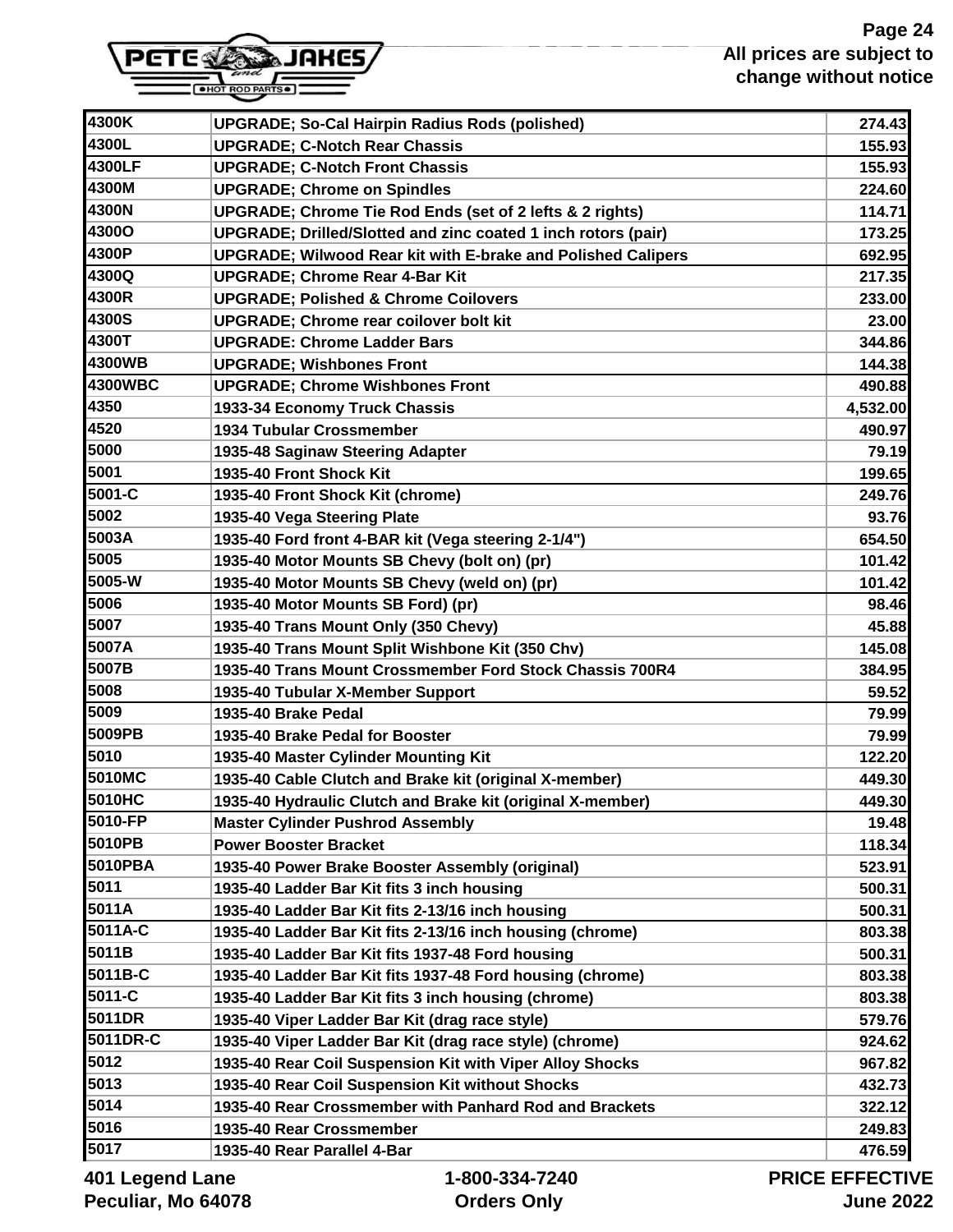

| 5017-RP         | 1935-40 Rear Parallel 4-Bar (reproduction chassis)                    | 476.59                |
|-----------------|-----------------------------------------------------------------------|-----------------------|
| 5017-RPC        | 1935-40 Rear Parallel 4-Bar (reproduction chassis) (chrome)           | 627.82                |
| 5018-RP         | 1935-40 Rear Triangulated 4-Bar (reproduction chassis)                | 476.59                |
| 5018-RPC        | 1935-40 Rear Triangulated 4-Bar (reproduction chassis) (chrome)       | 627.82                |
| 5019            | 1935-40 Rear Spring Mounting Kit (3 inch housing)                     | 111.18                |
| 5019A           | 1935-40 Rear Spring Mounting Kit (2-13/16 inch housing)               | 111.18                |
| 5019AAD         | 1935-40 Adjustable Rear Spring Hanger Kit (2-13/16 inch housing)      | 169.41                |
| 5019AD          | 1935-40 Adjustable Rear Spring Hanger Kit (3 inch housing)            | 169.41                |
| 5020            | 1935-40 Parallel Leaf Kit Complete with Shocks                        | 632.50                |
| 5021            | 1935-40 Front Sway Bar                                                | 170.43                |
| 5022            | 1935-40 Rear Sway Bar                                                 | 170.43                |
| 5024            | 1935-40 Front Crossmember                                             | 192.50                |
| 5025            | <b>Tubular Strut Rods for Mustang II</b>                              | 154.11                |
| 5027            | 1935-40 Rear Crossmember                                              | 147.84                |
| 5028            | 1935-40 body mounts                                                   | 148.45                |
| 5040            | Mustang II Front End 1935-41 Car and Truck                            | 2,744.50              |
| 5048            | 1935-39 Front Shackles (for 2 inch Spring) (pair)                     | 57.18                 |
| 5049            | Nostalgia 3" Drop Gasser front end                                    | 2,828.60              |
| 5050            | 1935-40 Frame Only                                                    | 5,269.00              |
| 5051            | 1935-40 Frame Only with Independent Front Suspension                  | 5,269.00              |
| 5058            | 1935-40 Straight Transverse Buggy Spring                              | 341.00                |
| 5090            | 1935-40 Independent Front Suspension (standard GM disc brakes)        | 3,575.00              |
| 5091            | 1935-40 Independent Front Suspension (show polish GM disc brakes)     | 4,785.00              |
| 5100            | 1935-40 Complete Chassis with Mustang II Independent Front Suspension | 12,829.40             |
| 5100A           | <b>UPGRADE; 2 inch Dropped Mustang II Spindles</b>                    | 436.78                |
| 5100B           | <b>UPGRADE; 11 inch Rotors and GM Calipers</b>                        | 130.98                |
| 5100C           | <b>UPGRADE; Power Brake Option</b>                                    | 324.32                |
| 5100D           | <b>UPGRADE; Rear Disc Brake Kit Option with E-Brake 9 inch Ford</b>   | 365.27                |
| 5100E           | <b>UPGRADE; Brake Line Kit (installed)</b>                            | 875.60                |
| 5100ES          | UPGRADE; Polished Stainless Steel Brake Lines with AN fittings        | 996.60                |
| 5100F           | <b>UPGRADE; Winter's Polished Billet 9 inch Ford Housing Option</b>   | 1,172.39              |
| 5100G           | <b>UPGRADE; Pro Street Option (special cut 9 inch housing)</b>        | 748.44                |
| 5100H           | <b>UPGRADE; C-Notch Rear Chassis</b>                                  | 155.93                |
| 51001           | <b>UPGRADE; Wilwood Rear kit with E-brake and Polished Calipers</b>   | 692.95                |
| 5100J           | <b>UPGRADE; Power steering Option</b>                                 | 154.00                |
| 5151            | 1935-40 Complete Chassis w Independent Front Suspension & Coilovers   | 14,026.55             |
| 5151A           | <b>UPGRADE; Show Polish with Custom Disc Brakes</b>                   | 546.25                |
| 5151B           | <b>UPGRADE; Show Quality Polish on Independent Front Suspension</b>   | 1,322.50              |
| 5151C           | <b>UPGRADE; Power Brake Option</b>                                    | 324.32                |
| 5151D           | UPGRADE; Rear Disc Brake Kit Option with E-Brake (9 inch)             | 347.30                |
| 5151E           | <b>UPGRADE; Brake Line Kit (installed)</b>                            | 875.60                |
| 5151ES          | <b>UPGRADE; Polished Stainless Steel Brake Lines with AN fittings</b> | 996.60                |
| 5151F           | <b>UPGRADE; Winter's Polished Billet 9 inch Ford Housing Option</b>   | 1,172.39              |
| 5151G           | <b>UPGRADE; Pro Street Option (special cut 9 inch housing)</b>        | 748.44                |
| 5151H           | <b>UPGRADE; C-Notch Rear Chassis</b>                                  | 155.93                |
| 51511           | <b>UPGRADE; Wilwood Rear kit with E-brake and Polished Calipers</b>   | 692.95                |
| 5151J           | <b>UPGRADE; Rear coilovers and 4-BAR</b>                              | 660.00                |
| 5152            | 1935-40 Complete Chassis with Dropped Axle                            | 12,003.70             |
|                 |                                                                       |                       |
| 401 Legend Lane | 1-800-334-7240                                                        | <b>PRICE EFFECTIV</b> |

**Peculiar, Mo 64078**

**Orders Only**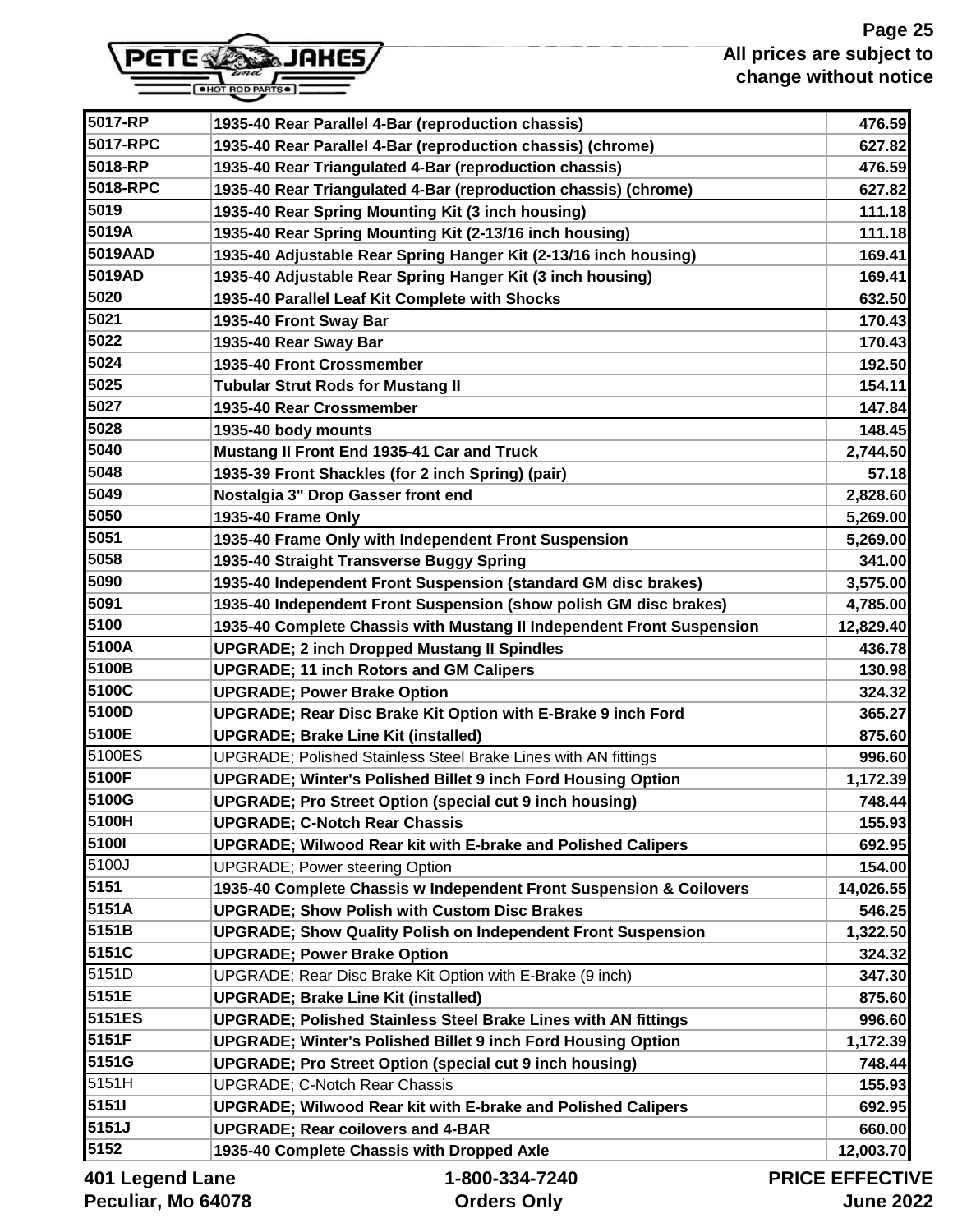

| 5410     | Master Cylinder Mount (Chevy 1937-39 and 36 Standard)           | 128.30   |
|----------|-----------------------------------------------------------------|----------|
| 5410A    | <b>Brake Booster Assembly with Pedal and Bracket</b>            | 522.60   |
| 5510     | <b>Remote Master Cylinder w/Booster Assembly</b>                | 462.00   |
| 5520     | 1935-40 Tubular Crossmember                                     | 775.94   |
| 5521     | 1935-40 Reproduction Master Cylinder Bracket and Pedal Assembly | 188.89   |
| 5522PB   | 1935-40 Master Cylinder Bracket and Pedal Assembly with Power   | 200.77   |
| 5525     | 1935-40 Ford weld on body mounts                                | 142.95   |
| 6000     | 1942-48 Vega/Saginaw Steering Mount                             | 79.19    |
| 6001     | 1942-48 Front Shock Kit                                         | 199.65   |
| 6001-C   | 1942-48 Front shock Kit (chrome)                                | 249.76   |
| 6005     | 1942-48 Motor Mounts (small block Chevy)                        | 101.42   |
| 6005A    | 1942-48 Motor Mounts (small block Chevy fuel pump cut out)      | 120.81   |
| 6006     | 1942-48 Motor Mounts (small block Ford)                         | 98.46    |
| 6007     | 1942-48 Transplate                                              | 45.88    |
| 6007A    | 1942-48 Split Wishbone Kit                                      | 145.08   |
| 6008     | 1942-48 Crossmember Support                                     | 59.52    |
| 6009     | 1942-48 Brake Pedal                                             | 79.99    |
| 6009PB   | 1942-48 Brake Pedal for Booster                                 | 79.99    |
| 6010     | 1942-48 Master Cylinder Mount                                   | 122.20   |
| 6010-FP  | <b>Master Cylinder Pushrod Assembly</b>                         | 19.48    |
| 6010PB   | 1942-48 Power Booster Bracket                                   | 118.34   |
| 6010PBA  | 1942-48 Power Brake Booster Assembly (original)                 | 523.91   |
| 6011     | 1942-48 Ladder Bar Kit fits 3 inch housing                      | 500.31   |
| 6011A    | 1942-48 Ladder Bar Kit fits 2-13/16 inch housing                | 500.31   |
| 6011A-C  | 1942-48 Ladder Bar Kit fits 2-13/16 inch housing (chrome)       | 803.38   |
| 6011B    | 1942-48 Ladder Bar Kit fits 1937-48 Ford housing                | 500.31   |
| 6011B-C  | 1942-48 Ladder Bar Kit fits 1937-48 Ford housing (chrome)       | 803.38   |
| 6011-C   | 1942-48 Ladder Bar Kit fits 3 inch housing (chrome)             | 803.38   |
| 6011-DR  | 1942-48 Viper Ladder Bar Kit (drag race style)                  | 579.76   |
| 6011DR-C | 1942-48 Viper Ladder Bar Kit (drag race style) (chrome)         | 924.62   |
| 6012     | 1942-48 Rear Coil Suspension Kit with Viper Alloy Shocks        | 967.82   |
| 6013     | 1942-48 Rear Coil Suspension Kit without Shocks                 | 432.73   |
| 6014     | 1942-48 Rear Crossmember with Panhard Rod and Brackets          | 322.12   |
| 6015     | 1942-48 Front Panhard Rod Kit                                   | 118.43   |
| 6020     | 1942-48 Parallel Leaf Kit complete with shocks                  | 632.50   |
| 6021     | 1942-48 Front Sway Bar                                          | 170.43   |
| 6022     | 1942-48 Rear Sway Bar                                           | 170.43   |
| 6041     | Mustang II Front End 1942-48 Car                                | 2,744.50 |
| 6048     | 1942-48 Front Shackles (for 2 inch spring) (pair)               | 57.18    |
| 6048-S   | 1942-48 Front Shackles (for stock 2 inch spring) (pair)         | 57.18    |
| 6050     | Ford Rotors (5x4-1/2) (pair)                                    | 116.22   |

**5409 Brake Pedal (Chevy 1937-39 Master and 1936 Standard) 86.10**

**401 Legend Lane Peculiar, Mo 64078**  **1-800-334-7240 Orders Only**

**6051 Chevy Rotors (5x4-3/4) (pair) 116.22 6100 1942-48 Complete Chassis with Mustang II Independent Front Suspension 12,829.40 6100A UPGRADE; 2 inch Dropped Mustang II Spindles 436.78 6100B UPGRADE; 11 inch Rotors and GM Calipers 130.98 6100C UPGRADE; Power Brake Option 324.32 6100D UPGRADE; Rear Disc Brake Kit Option with E-Brake 9 inch Ford 365.27**

> **PRICE EFFECTIVE June 2022**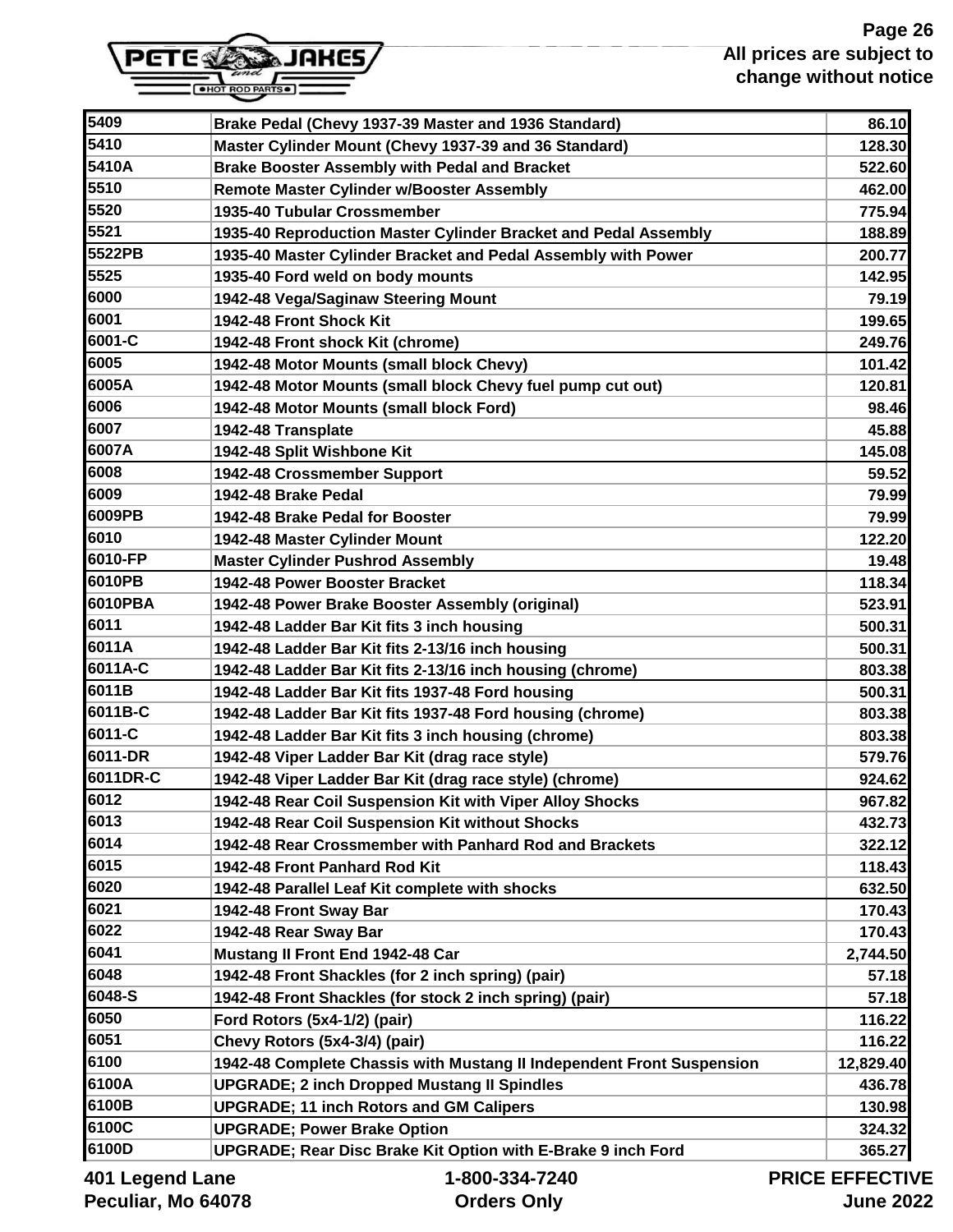

| 6100E           | <b>UPGRADE; Brake Line Kit (installed)</b>                             | 875.60       |
|-----------------|------------------------------------------------------------------------|--------------|
| 6100ES          | <b>UPGRADE; Polished Stainless Steel Brake Lines with AN fittings</b>  | 996.60       |
| 6100F           | <b>UPGRADE; Winter's Polished Billet 9 inch Ford Housing Option</b>    | 1,172.39     |
| 6100G           | <b>UPGRADE; Pro Street Option (special cut 9 inch housing)</b>         | 748.44       |
| 6100H           | <b>UPGRADE; C-Notch Rear Chassis</b>                                   | 155.93       |
| 61001           | <b>UPGRADE; Wilwood Rear kit with E-brake and Polished Calipers</b>    | 692.95       |
| 6100J           | <b>UPGRADE; Power steering</b>                                         | 154.00       |
| 6161            | 1942-48 Complete Chassis with Independent Front Suspension & Coilovers | 14,026.55    |
| 6161A           | <b>UPGRADE; Show Polish with Custom Disc Brakes</b>                    | 546.25       |
| 6161B           | <b>UPGRADE; Show Quality Polish on Independent Front Suspension</b>    | 1,322.50     |
| 6161C           | <b>UPGRADE; Power Brake Option</b>                                     | 324.32       |
| 6161D           | UPGRADE; Rear Disc Brake Kit Option with E-Brake (9 inch)              | 347.30       |
| 6161E           | <b>UPGRADE; Brake Line Kit (installed)</b>                             | 875.60       |
| 6161ES          | <b>UPGRADE; Polished Stainless Steel Brake Lines with AN fittings</b>  | 996.60       |
| 6161F           | <b>UPGRADE; Winter's Polished Billet 9 inch Ford Housing Option</b>    | 1,172.39     |
| 6161G           | <b>UPGRADE: Pro Street Option (special cut 9 inch housing)</b>         | 748.44       |
| 6161H           | <b>UPGRADE; C-Notch Rear Chassis</b>                                   | 155.93       |
| 61611           | <b>UPGRADE; Wilwood Rear kit with E-brake and Polished Calipers</b>    | 692.95       |
| 6161J           | <b>UPGRADE; Rear coilovers and 4-BAR</b>                               | 660.00       |
| 6161K           | <b>UPGRADE; Power steering</b>                                         | 154.00       |
| 6409            | Brake Pedal (Chevy 1940-48)                                            | 86.10        |
| 6410            | <b>Master Cylinder Mount (Chevy 1940-48)</b>                           | 128.30       |
| 6410A           | <b>Brake Booster Assembly with Pedal and Bracket</b>                   | 522.60       |
| 6520            | 1942-48 Tubular Crossmember                                            | 775.94       |
| <b>7000KS</b>   | Home of the California Kid T-shirt (kids size 6-8)                     | 15.00        |
| 7000KM          | Home of the California Kid T-shirt (kids size 10-12)                   | 15.00        |
| 7000KL          | Home of the California Kid T-shirt (kids size 14-16)                   | 15.00        |
| 7000S           | Home of the California Kid T-shirt (small)                             | 25.00        |
| 7000M           | Home of the California Kid T-shirt (medium)                            | 25.00        |
| 7000L           | Home of the California Kid T-shirt (large)                             | 25.00        |
| 7000XL          | Home of the California Kid T-shirt (x-large)                           | 25.00        |
| <b>7000XXL</b>  | Home of the California Kid T-shirt (xx-large)                          | 30.00        |
| <b>7000XXXL</b> | Home of the California Kid T-shirt (xxx-large)                         | 30.00        |
| 7001            | Pete and Jake's Work Coat/Hoodie                                       | 50.00        |
| 7002-R-S        | <b>Red Pinstripe T-Shirt (Small)</b>                                   | 25.00        |
| 7002-R-M        | <b>Red Pinstripe T-Shirt (Medium</b>                                   | 25.00        |
| 7002-R-L        | <b>Red Pinstripe T-Shirt (Large)</b>                                   | 25.00        |
| 7002-R-XL       | <b>Red Pinstripe T-Shirt (X-Large)</b>                                 | 25.00        |
| 7002-R-XXL      | <b>Red Pinstripe T-Shirt (XX-Large</b>                                 | 30.00        |
| 7002-R-XXXL     | <b>Red Pinstripe T-Shirt (XXX-Large)</b>                               | 30.00        |
| 7002-R-4XL      | Red Pinstripe T-Shirt (4-Xlarge)                                       | 30.00        |
| 7002-G-S        | <b>Grey Red Pinstripe T-Shirt (Small)</b>                              | 25.00        |
| 7002-G-M        | <b>Grey Red Pinstripe T-Shirt (Medium)</b>                             | 25.00        |
| 7002-G-L        | <b>Grey Red Pinstripe T-Shirt (Large)</b>                              | 25.00        |
| 7002-G-XL       | <b>Grey Red Pinstripe T-Shirt (X-Large)</b>                            | 25.00        |
| 7002-G-XXL      | <b>Grey Red Pinstripe T-Shirt (XX-Large)</b>                           | 30.00        |
| 7002-G-XXXL     | <b>Grey Red Pinstripe T-Shirt (XXX-Large)</b>                          | 30.00        |
| 7002-G-4XL      | <b>Grey Red Pinstripe T-Shirt (4-Xlarge)</b>                           | 30.00        |
|                 | $\sim$ $\sim$                                                          | DIAE EEEEATI |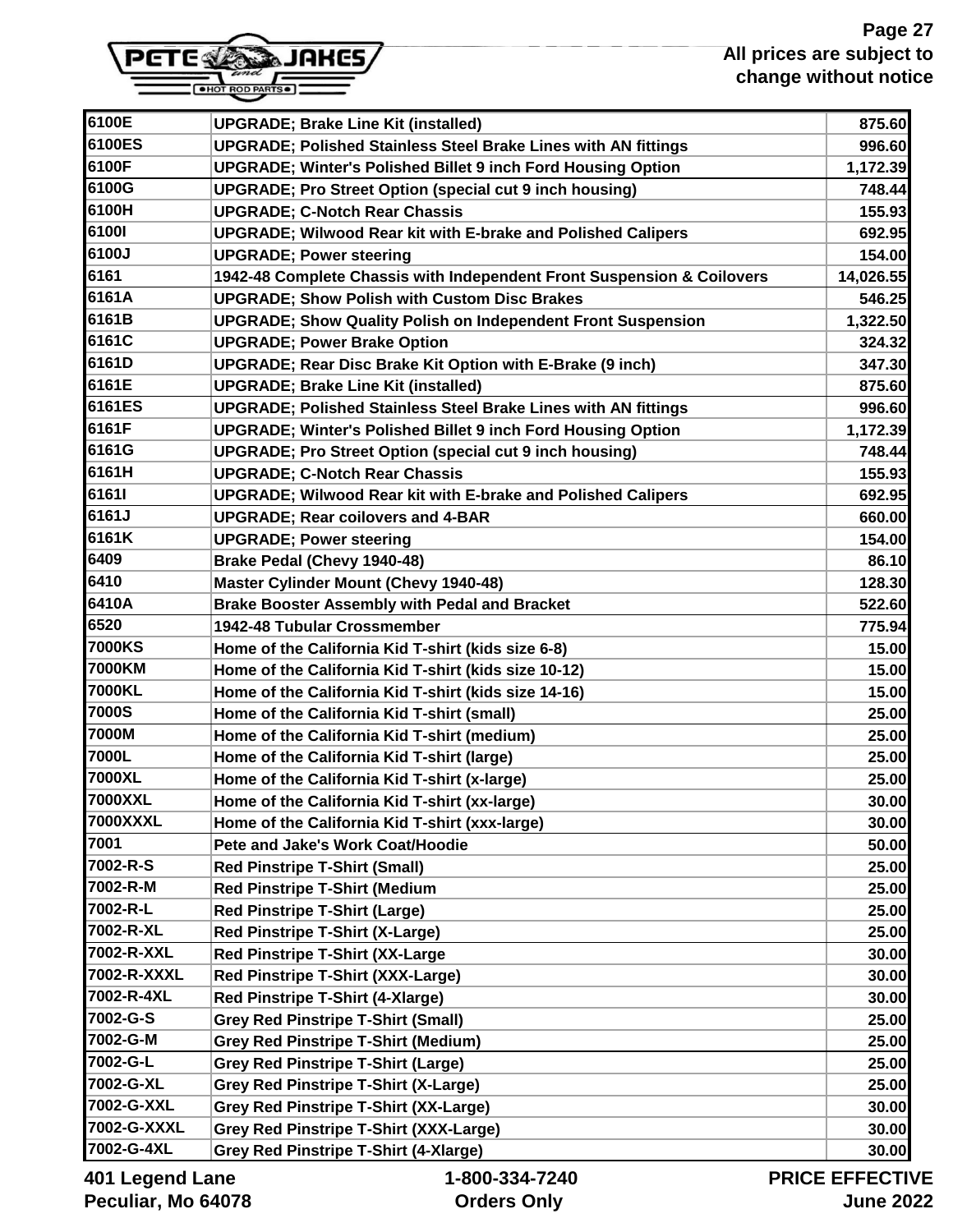

| 7003           | <b>Super Bell Work Coat/Hoodie</b>                        | 50.00          |
|----------------|-----------------------------------------------------------|----------------|
| 7004-T-M       | <b>Four Legends Tervis Mug</b>                            | 20.00          |
| 7004-T-T       | <b>Four Legends Tervis Tumbler</b>                        | 25.00          |
| 7009           | Hot Rod Poster - Flathead V8                              | 5.00           |
| 7010           | <b>California Kid Movie</b>                               | 15.00          |
| 7011           | <b>The California Kid Poster</b>                          | 6.00           |
| 7012           | 3 Chassis Posters A,32 & 34                               | 15.00          |
| 7012-32        | <b>32 Chassis Poster</b>                                  | 6.00           |
| 7012-34        | <b>34 Chassis Poster</b>                                  | 6.00           |
| 7012-A         | <b>Model A Chassis Poster</b>                             | 6.00           |
| 7013           | <b>Four Legends Hot Rods Poster</b>                       | 6.00           |
| 7014           | <b>California Kid Diner Print</b>                         | 50.00          |
| 7016S          | <b>Windbreaker Jacket (small)</b>                         | 50.00          |
| 7016M          | Windbreaker Jacket (medium)                               | 50.00          |
| 7016L          | Windbreaker Jacket (large)                                | 50.00          |
| 7016XXL        | Windbreaker Jacket (xx-large)                             | 60.00          |
| 7016XXXL       | Windbreaker Jacket (xxx-large)                            | 60.00          |
| 7019-Cal       | <b>California Kid Coffee Blend</b>                        | 14.00          |
| 7019-Fat       | <b>Fat Attack Coffee Blend</b>                            | 14.00          |
| 7019-Jake      | <b>Jake's Coupe Coffee Blend</b>                          | 14.00          |
| 7019-Sam       | Set of 3 Coffee Blends (Calkid-Fat-Jake's)                | 38.00          |
| 7021-G-S       | <b>Wing T-Shirt (Gray) (small)</b>                        | 25.00          |
| 7021-G-M       | <b>Wing T-Shirt (Gray) (medium)</b>                       | 25.00          |
| 7021-G-L       | <b>Wing T-Shirt (Gray) (large)</b>                        | 25.00          |
| 7021-G-XL      | Wing T-Shirt (Gray) (x-large)                             | 25.00          |
| 7021-G-XXL     | <b>Wing T-Shirt (Gray) (xx-large)</b>                     | 30.00          |
| 7021-G-XXXL    | Wing T-Shirt (Gray) (xxx-large)                           | 30.00          |
| 7021-B-S       | <b>Wing T-Shirt (Ice Blue) (small)</b>                    | 25.00          |
| 7021-B-M       | <b>Wing T-Shirt (Ice Blue) (medium)</b>                   | 25.00          |
| 7021-B-L       | Wing T-Shirt (Ice Blue) (large)                           | 25.00          |
| 7021-B-XL      | Wing T-Shirt (Ice Blue) (x-large)                         | 25.00          |
| 7021-B-XXL     | Wing T-Shirt (Ice Blue) (xx-large)                        | 30.00          |
| 7021-B-XXXL    | Wing T-Shirt (Ice Blue) (xxx-large)                       | 30.00          |
| 7021-S-S       | <b>Wing T-Shirt (Seafoam) (small)</b>                     | 25.00          |
| 7021-S-M       | <b>Wing T-Shirt (Seafoam) (medium)</b>                    | 25.00          |
| 7021-S-L       | Wing T-Shirt (Seafoam) (large)                            | 25.00          |
| 7021-S-XL      | Wing T-Shirt (Seafoam) (x-large)                          | 25.00          |
| 7021-S-XXL     | Wing T-Shirt (Seafoam) (xx-large)                         | 30.00          |
| 7021-S-XXXL    | Wing T-Shirt (Seafoam) (xxx-large)                        | 30.00          |
| 7025           | Hot Rods by Pete & Jakes Book                             | 15.00          |
| 7025H          | Hot Rods by Pete & Jakes Book (Hard Back Limited Edition) | 50.00          |
| 7026F          | Super Bell Ball Cap (flex fit)                            | 22.00          |
| 7027           | <b>Super Bell Trucker Hat</b>                             | 15.00          |
| 7028           | Pete & Jakes Trucker Hat                                  | 15.00          |
| 7029           | <b>Denim Hat (charcoal)</b>                               | 15.00          |
| 7030           | Denim Hat (tan/green)                                     | 15.00          |
| 7031F          | Bare Bones Hat (black) (flex fit)                         | 22.00          |
| 7032           | <b>Garage Sign</b>                                        | 40.00          |
| angledonal and | 1.800.331.7240                                            | DDICE EEEECTIV |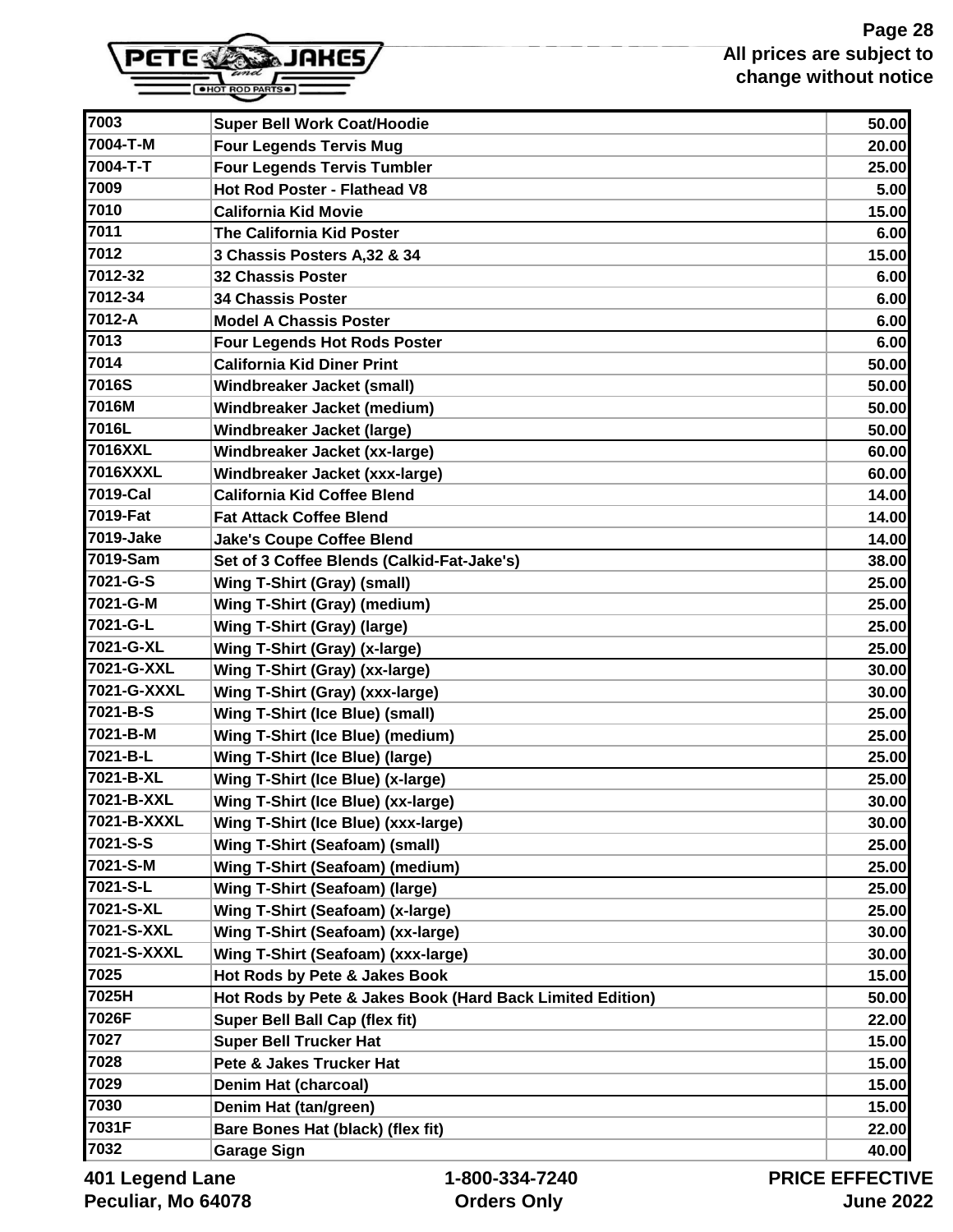

| 7033              | Four Legends Hot Rods Garage Sign                                         | 30.00          |
|-------------------|---------------------------------------------------------------------------|----------------|
| 7034              | 40th Anniversary Garage Sign                                              | 40.00          |
| 7035              | Pete & Jakes Can Koozie                                                   | 3.00           |
| 7062-T-S          | <b>Women's Teal T-Shirt</b>                                               | 25.00          |
| 7062-T-M          | <b>Women's Teal T-Shirt</b>                                               | 25.00          |
| 7062-T-L          | <b>Women's Teal T-Shirt</b>                                               | 25.00          |
| 7062-T-XL         | <b>Women's Teal T-Shirt</b>                                               | 25.00          |
| 7062-T-XXL        | <b>Women's Teal T-Shirt</b>                                               | 30.00          |
| 7100              | 1948-52 F100 Truck Complete Chassis w Mustang II Indep. Front Suspension  | 12,829.40      |
| 7100C             | <b>UPGRADE; Power Brake Option</b>                                        | 324.32         |
| 7100D             | <b>UPGRADE; Rear GM Brake Kit with E-Brake</b>                            | 365.27         |
| 7100E             | <b>UPGRADE; Brake Line Kit (installed)</b>                                | 875.60         |
| 7100ES            | <b>UPGRADE; SS Brake Line Kit (installed)</b>                             | 996.60         |
| 7100H             | <b>UPGRADE; C-Notch Rear Chassis</b>                                      | 155.93         |
| 7100J             | <b>UPGRADE: Power steering Option</b>                                     | 154.00         |
| 7171              | 1948-52 F1 Truck Complete Chassis with IFS using coilovers                | 14,026.55      |
| 7171A             | <b>UPGRADE; Show Polish Disc Brakes</b>                                   | 546.25         |
| 7171B             | <b>UPGRADE; Show Quality Polish on Independent Front Suspension</b>       | 1,322.50       |
| 7171C             | <b>UPGRADE; Power Brake Option</b>                                        | 324.32         |
| 7171D             | <b>UPGRADE; Rear Disc Brake (w/E-Brake)</b>                               | 347.30         |
| 7171E             | <b>UPGRADE; Brake Line Kit (installed)</b>                                | 875.60         |
| 7171ES            | <b>UPGRADE; SS Brake Line Kit (installed)</b>                             | 996.60         |
| 7171F             | <b>UPGRADE; Winters Polished Billet 9 inch Ford Housing Option</b>        | 1,172.39       |
| 7171H             | <b>UPGRADE; C-Notch Rear Chassis</b>                                      | 155.93         |
| 71711             | UPGRADE; Wilwood rear brake kit with e-brake and polished calipers        | 692.95         |
| 7171J             | <b>UPGRADE; Rear coilovers and 4-BAR</b>                                  | 660.00         |
| 7171K             | <b>UPGRADE; Power steering</b>                                            | 154.00         |
| 7200              | 1953-56 F100 Truck Complete Chassis w Mustang II Indep. Front Suspension  | 12,829.40      |
| <b>7200C</b>      | <b>UPGRADE; Power Brake Option</b>                                        | 324.32         |
| 7200D             | <b>UPGRADE; Rear GM Brake Kit with E-Brake</b>                            | 365.27         |
| 7200E             | <b>UPGRADE; Brake Line Kit (installed)</b>                                | 875.60         |
| <b>7200ES</b>     | <b>UPGRADE; SS Brake Line Kit (installed)</b>                             | 996.60         |
| 7200H             | <b>UPGRADE; C-Notch Rear Chassis</b>                                      | 155.93         |
| 7200J             | <b>UPGRADE; Power steering Option</b>                                     | 154.00         |
| 7272              | 1953-56 F100 Truck Complete Chassis w Indep. Front Suspension & Coilovers | 14,026.55      |
| 7272A             | <b>UPGRADE; Show Polish Disc Brakes</b>                                   | 546.25         |
| 7272B             | <b>UPGRADE; Show Quality Polish on Independent Front Suspension</b>       | 1,322.50       |
| 7272C             | <b>UPGRADE; Power Brake Option</b>                                        | 324.32         |
| 7272D             | <b>UPGRADE; Rear Disc Brake (w/E-Brake)</b>                               | 347.30         |
| 7272E             | <b>UPGRADE; Brake Line Kit (installed)</b>                                | 875.60         |
| <b>7272ES</b>     | <b>UPGRADE; SS Brake Line Kit (installed)</b>                             | 996.60         |
| 7272F             | <b>UPGRADE; Winters Polished Billet 9 inch Ford Housing Option</b>        | 1,172.39       |
| 7272H             | <b>UPGRADE; C-Notch Rear Chassis</b>                                      | 155.93         |
| 72721             | UPGRADE; Wilwood rear brake kit with e-brake and polished calipers        | 692.95         |
| 7272J             | <b>UPGRADE; Rear coilovers and 4-BAR</b>                                  | 660.00         |
| 7272K             | <b>UPGRADE; Power steering</b>                                            | 154.00         |
| 7300              | 1947-54 Chevy Truck Complete Chassis w Mustang II Indep. Front Suspension | 12,829.40      |
| 7300C             | <b>UPGRADE; Power Brake Option</b>                                        | 324.32         |
| ane I bonna I 10N | $1 - 800 - 331 - 7210$                                                    | DDICE EEEECTIV |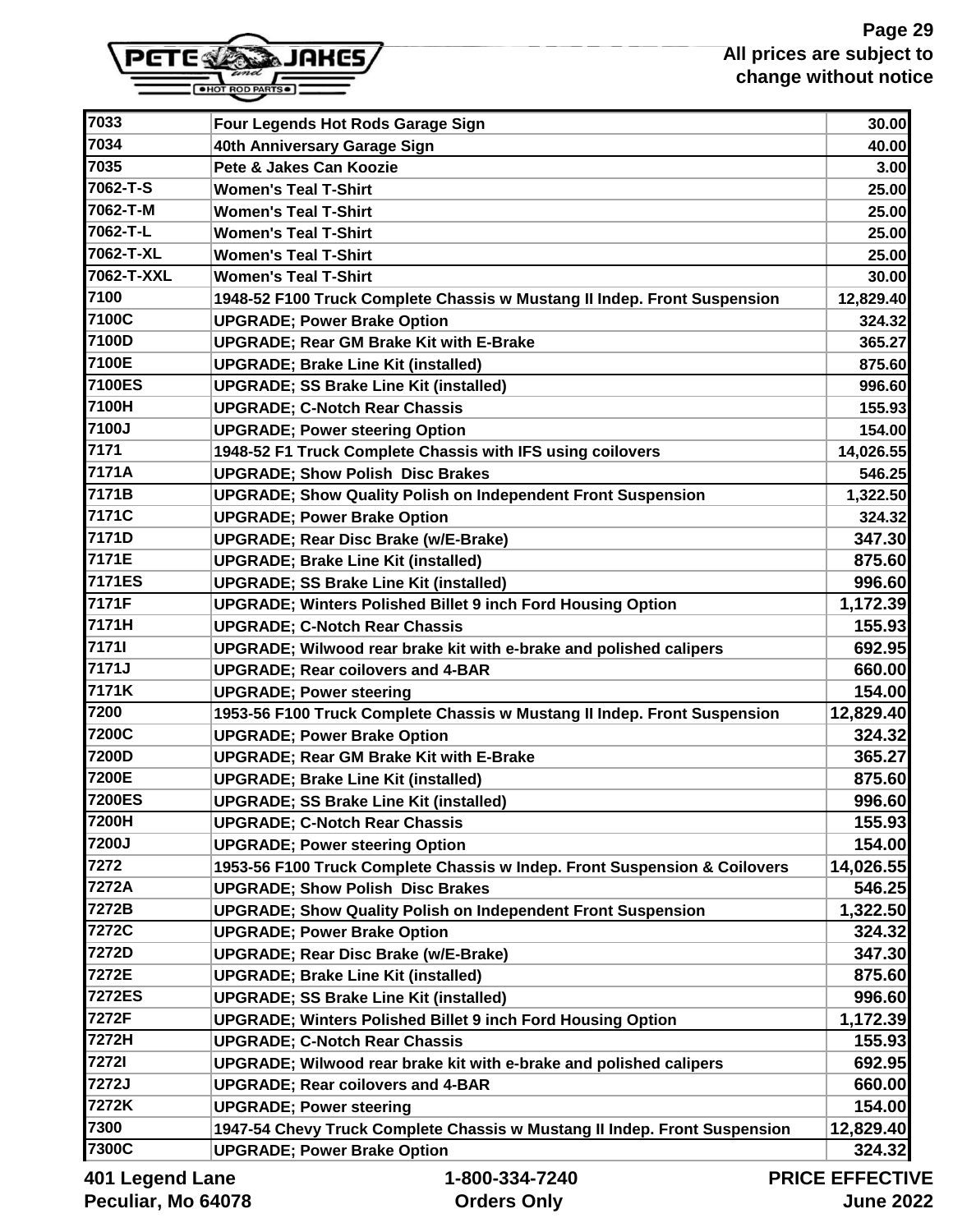# **Page 30 All prices are subject to change without notice**



| 7300D                                               | <b>UPGRADE; Rear GM Brake Kit with E-Brake</b>                            | 365.27    |
|-----------------------------------------------------|---------------------------------------------------------------------------|-----------|
| 7300E                                               | <b>UPGRADE; Brake Line Kit (installed)</b>                                | 875.60    |
| <b>7300ES</b>                                       | <b>UPGRADE; SS Brake Line Kit (installed)</b>                             | 996.60    |
| 7300H                                               | <b>UPGRADE; C-Notch Rear Chassis</b>                                      | 155.93    |
| 7300J                                               | <b>UPGRADE; Power steering Option</b>                                     | 154.00    |
| 7373                                                | 1947-54 Chevy Truck Complete Chassis with IFS & Coilovers                 | 14,026.55 |
| 7373A                                               | <b>UPGRADE; Show Polish Disc Brakes</b>                                   | 546.25    |
| 7373B                                               | <b>UPGRADE; Show Quality Polish on Independent Front Suspension</b>       | 1,322.50  |
| 7373C                                               | <b>UPGRADE; Power Brake Option</b>                                        | 324.32    |
| 7373D                                               | <b>UPGRADE; Rear Disc Brake (w/E-Brake)</b>                               | 347.30    |
| 7373E                                               | <b>UPGRADE; Brake Line Kit (installed)</b>                                | 875.60    |
| 7373ES                                              | <b>UPGRADE; SS Brake Line Kit (installed)</b>                             | 996.60    |
| 7373F                                               | <b>UPGRADE; Winters Polished Billet 9 inch Ford Housing Option</b>        | 1,172.39  |
| 7373H                                               | <b>UPGRADE; C-Notch Rear Chassis</b>                                      | 155.93    |
| <b>73731</b>                                        | UPGRADE; Wilwood rear brake kit with e-brake and polished calipers        | 692.95    |
| 7373J                                               | <b>UPGRADE; Rear coilovers and 4-BAR</b>                                  | 660.00    |
| 7373K                                               | <b>UPGRADE; Power steering</b>                                            | 154.00    |
| 7400                                                | 1955-59 Chevy Truck Complete Chassis w Mustang II Indep. Front Suspension | 12,829.40 |
| 7400C                                               | <b>UPGRADE; Power Brake Option</b>                                        | 324.32    |
| 7400D                                               | <b>UPGRADE; Rear GM Brake Kit with E-Brake</b>                            | 365.27    |
| 7400E                                               | <b>UPGRADE; Brake Line Kit (installed)</b>                                | 875.60    |
| 7400ES                                              | <b>UPGRADE; SS Brake Line Kit (installed)</b>                             | 996.60    |
| 7400H                                               | <b>UPGRADE; C-Notch Rear Chassis</b>                                      | 155.93    |
| 7400J                                               | <b>UPGRADE; Power steering Option</b>                                     | 154.00    |
| 7474                                                | 1955-59 Chevy Truck Complete Chassis with IFS & Coilovers                 | 14,026.55 |
| 7474A                                               | <b>UPGRADE; Show Polish Disc Brakes</b>                                   | 546.25    |
| 7474B                                               | <b>UPGRADE; Show Quality Polish on Independent Front Suspension</b>       | 1,322.50  |
| 7474C                                               | <b>UPGRADE; Power Brake Option</b>                                        | 324.32    |
| 7474D                                               | <b>UPGRADE; Rear Disc Brake (w/E-Brake)</b>                               | 347.30    |
| 7474E                                               | <b>UPGRADE; Brake Line Kit (installed)</b>                                | 875.60    |
| <b>7474ES</b>                                       | <b>UPGRADE; SS Brake Line Kit (installed)</b>                             | 996.60    |
| 7474F                                               | <b>UPGRADE; Winters Polished Billet 9 inch Ford Housing Option</b>        | 1,172.39  |
| 7474H                                               | <b>UPGRADE; C-Notch Rear Chassis</b>                                      | 155.93    |
| 74741                                               | UPGRADE; Wilwood rear brake kit with e-brake and polished calipers        | 692.95    |
| 7474J                                               | <b>UPGRADE; Rear coilovers and 4-BAR</b>                                  | 660.00    |
| 7474K                                               | <b>UPGRADE; Power steering</b>                                            | 154.00    |
| 8000                                                | <b>New Mullins Vega Box</b>                                               | 395.00    |
| 8003                                                | <b>Billet Column Drop (polished)</b>                                      | 102.17    |
| 8004                                                | <b>Column Drop</b>                                                        | 90.51     |
| 8006                                                | Unisteer Steering Rack (retro fit kit)                                    | 513.70    |
| 8007                                                | Unisteer Steering Rack (rack & pinion only)                               | 456.50    |
| 8008                                                | Steering Column lower Bushing 1"1/2 OD                                    | 43.95     |
| 8009                                                | <b>Urethane Bump Stops</b>                                                | 19.25     |
| 8010                                                | <b>Old School Straight Column</b>                                         | 144.10    |
| 8011                                                | <b>Collapsible Floor Mount</b>                                            | 26.88     |
| 8012                                                | <b>Adjustable Floor Mount</b>                                             | 32.95     |
| 8013                                                | <b>Swivel Ball Floor Mount</b>                                            | 141.90    |
| 8014                                                | <b>Under dash Mount</b>                                                   | 47.93     |
| DDICE EEEECTIV<br>And Logand Long<br>1.000.221.7210 |                                                                           |           |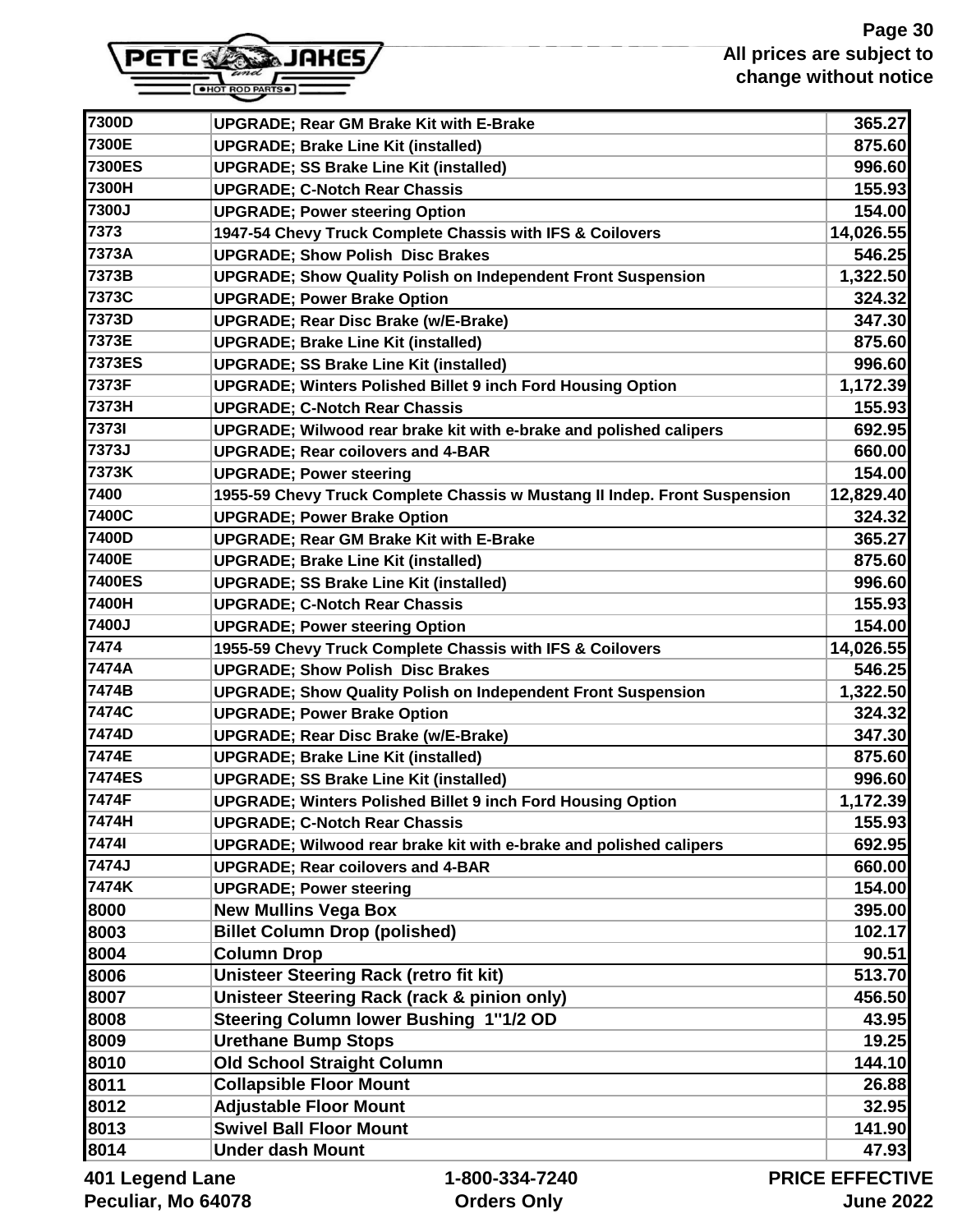

| 8015               | <b>Tilt Floor Shift</b>                                                 | 449.90         |
|--------------------|-------------------------------------------------------------------------|----------------|
| 8018               | 1932 Ford Dropped Headlight Bar                                         | 219.95         |
| 8019               | 1933-34 Commercial Headlights without turn signals                      | 328.90         |
| 8019T              | 1933-34 Commercial Headlights with turn signals                         | 346.50         |
| 8020               | 1932 Original Ford Headlights with turn signals                         | 372.90         |
| 8021               | <b>Hiboy Headlight Shock Mount (pair)</b>                               | 65.95          |
| 8022               | <b>Black Head Lights without Bulbs (pair)</b>                           | 84.15          |
| 8023               | <b>Chrome Head Lights without Bulbs (pair)</b>                          | 84.15          |
| 8024               | Head Light Stands (black) (pair)                                        | 43.29          |
| 8025               | Head Light Stands (chrome) (pair)                                       | 51.47          |
| 8027               | <b>Knurled Hot Rod Speed Knob</b>                                       | 11.77          |
| 8028               | So-Cal Swan Neck Mirror 4 inch (pair)                                   | 109.89         |
| 8029               | <b>So-Cal Interior Mirror</b>                                           | 78.65          |
| 8030               | M-V Clamps (10 pack)                                                    | 12.57          |
| 8031               | <b>So-Cal Headlight Mounts</b>                                          | 109.89         |
| 8032               | <b>So-Cal Shock Mounts</b>                                              | 164.95         |
| 8033               | <b>Frame Webbing</b>                                                    | 38.45          |
| 8035               | <b>Chrome Brake Pad</b>                                                 | 37.60          |
| 8036               | <b>M-V Throttle Pedal</b>                                               | 129.95         |
| 8036R              | <b>M-V Throttle Pedal with Rubber</b>                                   | 139.95         |
| 8037               | <b>M-V Throttle Linkage</b>                                             | 77.00          |
| 8038               | Tesla Ghost Pedal and Brake Pedal (set)                                 | 328.90         |
| 8040               | <b>Aluminum Radiator Cap</b>                                            | 24.20          |
| 8041               | Derale 17" Trans cooler Single Pass                                     | 72.59          |
| 8041-S             | <b>Derale Trans cooler with Scoop</b>                                   | 172.70         |
| 8042               | Machined Line Clamps 3/16 inch (pack of 6)                              | 20.63          |
| 8043               | Machined Line Clamps 3/8 inch (pack of 6)                               | 20.63          |
| 8050               | Tail Lights (pair)                                                      | 58.11          |
| 8050BD             | Tail Lights (blue dot) (pair)                                           | 71.08          |
| 8052               | <b>Motor Mount Cover (pair)</b>                                         | 18.76          |
| 8053               | <b>Overflow Tank (15 inch)</b>                                          | 74.36          |
| 8054               | <b>Overflow Tank (17 inch)</b>                                          | 74.36          |
| 8055               | <b>Water Pump Riser</b>                                                 | 355.10         |
| 8056               | <b>Billet Steering Wheel (3 spoke)</b>                                  | 230.95         |
| 8056-D             | <b>Billet Steering Wheel (3 spoke Drilled)</b>                          | 329.95         |
| 8057               | <b>Billet Steering Wheel (4 spoke)</b>                                  | 230.95         |
| 8057-D             | <b>Billet Steering Wheel (4 spoke Drilled)</b>                          | 329.95         |
| 8058               | <b>Billet GM Steering Adapter</b>                                       | 71.45          |
| 8061               | <b>Polished GM adapter (9 bolt)</b>                                     | 71.50          |
| 8062               | <b>Wire Wheel Spacers (pair)</b>                                        | 44.00          |
| 8065               | 1928-34 Front Sway Bar Kit                                              | 181.50         |
| 8066               | 1935-40 Front Sway Bar (36 1/2 Perch)                                   | 175.95         |
| 8067               | 1935-40 Front Sway Bar (38 1/2 Perch)                                   | 175.95         |
| 8086               | Winters Polished Aluminum 9 inch Rear End                               | 1,395.00       |
| 8087               | Winters Nostalgia V8" Quick Change (tapered side bells)                 | 3,556.00       |
| 8087P              | Winters Nostalgia V8" Quick Change polished center (tapered side bells) | 4,408.00       |
| 8089               | <b>Winters Champion Quick Change (standard)</b>                         | 4,252.00       |
| 8089P              | Winters Champion Quick Change Polished Center (side bells & rear cover) | 5,167.00       |
| ane I briana I 10N | $1 - 800 - 331 - 7210$                                                  | DDICE EEEECTIV |

 **1-800-334-7240 Orders Only**

**PRICE EFFECTIVE June 2022**